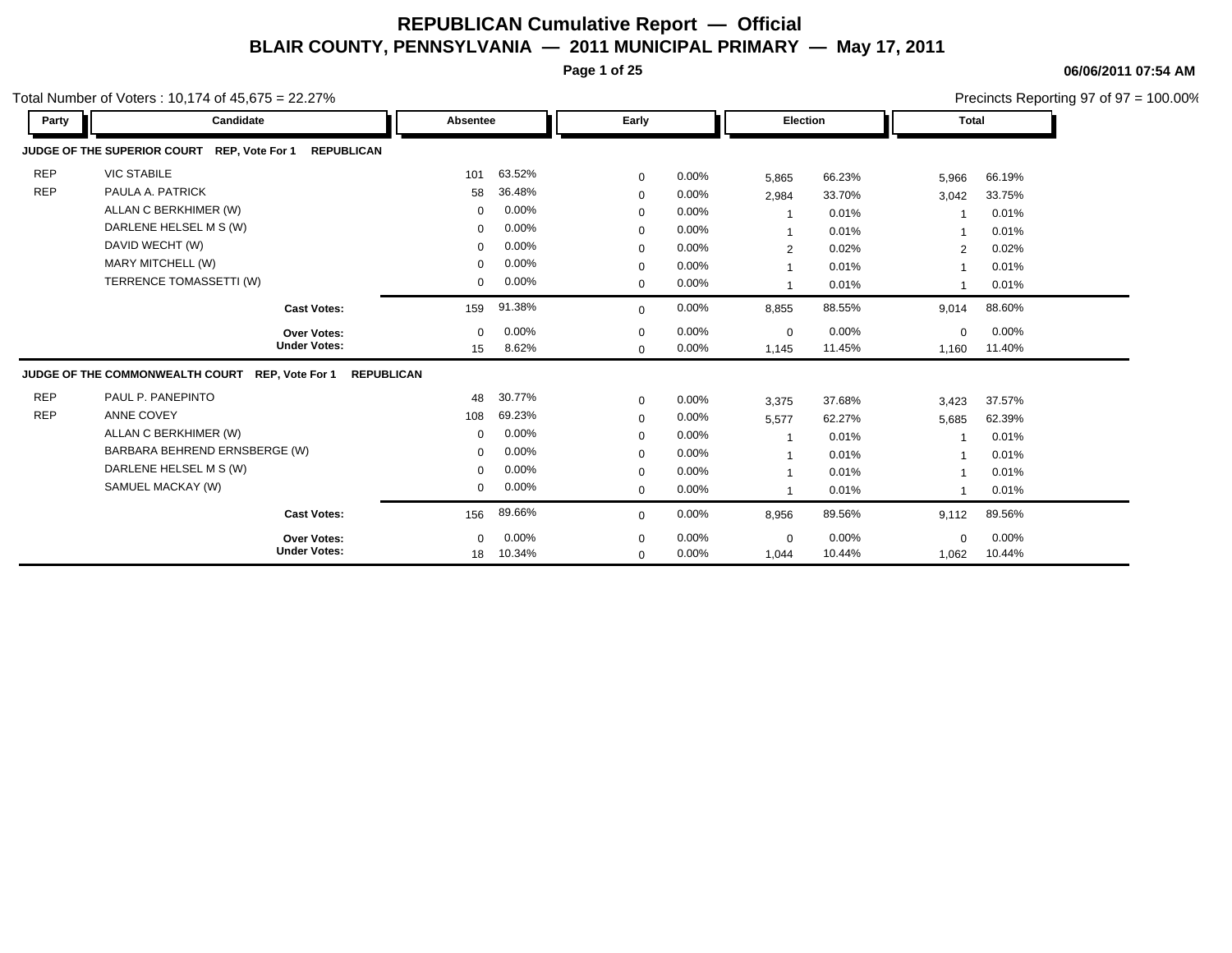**Page 2 of 25**

Total Number of Voters : 10,174 of 45,675 = 22.27%

| Party      | Candidate                                            | Absentee                          | Early       |          |                | <b>Election</b> | <b>Total</b>   |        |
|------------|------------------------------------------------------|-----------------------------------|-------------|----------|----------------|-----------------|----------------|--------|
|            | COMMISSIONER, 4 YEAR TERM REP, Vote For 2 REPUBLICAN |                                   |             |          |                |                 |                |        |
| <b>REP</b> | <b>BOBBI ELLENBERGER YODER</b>                       | 22.83%<br>71                      | $\mathbf 0$ | 0.00%    | 4,327          | 25.06%          | 4,398          | 25.02% |
| <b>REP</b> | <b>TERRY TOMASSETTI</b>                              | 42.44%<br>132                     | $\mathbf 0$ | 0.00%    | 7,143          | 41.38%          | 7,275          | 41.39% |
| <b>REP</b> | <b>DIANE MELING</b>                                  | 102<br>32.80%                     | $\mathbf 0$ | 0.00%    | 5,680          | 32.90%          | 5,782          | 32.90% |
|            | BECKY MINGLE (W)                                     | 0.00%<br>$\mathbf 0$              | $\mathbf 0$ | 0.00%    | 39             | 0.23%           | 39             | 0.22%  |
|            | TED BEAM (W)                                         | 0.64%<br>$\overline{2}$           | $\mathbf 0$ | 0.00%    | 12             | 0.07%           | 14             | 0.08%  |
|            | JO ANN NARDELLI (W)                                  | 0.00%<br>$\mathbf 0$              | $\mathbf 0$ | 0.00%    | 35             | 0.20%           | 35             | 0.20%  |
|            | DENNIS P HALLINAN (W)                                | 0.00%<br>$\Omega$                 | $\mathbf 0$ | 0.00%    | $\overline{4}$ | 0.02%           | $\overline{4}$ | 0.02%  |
|            | JOHN KASUN (W)                                       | 0.64%<br>$\overline{2}$           | $\mathbf 0$ | $0.00\%$ | 0              | 0.00%           | 2              | 0.01%  |
|            | DAVE BARGER (W)                                      | 0.32%<br>-1                       | $\mathbf 0$ | 0.00%    | $\overline{1}$ | 0.01%           | 2              | 0.01%  |
|            | TRAVIS YARNELL (W)                                   | 0.00%<br>$\Omega$                 | $\mathbf 0$ | $0.00\%$ | $\overline{1}$ | 0.01%           | $\overline{1}$ | 0.01%  |
|            | WAYNE HIPPO (W)                                      | 0.00%<br>$\Omega$                 | $\mathbf 0$ | 0.00%    | $\overline{1}$ | 0.01%           | $\overline{1}$ | 0.01%  |
|            | DAVID S ANDERS (W)                                   | 0.00%<br>$\Omega$                 | $\mathbf 0$ | 0.00%    | $\overline{1}$ | 0.01%           | $\overline{1}$ | 0.01%  |
|            | STEVE BETTWY (W)                                     | 0.00%<br>$\Omega$                 | $\mathbf 0$ | 0.00%    | $\overline{1}$ | 0.01%           | $\overline{1}$ | 0.01%  |
|            | SCOTT BUCHANAN (W)                                   | 0.00%<br>$\Omega$                 | $\mathbf 0$ | 0.00%    | $\overline{1}$ | 0.01%           | $\overline{1}$ | 0.01%  |
|            | GARY CALDWELL (W)                                    | 0.00%<br>$\mathbf 0$              | $\mathbf 0$ | 0.00%    | $\overline{1}$ | 0.01%           | $\overline{1}$ | 0.01%  |
|            | <b>GEORGE COSTANZA (W)</b>                           | 0.00%<br>$\Omega$                 | $\mathbf 0$ | 0.00%    | $\overline{1}$ | 0.01%           | $\overline{1}$ | 0.01%  |
|            | SPENCE HAUENSTINE (W)                                | 0.00%<br>$\Omega$                 | $\mathbf 0$ | 0.00%    | $\overline{1}$ | 0.01%           | $\overline{1}$ | 0.01%  |
|            | SCOTT HENCK (W)                                      | 0.00%<br>$\Omega$                 | $\mathbf 0$ | 0.00%    | $\overline{1}$ | 0.01%           | $\overline{1}$ | 0.01%  |
|            | JAMESBALDWIN (W)                                     | 0.00%<br>$\Omega$                 | $\mathbf 0$ | $0.00\%$ | $\overline{1}$ | 0.01%           | $\overline{1}$ | 0.01%  |
|            | MIKE JOHNSTON (W)                                    | 0.00%<br>$\Omega$                 | $\mathbf 0$ | 0.00%    | $\overline{1}$ | 0.01%           | $\overline{1}$ | 0.01%  |
|            | PATRICIA L KRIER (W)                                 | 0.00%<br>$\Omega$                 | $\mathbf 0$ | 0.00%    | $\overline{1}$ | 0.01%           | $\overline{1}$ | 0.01%  |
|            | <b>KERRY LEYDIG (W)</b>                              | 0.00%<br>$\Omega$                 | $\mathbf 0$ | 0.00%    | $\overline{1}$ | 0.01%           | $\overline{1}$ | 0.01%  |
|            | PAUL LUTHER (W)                                      | 0.00%<br>$\Omega$                 | $\mathbf 0$ | 0.00%    | $\overline{1}$ | 0.01%           | $\overline{1}$ | 0.01%  |
|            | FRITZ MAXWELL (W)                                    | 0.00%<br>$\Omega$                 | $\mathbf 0$ | 0.00%    | $\overline{1}$ | 0.01%           | $\overline{1}$ | 0.01%  |
|            | ERIK MENTZER (W)                                     | 0.00%<br>$\Omega$                 | $\mathbf 0$ | 0.00%    | $\overline{1}$ | 0.01%           | $\overline{1}$ | 0.01%  |
|            | JOE METZGAR (W)                                      | 0.00%<br>$\Omega$                 | $\mathbf 0$ | $0.00\%$ | $\overline{1}$ | 0.01%           | $\overline{1}$ | 0.01%  |
|            | DON PEACHMAN (W)                                     | 0.00%<br>$\mathbf 0$              | $\mathbf 0$ | 0.00%    | $\overline{1}$ | 0.01%           | $\overline{1}$ | 0.01%  |
|            | ALAN SMITHEE (W)                                     | 0.00%<br>$\Omega$                 | $\mathbf 0$ | 0.00%    | $\overline{1}$ | 0.01%           | $\overline{1}$ | 0.01%  |
|            | ROBERT DENNIS SR (W)                                 | 0.00%<br>$\Omega$                 | $\mathbf 0$ | 0.00%    | $\overline{1}$ | 0.01%           | $\overline{1}$ | 0.01%  |
|            | NANCY ROSE VINCENT (W)                               | 0.32%<br>$\overline{\phantom{a}}$ | $\mathbf 0$ | 0.00%    | 0              | 0.00%           | $\overline{1}$ | 0.01%  |
|            | ARIANNE WADDINGTON (W)                               | 0.00%<br>$\Omega$                 | $\mathbf 0$ | 0.00%    | $\overline{1}$ | 0.01%           | $\overline{1}$ | 0.01%  |
|            | AMYJO WHITE (W)                                      | 0.00%<br>$\Omega$                 | $\mathbf 0$ | 0.00%    | $\overline{1}$ | 0.01%           | $\overline{1}$ | 0.01%  |
|            | BRETT WILSON (W)                                     | 0.00%<br>$\mathbf 0$              | $\mathbf 0$ | 0.00%    | $\mathbf{1}$   | 0.01%           | $\overline{1}$ | 0.01%  |
|            | <b>Cast Votes:</b>                                   | 89.37%<br>311                     | $\mathbf 0$ | 0.00%    | 17,264         | 86.32%          | 17,575         | 86.37% |
|            | <b>Over Votes:</b>                                   | 0.00%<br>$\mathbf 0$              | $\mathbf 0$ | 0.00%    | $\mathbf 0$    | 0.00%           | $\mathbf 0$    | 0.00%  |
|            | <b>Under Votes:</b>                                  | 37<br>10.63%                      | $\mathbf 0$ | 0.00%    | 2,736          | 13.68%          | 2,773          | 13.63% |

**06/06/2011 07:54 AM**

Precincts Reporting 97 of 97 = 100.00%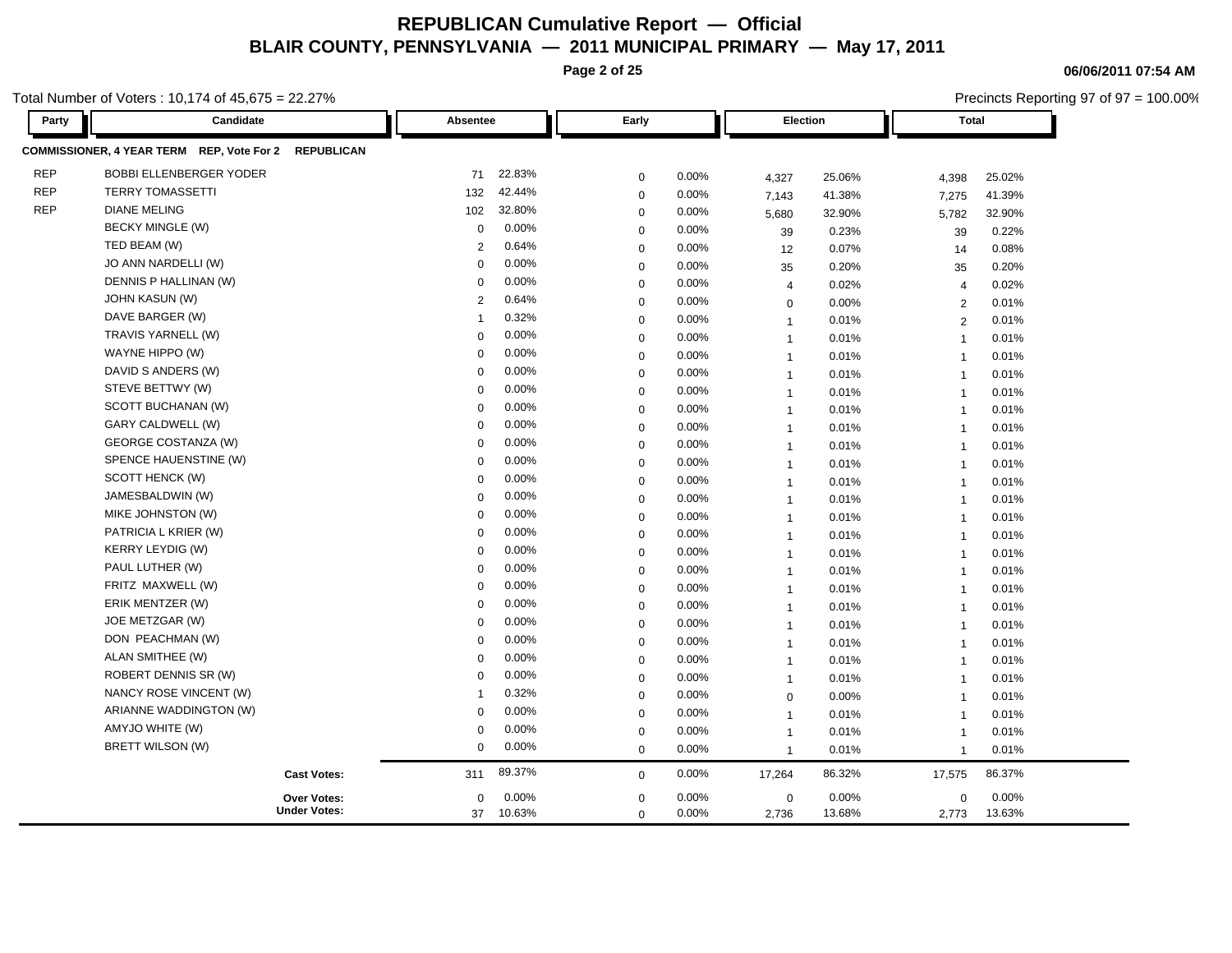**Page 3 of 25**

**06/06/2011 07:54 AM** Precincts Reporting 97 of 97 = 100.00%

| Party      | Candidate                               |                     | Absentee    |         | Early        |          |                | Election | <b>Total</b>            |        |
|------------|-----------------------------------------|---------------------|-------------|---------|--------------|----------|----------------|----------|-------------------------|--------|
|            | CONTROLLER, 4 YEAR TERM REP, Vote For 1 | <b>REPUBLICAN</b>   |             |         |              |          |                |          |                         |        |
| <b>REP</b> | RICHARD J. PEO                          |                     | 154         | 97.47%  | 0            | 0.00%    | 8,689          | 99.60%   | 8,843                   | 99.56% |
|            | THOMAS LOUCKS (W)                       |                     | -1          | 0.63%   | $\mathsf 0$  | 0.00%    | $\mathbf{1}$   | 0.01%    | 2                       | 0.02%  |
|            | AUGUST C STICKEL IV (W)                 |                     | $\mathbf 0$ | 0.00%   | $\mathbf 0$  | 0.00%    | 15             | 0.17%    | 15                      | 0.17%  |
|            | <b>ROBERT KUNTZ (W)</b>                 |                     | $\Omega$    | 0.00%   | 0            | 0.00%    | 3              | 0.03%    | 3                       | 0.03%  |
|            | BILL HABERSTROH JR (W)                  |                     | $\Omega$    | 0.00%   | $\mathsf 0$  | 0.00%    | $\mathbf{1}$   | 0.01%    | $\overline{1}$          | 0.01%  |
|            | ROBERT HABERSTROH JR (W)                |                     | -1          | 0.63%   | $\mathsf 0$  | 0.00%    | $\mathbf{2}$   | 0.02%    | 3                       | 0.03%  |
|            | ROBERT HABERSTROH SR (W)                |                     | $\mathbf 0$ | 0.00%   | 0            | 0.00%    | $\mathbf{1}$   | 0.01%    | $\overline{1}$          | 0.01%  |
|            | ANDREW BROWN (W)                        |                     | $\Omega$    | 0.00%   | $\mathsf 0$  | $0.00\%$ | $\mathbf{1}$   | 0.01%    | $\overline{1}$          | 0.01%  |
|            | AUGUSTINE HIPPO (W)                     |                     | 0           | 0.00%   | $\mathsf 0$  | 0.00%    | $\mathbf{1}$   | 0.01%    | $\overline{1}$          | 0.01%  |
|            | BRUCE ERB (W)                           |                     | $\mathbf 0$ | 0.00%   | $\mathsf 0$  | 0.00%    | $\mathbf{2}$   | 0.02%    | 2                       | 0.02%  |
|            | CHRIS MORNING (W)                       |                     | $\Omega$    | 0.00%   | $\mathbf 0$  | $0.00\%$ | $\mathbf{1}$   | 0.01%    | $\overline{1}$          | 0.01%  |
|            | DAVE BARGER (W)                         |                     | $\mathbf 0$ | 0.00%   | $\mathbf 0$  | 0.00%    | $\mathbf{1}$   | 0.01%    | $\overline{1}$          | 0.01%  |
|            | DAVID MOSES (W)                         |                     | $\mathbf 0$ | 0.00%   | 0            | 0.00%    | $\overline{1}$ | 0.01%    | $\overline{1}$          | 0.01%  |
|            | DEAN DODSON (W)                         |                     | $\Omega$    | 0.00%   | $\mathbf 0$  | 0.00%    | $\mathbf{1}$   | 0.01%    | $\overline{1}$          | 0.01%  |
|            | ERIC PRENDERGAST (W)                    |                     | 0           | 0.00%   | $\mathbf 0$  | 0.00%    | $\mathbf{1}$   | 0.01%    | $\overline{1}$          | 0.01%  |
|            | <b>GUY LANDOLFI (W)</b>                 |                     | 2           | 1.27%   | 0            | 0.00%    | $\mathbf 0$    | 0.00%    | $\overline{2}$          | 0.02%  |
|            | JOSEPH EBERSOLE (W)                     |                     | $\Omega$    | 0.00%   | $\mathsf 0$  | 0.00%    | $\mathbf{1}$   | 0.01%    | $\overline{1}$          | 0.01%  |
|            | LUKE J KELLY (W)                        |                     | $\mathbf 0$ | 0.00%   | $\pmb{0}$    | 0.00%    | $\mathbf{1}$   | 0.01%    | $\overline{1}$          | 0.01%  |
|            | THOMAS HOFFER (W)                       |                     | $\mathbf 0$ | 0.00%   | $\mathbf 0$  | 0.00%    | $\mathbf{1}$   | 0.01%    | $\overline{1}$          | 0.01%  |
|            |                                         | <b>Cast Votes:</b>  | 158         | 90.80%  | $\mathbf{0}$ | 0.00%    | 8,724          | 87.24%   | 8,882                   | 87.30% |
|            |                                         | Over Votes:         | $\mathbf 0$ | 0.00%   | 0            | 0.00%    | $\mathbf 0$    | 0.00%    | 0                       | 0.00%  |
|            |                                         | <b>Under Votes:</b> | 16          | 9.20%   | $\mathbf 0$  | 0.00%    | 1,276          | 12.76%   | 1,292                   | 12.70% |
|            | TREASURER, 4 YEAR TERM REP, Vote For 1  | <b>REPUBLICAN</b>   |             |         |              |          |                |          |                         |        |
| <b>REP</b> | <b>JAMES R. CAROTHERS</b>               |                     | 159         | 100.00% | 0            | 0.00%    | 8,913          | 99.91%   | 9,072                   | 99.91% |
|            | ANDREW BROWN (W)                        |                     | $\mathbf 0$ | 0.00%   | $\mathsf 0$  | 0.00%    | $\mathbf{1}$   | 0.01%    | $\overline{\mathbf{1}}$ | 0.01%  |
|            | GARY BONSELL (W)                        |                     | 0           | 0.00%   | $\mathsf 0$  | 0.00%    | $\mathbf{1}$   | 0.01%    | $\overline{1}$          | 0.01%  |
|            | JOSEPH FAGNANI (W)                      |                     | $\mathbf 0$ | 0.00%   | $\mathsf 0$  | 0.00%    | $\mathbf{1}$   | 0.01%    | $\overline{\mathbf{1}}$ | 0.01%  |
|            | <b>KEVIN T WALTERS (W)</b>              |                     | $\Omega$    | 0.00%   | $\mathbf 0$  | $0.00\%$ | $\mathbf{1}$   | 0.01%    | $\overline{1}$          | 0.01%  |
|            | KIMBERLY A BEARD (W)                    |                     | $\mathbf 0$ | 0.00%   | $\mathsf 0$  | 0.00%    | $\mathbf{1}$   | 0.01%    | $\overline{1}$          | 0.01%  |
|            | MICHELE GARMAN (W)                      |                     | $\mathbf 0$ | 0.00%   | 0            | 0.00%    | $\overline{1}$ | 0.01%    | $\overline{1}$          | 0.01%  |
|            | ROB HABERSTROH (W)                      |                     | $\mathbf 0$ | 0.00%   | $\mathbf 0$  | 0.00%    | $\mathbf{1}$   | 0.01%    | $\overline{\mathbf{1}}$ | 0.01%  |
|            | ROBERT HABERSTROH SR (W)                |                     | $\mathbf 0$ | 0.00%   | $\mathbf 0$  | 0.00%    | $\mathbf{1}$   | 0.01%    | $\overline{1}$          | 0.01%  |
|            |                                         | <b>Cast Votes:</b>  | 159         | 91.38%  | $\mathbf 0$  | 0.00%    | 8,921          | 89.21%   | 9,080                   | 89.25% |
|            |                                         | Over Votes:         | $\mathbf 0$ | 0.00%   | $\mathsf 0$  | 0.00%    | $\mathbf 0$    | 0.00%    | 0                       | 0.00%  |
|            |                                         | <b>Under Votes:</b> | 15          | 8.62%   | $\mathbf 0$  | 0.00%    | 1,079          | 10.79%   | 1,094                   | 10.75% |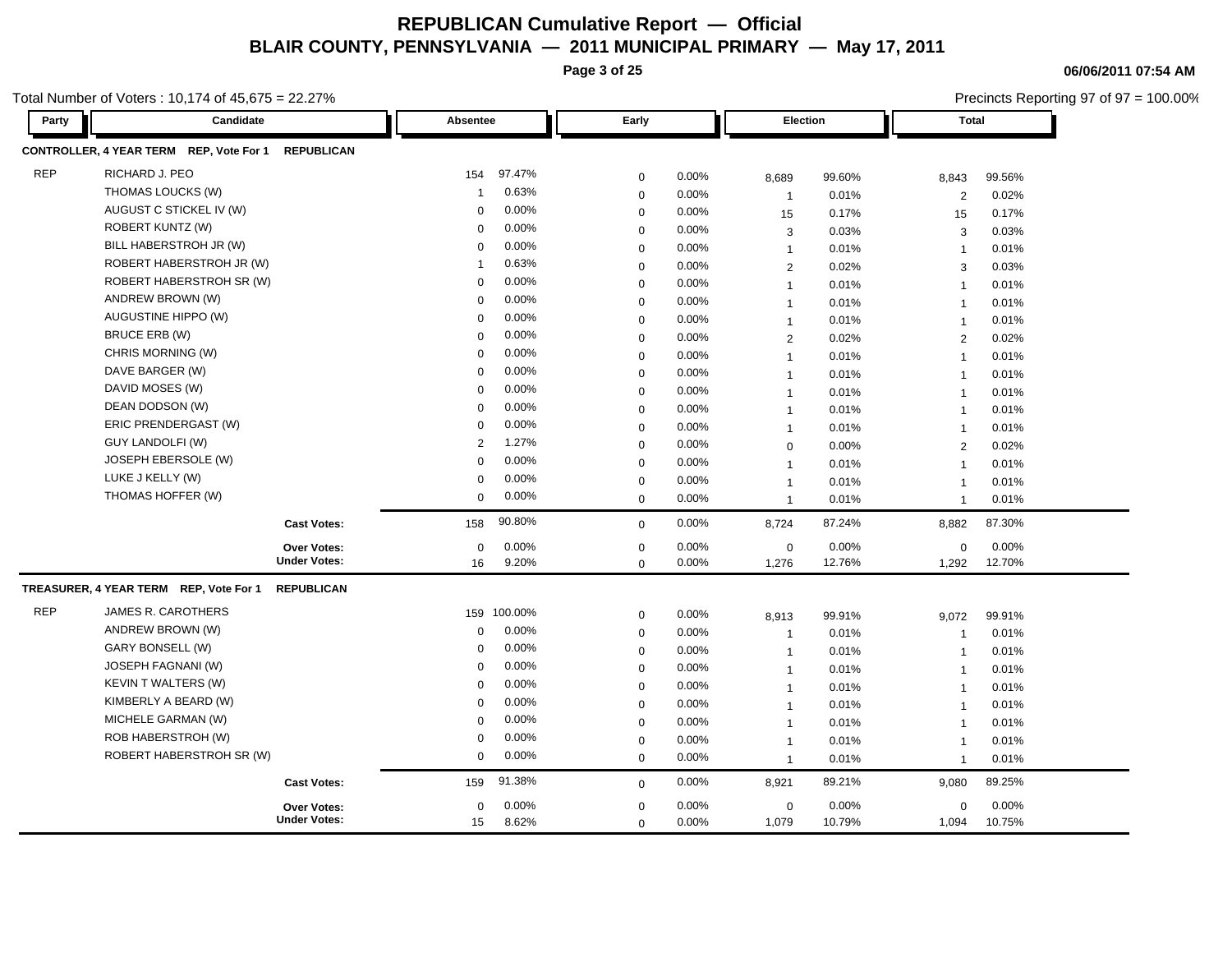**Page 4 of 25**

**06/06/2011 07:54 AM**

|            | otal Number of Voters: $10,174$ of $45,675 = 22.27\%$                     |                     |                   |                   |             |          |                |        |                |        | Precincts Reporting 97 of 97 = 100.00% |
|------------|---------------------------------------------------------------------------|---------------------|-------------------|-------------------|-------------|----------|----------------|--------|----------------|--------|----------------------------------------|
| Party      | Candidate                                                                 |                     | Absentee          |                   | Early       |          | Election       |        | <b>Total</b>   |        |                                        |
|            | REGISTER OF WILLS & RECORDER OF DEEDS, 4 YEAR TERM REP, Vote For 1        |                     | <b>REPUBLICAN</b> |                   |             |          |                |        |                |        |                                        |
| <b>REP</b> | <b>MARY ANN BENNIS</b>                                                    |                     |                   | 160 100.00%       | 0           | 0.00%    | 8,992          | 99.94% | 9,152          | 99.95% |                                        |
|            | <b>BRUCE MULLER (W)</b>                                                   |                     | $\mathbf 0$       | 0.00%             | 0           | 0.00%    | $\mathbf{1}$   | 0.01%  | $\overline{1}$ | 0.01%  |                                        |
|            | EMILEE ELDER (W)                                                          |                     | $\Omega$          | 0.00%             | 0           | 0.00%    | $\overline{1}$ | 0.01%  | $\overline{1}$ | 0.01%  |                                        |
|            | HELEN BRENNAN (W)                                                         |                     | $\Omega$          | 0.00%             | $\mathbf 0$ | 0.00%    | $\overline{1}$ | 0.01%  | $\overline{1}$ | 0.01%  |                                        |
|            | TODD FRIES (W)                                                            |                     | $\Omega$          | 0.00%             | 0           | 0.00%    | $\mathbf{1}$   | 0.01%  | $\mathbf{1}$   | 0.01%  |                                        |
|            | DARLENE CULP (W)                                                          |                     | 0                 | 0.00%             | $\mathbf 0$ | 0.00%    | $\overline{1}$ | 0.01%  | $\overline{1}$ | 0.01%  |                                        |
|            |                                                                           | <b>Cast Votes:</b>  | 160               | 91.95%            | $\mathbf 0$ | 0.00%    | 8,997          | 89.97% | 9,157          | 90.00% |                                        |
|            |                                                                           | <b>Over Votes:</b>  | $\Omega$          | 0.00%             | 0           | 0.00%    | $\mathbf 0$    | 0.00%  | 0              | 0.00%  |                                        |
|            |                                                                           | <b>Under Votes:</b> | 14                | 8.05%             | 0           | 0.00%    | 1,003          | 10.03% | 1,017          | 10.00% |                                        |
|            | CORONER, 4 YEAR TERM REP, Vote For 1                                      | <b>REPUBLICAN</b>   |                   |                   |             |          |                |        |                |        |                                        |
| <b>REP</b> | PATRICIA M. ROSS                                                          |                     | 168               | 99.41%            | 0           | 0.00%    | 9,271          | 99.98% | 9,439          | 99.97% |                                        |
|            | DR. AUGUSTINE DELEREME (W)                                                |                     | -1                | 0.59%             | 0           | 0.00%    | $\mathbf 0$    | 0.00%  | $\overline{1}$ | 0.01%  |                                        |
|            | ELLEN SMITH (W)                                                           |                     | $\Omega$          | 0.00%             | $\mathbf 0$ | $0.00\%$ | $\mathbf{1}$   | 0.01%  | -1             | 0.01%  |                                        |
|            | PAUL KERNS (W)                                                            |                     | $\mathbf 0$       | 0.00%             | $\mathbf 0$ | 0.00%    | $\mathbf{1}$   | 0.01%  | $\overline{1}$ | 0.01%  |                                        |
|            |                                                                           | <b>Cast Votes:</b>  | 169               | 97.13%            | 0           | 0.00%    | 9,273          | 92.73% | 9,442          | 92.81% |                                        |
|            |                                                                           | <b>Over Votes:</b>  | $\mathbf 0$       | 0.00%             | 0           | 0.00%    | $\mathbf 0$    | 0.00%  | $\mathbf 0$    | 0.00%  |                                        |
|            |                                                                           | <b>Under Votes:</b> | 5                 | 2.87%             | $\mathbf 0$ | 0.00%    | 727            | 7.27%  | 732            | 7.19%  |                                        |
|            | MAGISTERIAL DISTRICT JUDGE, DISTRICT 24-1-02, 6 YEAR TERM REP, Vote For 1 |                     |                   | <b>REPUBLICAN</b> |             |          |                |        |                |        |                                        |
| <b>REP</b> | TODD F. KELLY                                                             |                     |                   | 31 100.00%        | 0           | 0.00%    | 1,364          | 99.93% | 1,395          | 99.93% |                                        |
|            | JEFFREY P AUKER (W)                                                       |                     | $\mathbf 0$       | 0.00%             | 0           | 0.00%    | $\mathbf{1}$   | 0.07%  | $\mathbf{1}$   | 0.07%  |                                        |
|            |                                                                           | <b>Cast Votes:</b>  | 31                | 96.88%            | 0           | 0.00%    | 1,365          | 91.37% | 1,396          | 91.48% |                                        |
|            |                                                                           | Over Votes:         | $\Omega$          | 0.00%             | 0           | 0.00%    | $\mathbf 0$    | 0.00%  | $\mathbf 0$    | 0.00%  |                                        |
|            |                                                                           | <b>Under Votes:</b> | $\mathbf 1$       | 3.13%             | $\mathbf 0$ | 0.00%    | 129            | 8.63%  | 130            | 8.52%  |                                        |
|            | MAGISTERIAL DISTRICT JUDGE, DISTRICT 24-1-03, 6 YEAR TERM REP, Vote For 1 |                     |                   | <b>REPUBLICAN</b> |             |          |                |        |                |        |                                        |
| <b>REP</b> | JEFFREY P. AUKER                                                          |                     |                   | 26 100.00%        | 0           | 0.00%    | 944            | 99.89% | 970            | 99.90% |                                        |
|            | CARLTON WENZEL (W)                                                        |                     | $\mathbf 0$       | 0.00%             | $\mathbf 0$ | 0.00%    | $\mathbf{1}$   | 0.11%  | $\overline{1}$ | 0.10%  |                                        |
|            |                                                                           | <b>Cast Votes:</b>  | 26                | 96.30%            | 0           | 0.00%    | 945            | 90.52% | 971            | 90.66% |                                        |
|            |                                                                           | <b>Over Votes:</b>  | $\Omega$          | 0.00%             | 0           | 0.00%    | $\pmb{0}$      | 0.00%  | $\mathbf 0$    | 0.00%  |                                        |
|            |                                                                           | <b>Under Votes:</b> | -1                | 3.70%             | $\mathbf 0$ | 0.00%    | 99             | 9.48%  | 100            | 9.34%  |                                        |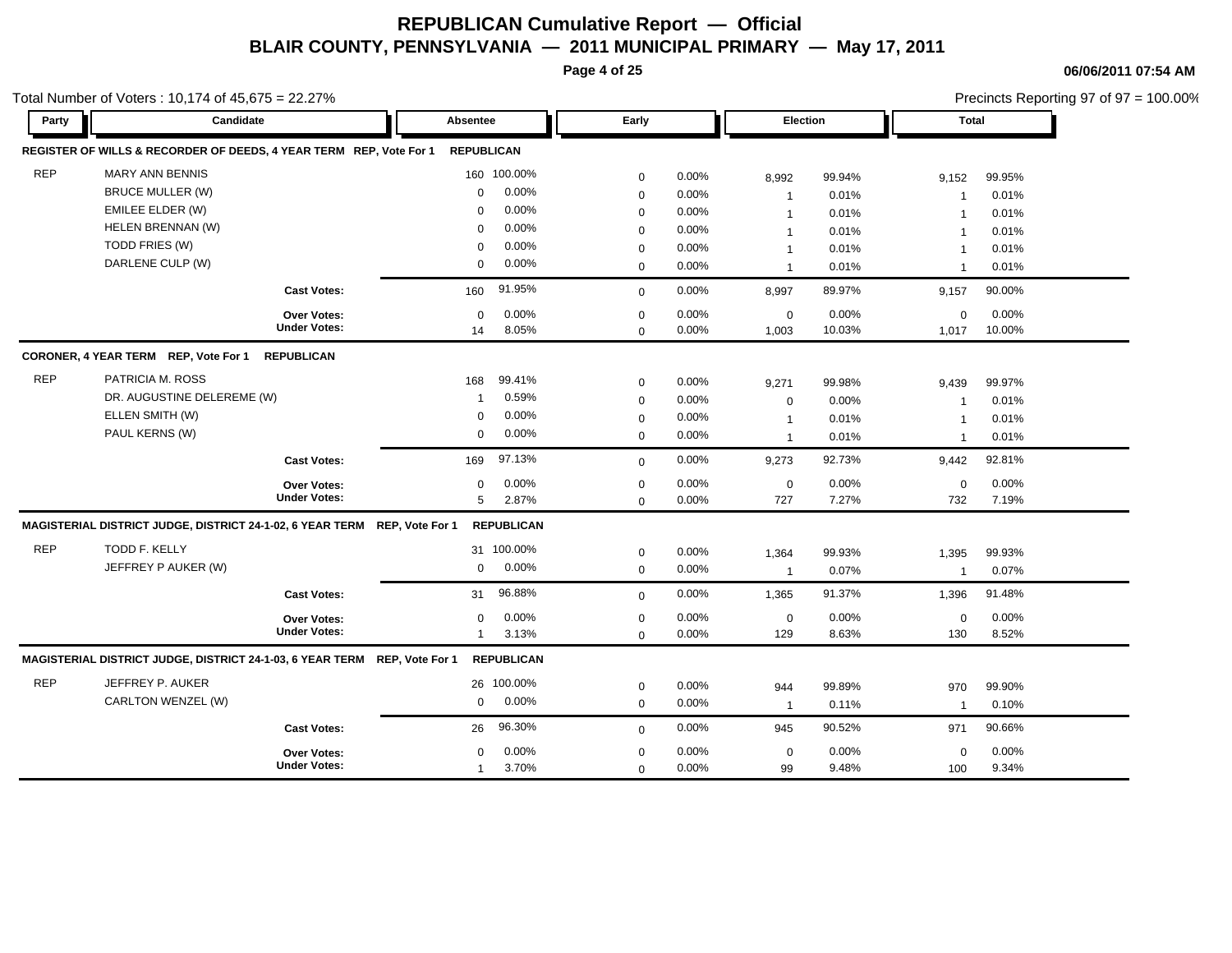**Page 5 of 25**

**06/06/2011 07:54 AM**

|            | otal Number of Voters: 10,174 of 45,675 = 22.27%                                             |                       |                      |                         | Precincts Reporting 97 of 97 = 100.00% |  |
|------------|----------------------------------------------------------------------------------------------|-----------------------|----------------------|-------------------------|----------------------------------------|--|
| Party      | Candidate                                                                                    | Absentee              | Early                | Election                | <b>Total</b>                           |  |
|            | MAGISTERIAL DISTRICT JUDGE, DISTRICT 24-3-03, 6 YEAR TERM REP, Vote For 1                    | <b>REPUBLICAN</b>     |                      |                         |                                        |  |
| <b>REP</b> | PAULA M. AIGNER                                                                              | 50 100.00%            | 0.00%<br>$\mathbf 0$ | 2,386<br>99.83%         | 99.84%<br>2,436                        |  |
|            | DEANNA BROWN (W)                                                                             | 0.00%<br>$\mathbf 0$  | 0.00%<br>$\mathbf 0$ | 0.04%<br>$\overline{1}$ | 0.04%<br>$\overline{\mathbf{1}}$       |  |
|            | ERIC PRENDERGAST (W)                                                                         | 0.00%<br>$\Omega$     | 0.00%<br>$\mathbf 0$ | 0.04%<br>$\overline{1}$ | 0.04%<br>$\overline{\mathbf{1}}$       |  |
|            | MIKE CICO (W)                                                                                | 0.00%<br>$\Omega$     | 0.00%<br>0           | $\mathbf{1}$<br>0.04%   | 0.04%<br>$\overline{\mathbf{1}}$       |  |
|            | NATHAN KARN (W)                                                                              | 0.00%<br>$\mathbf 0$  | 0.00%<br>$\mathbf 0$ | 0.04%<br>$\mathbf{1}$   | 0.04%<br>$\mathbf{1}$                  |  |
|            | <b>Cast Votes:</b>                                                                           | 98.04%<br>50          | 0.00%<br>$\mathbf 0$ | 88.55%<br>2,390         | 88.73%<br>2,440                        |  |
|            | <b>Over Votes:</b>                                                                           | 0.00%<br>$\mathbf 0$  | 0.00%<br>$\mathbf 0$ | 0.00%<br>$\mathbf 0$    | 0.00%<br>$\mathbf 0$                   |  |
|            | <b>Under Votes:</b>                                                                          | 1.96%<br>$\mathbf{1}$ | 0.00%<br>$\mathbf 0$ | 309<br>11.45%           | 11.27%<br>310                          |  |
|            | MAGISTERIAL DISTRICT JUDGE, DISTRICT 24-3-04, 6 YEAR TERM                    REP, Vote For 1 | <b>REPUBLICAN</b>     |                      |                         |                                        |  |
| <b>REP</b> | <b>CRAIG E. ORMSBY</b>                                                                       | 18 100.00%            | 0.00%<br>$\mathbf 0$ | 99.87%<br>1,486         | 99.87%<br>1,504                        |  |
|            | RAY BENTON (W)                                                                               | 0.00%<br>0            | $\mathbf 0$<br>0.00% | 0.07%<br>$\overline{1}$ | 0.07%<br>$\overline{\mathbf{1}}$       |  |
|            | ALLAN C BERKHIMER (W)                                                                        | 0.00%<br>0            | 0.00%<br>$\mathbf 0$ | 0.07%<br>$\overline{1}$ | 0.07%<br>$\overline{1}$                |  |
|            | <b>Cast Votes:</b>                                                                           | 18 100.00%            | 0.00%<br>$\mathbf 0$ | 94.48%<br>1,488         | 94.54%<br>1,506                        |  |
|            | <b>Over Votes:</b>                                                                           | 0.00%<br>0            | $\mathbf 0$<br>0.00% | $\mathbf 0$<br>0.00%    | $\mathbf 0$<br>0.00%                   |  |
|            | <b>Under Votes:</b>                                                                          | 0.00%<br>$\mathbf 0$  | 0.00%<br>$\mathbf 0$ | 5.52%<br>87             | 87<br>5.46%                            |  |
|            | CITY COUNCIL, 4 YEAR TERM ALTOONA REP, Vote For 3 REPUBLICAN                                 |                       |                      |                         |                                        |  |
| <b>REP</b> | ERIK J. CAGLE                                                                                | 32.06%<br>42          | $\mathbf 0$<br>0.00% | 31.31%<br>1,729         | 31.33%<br>1,771                        |  |
| <b>REP</b> | <b>BRUCE KELLEY</b>                                                                          | 32.82%<br>43          | 0.00%<br>$\mathbf 0$ | 34.61%<br>1,911         | 34.57%<br>1,954                        |  |
| <b>REP</b> | <b>WILLIAM NEUGEBAUER</b>                                                                    | 34.35%<br>45          | 0.00%<br>$\mathbf 0$ | 33.56%<br>1,853         | 33.58%<br>1,898                        |  |
|            | STEVE BETTWY (W)                                                                             | 0.00%<br>0            | 0.00%<br>$\mathbf 0$ | 0.25%<br>14             | 0.25%<br>14                            |  |
|            | MICHAEL C HAIRE (W)                                                                          | 0.00%<br>0            | 0.00%<br>$\mathbf 0$ | 0.11%<br>6              | 0.11%<br>6                             |  |
|            | BETTIE BRENNAN (W)                                                                           | 0.00%<br>$\mathbf 0$  | 0.00%<br>$\mathbf 0$ | 0.02%<br>$\mathbf{1}$   | 0.02%<br>$\overline{\mathbf{1}}$       |  |
|            | <b>BRUCE FROST (W)</b>                                                                       | 0.00%<br>$\Omega$     | 0.00%<br>$\mathbf 0$ | $\overline{1}$<br>0.02% | 0.02%<br>$\overline{1}$                |  |
|            | CHRISTOPHER J THOMPSON (W)                                                                   | 0.00%<br>$\mathbf 0$  | 0.00%<br>$\mathbf 0$ | 0.02%<br>$\mathbf{1}$   | 0.02%<br>$\overline{1}$                |  |
|            | DANIEL B BAUER (W)                                                                           | 0.00%<br>$\Omega$     | 0.00%<br>$\mathbf 0$ | 0.02%<br>$\overline{1}$ | 0.02%<br>$\overline{1}$                |  |
|            | DEPUTY CHIEF TIM HILEMAN (W)                                                                 | 0.00%<br>$\Omega$     | $\mathbf 0$<br>0.00% | 0.02%<br>$\mathbf{1}$   | 0.02%<br>-1                            |  |
|            | FRANK HARCHAK (W)                                                                            | 0.00%<br>$\mathbf 0$  | 0.00%<br>$\mathbf 0$ | 0.02%<br>$\overline{1}$ | 0.02%<br>$\overline{\mathbf{1}}$       |  |
|            | JAN MILLS (W)                                                                                | 0.00%<br>$\Omega$     | 0.00%<br>$\mathbf 0$ | $\overline{1}$<br>0.02% | 0.02%<br>$\overline{1}$                |  |
|            | MARV BERGMAN (W)                                                                             | 0.00%<br>$\mathbf 0$  | 0.00%<br>0           | 0.02%<br>$\mathbf{1}$   | 0.02%<br>$\overline{1}$                |  |
|            | NANCY ROSE VINCENT (W)                                                                       | 0.76%<br>-1           | 0.00%<br>$\mathbf 0$ | 0.00%<br>$\mathbf 0$    | 0.02%<br>$\overline{\mathbf{1}}$       |  |
|            | TED BEAM (W)                                                                                 | 0.00%<br>$\mathbf 0$  | $\mathbf 0$<br>0.00% | 0.02%<br>$\mathbf{1}$   | 0.02%<br>$\overline{1}$                |  |
|            | <b>Cast Votes:</b>                                                                           | 74.01%<br>131         | 0.00%<br>$\mathbf 0$ | 72.52%<br>5,522         | 72.56%<br>5,653                        |  |
|            | <b>Over Votes:</b>                                                                           | 0.00%<br>$\mathbf 0$  | 0.00%<br>$\mathbf 0$ | $\mathbf 0$<br>0.00%    | $\mathbf 0$<br>0.00%                   |  |
|            | <b>Under Votes:</b>                                                                          | 25.99%<br>46          | 0.00%<br>$\Omega$    | 2,092<br>27.48%         | 2,138<br>27.44%                        |  |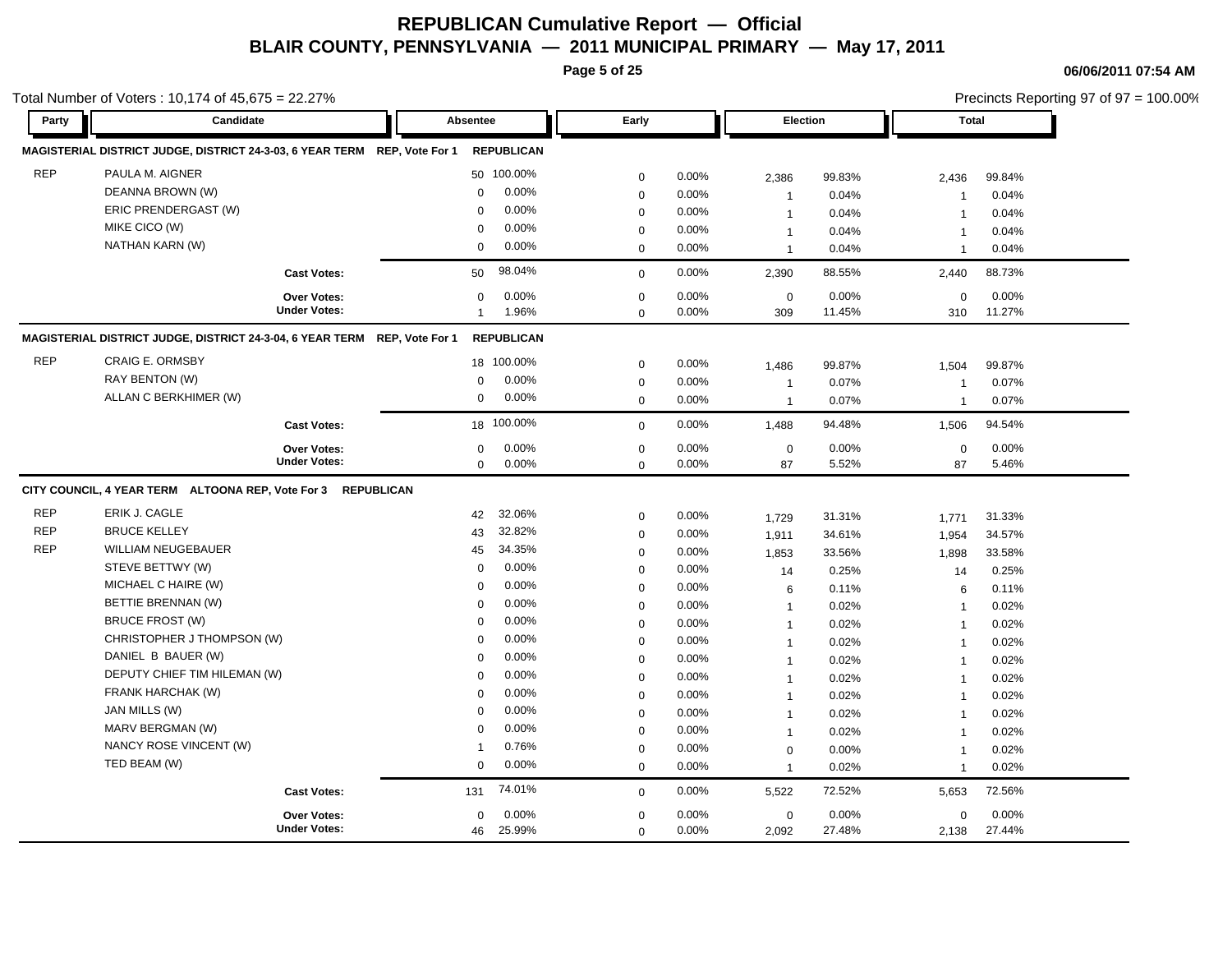**Page 6 of 25**

**06/06/2011 07:54 AM**

Precincts Reporting 97 of 97 = 100.00%

| Party      | Candidate                                                              |                     | Absentee          |            | Early       |       |                | Election | <b>Total</b>   |         |
|------------|------------------------------------------------------------------------|---------------------|-------------------|------------|-------------|-------|----------------|----------|----------------|---------|
|            | CITY COUNCIL, 2 YEAR UNEXPIRED TERM ALTOONA REP, Vote For 1 REPUBLICAN |                     |                   |            |             |       |                |          |                |         |
| <b>REP</b> | MICHAEL C. HAIRE                                                       |                     | 48                | 97.96%     | $\mathbf 0$ | 0.00% | 2,137          | 99.63%   | 2,185          | 99.59%  |
|            | STEVE BETTWY (W)                                                       |                     | $\mathbf 0$       | 0.00%      | $\mathbf 0$ | 0.00% | 6              | 0.28%    | $\,6$          | 0.27%   |
|            | DAVID BARGER (W)                                                       |                     | -1                | 2.04%      | $\mathbf 0$ | 0.00% | $\mathbf 0$    | 0.00%    | $\overline{1}$ | 0.05%   |
|            | JAN MILLS (W)                                                          |                     | $\Omega$          | 0.00%      | $\mathbf 0$ | 0.00% | $\overline{1}$ | 0.05%    | $\overline{1}$ | 0.05%   |
|            | LORI CRILLEY (W)                                                       |                     | $\mathbf 0$       | 0.00%      | $\mathbf 0$ | 0.00% | $\mathbf{1}$   | 0.05%    | $\overline{1}$ | 0.05%   |
|            |                                                                        | <b>Cast Votes:</b>  | 49                | 83.05%     | $\mathbf 0$ | 0.00% | 2,145          | 84.52%   | 2.194          | 84.48%  |
|            |                                                                        | Over Votes:         | $\mathbf 0$       | $0.00\%$   | $\mathbf 0$ | 0.00% | $\mathbf 0$    | 0.00%    | $\mathbf 0$    | 0.00%   |
|            |                                                                        | <b>Under Votes:</b> | 10 <sup>°</sup>   | 16.95%     | $\mathbf 0$ | 0.00% | 393            | 15.48%   | 403            | 15.52%  |
|            | SUPERVISOR, 6 YEAR TERM ALLEGHENY REP, Vote For 1                      | <b>REPUBLICAN</b>   |                   |            |             |       |                |          |                |         |
| <b>REP</b> | DAVID E. BURCHFIELD, JR.                                               |                     | 21                | 95.45%     | $\mathbf 0$ | 0.00% | 458            | 98.07%   | 479            | 97.96%  |
|            | ERIC JACKSON (W)                                                       |                     | $\mathbf 0$       | 0.00%      | $\mathbf 0$ | 0.00% | $\overline{1}$ | 0.21%    | $\overline{1}$ | 0.20%   |
|            | CHRISTOPHER COHN (W)                                                   |                     | $\mathbf 0$       | 0.00%      | $\mathbf 0$ | 0.00% | $\overline{1}$ | 0.21%    | $\overline{1}$ | 0.20%   |
|            | JACK CAMBELL (W)                                                       |                     | $\Omega$          | $0.00\%$   | $\mathbf 0$ | 0.00% | $\overline{1}$ | 0.21%    | $\overline{1}$ | 0.20%   |
|            | <b>JOHN KASUN (W)</b>                                                  |                     | 1                 | 4.55%      | $\mathbf 0$ | 0.00% | $\mathbf 0$    | 0.00%    | $\overline{1}$ | 0.20%   |
|            | LYNN JOHNSTON (W)                                                      |                     | $\mathbf 0$       | 0.00%      | $\mathbf 0$ | 0.00% | $\overline{2}$ | 0.43%    | 2              | 0.41%   |
|            | MIKE ENGLE (W)                                                         |                     | $\Omega$          | 0.00%      | $\mathbf 0$ | 0.00% | $\mathbf{1}$   | 0.21%    | $\overline{1}$ | 0.20%   |
|            | SCOTT PIELMEIER (W)                                                    |                     | $\Omega$          | 0.00%      | $\mathbf 0$ | 0.00% | $\mathbf{1}$   | 0.21%    | $\overline{1}$ | 0.20%   |
|            | TIMOTHY B BROWN (W)                                                    |                     | $\Omega$          | 0.00%      | $\mathbf 0$ | 0.00% | $\overline{1}$ | 0.21%    | $\overline{1}$ | 0.20%   |
|            | TODD SPONSLER (W)                                                      |                     | 0                 | 0.00%      | $\mathbf 0$ | 0.00% | $\overline{1}$ | 0.21%    | $\overline{1}$ | 0.20%   |
|            |                                                                        | <b>Cast Votes:</b>  | 22                | 95.65%     | $\Omega$    | 0.00% | 467            | 79.56%   | 489            | 80.16%  |
|            |                                                                        | Over Votes:         | $\Omega$          | 0.00%      | $\mathbf 0$ | 0.00% | $\mathbf 0$    | 0.00%    | $\mathbf 0$    | 0.00%   |
|            |                                                                        | <b>Under Votes:</b> | 1                 | 4.35%      | $\mathbf 0$ | 0.00% | 120            | 20.44%   | 121            | 19.84%  |
|            | AUDITOR, 6 YEAR TERM ALLEGHENY REP, Vote For 1 REPUBLICAN              |                     |                   |            |             |       |                |          |                |         |
| <b>REP</b> | TIMOTHY M. LIGHTNER                                                    |                     |                   | 22 100.00% | $\mathbf 0$ | 0.00% | 533            | 100.00%  | 555            | 100.00% |
|            |                                                                        | <b>Cast Votes:</b>  | 22                | 95.65%     | $\mathbf 0$ | 0.00% | 533            | 90.80%   | 555            | 90.98%  |
|            |                                                                        | <b>Over Votes:</b>  | $\mathbf 0$       | 0.00%      | $\mathbf 0$ | 0.00% | $\mathbf 0$    | 0.00%    | $\mathbf 0$    | 0.00%   |
|            |                                                                        | <b>Under Votes:</b> | $\mathbf{1}$      | 4.35%      | $\mathbf 0$ | 0.00% | 54             | 9.20%    | 55             | 9.02%   |
|            | COUNCIL, 4 YEAR TERM ALLEGHENY 4 THB REP, Vote For 3                   |                     | <b>REPUBLICAN</b> |            |             |       |                |          |                |         |
|            | No Candidate Filed (W)                                                 |                     | $\mathbf{0}$      | 0.00%      | $\mathbf 0$ | 0.00% | $\mathbf 0$    | 0.00%    | $\mathbf 0$    | 0.00%   |
|            |                                                                        | <b>Cast Votes:</b>  | $\mathbf 0$       | 0.00%      | $\mathbf 0$ | 0.00% | $\mathbf 0$    | 0.00%    | $\mathbf 0$    | 0.00%   |
|            |                                                                        | <b>Over Votes:</b>  | $\Omega$          | 0.00%      | $\mathbf 0$ | 0.00% | $\mathbf 0$    | 0.00%    | $\mathbf 0$    | 0.00%   |
|            |                                                                        | <b>Under Votes:</b> | $\mathbf 0$       | 0.00%      | $\mathbf 0$ | 0.00% | 12             | 100.00%  | 12             | 100.00% |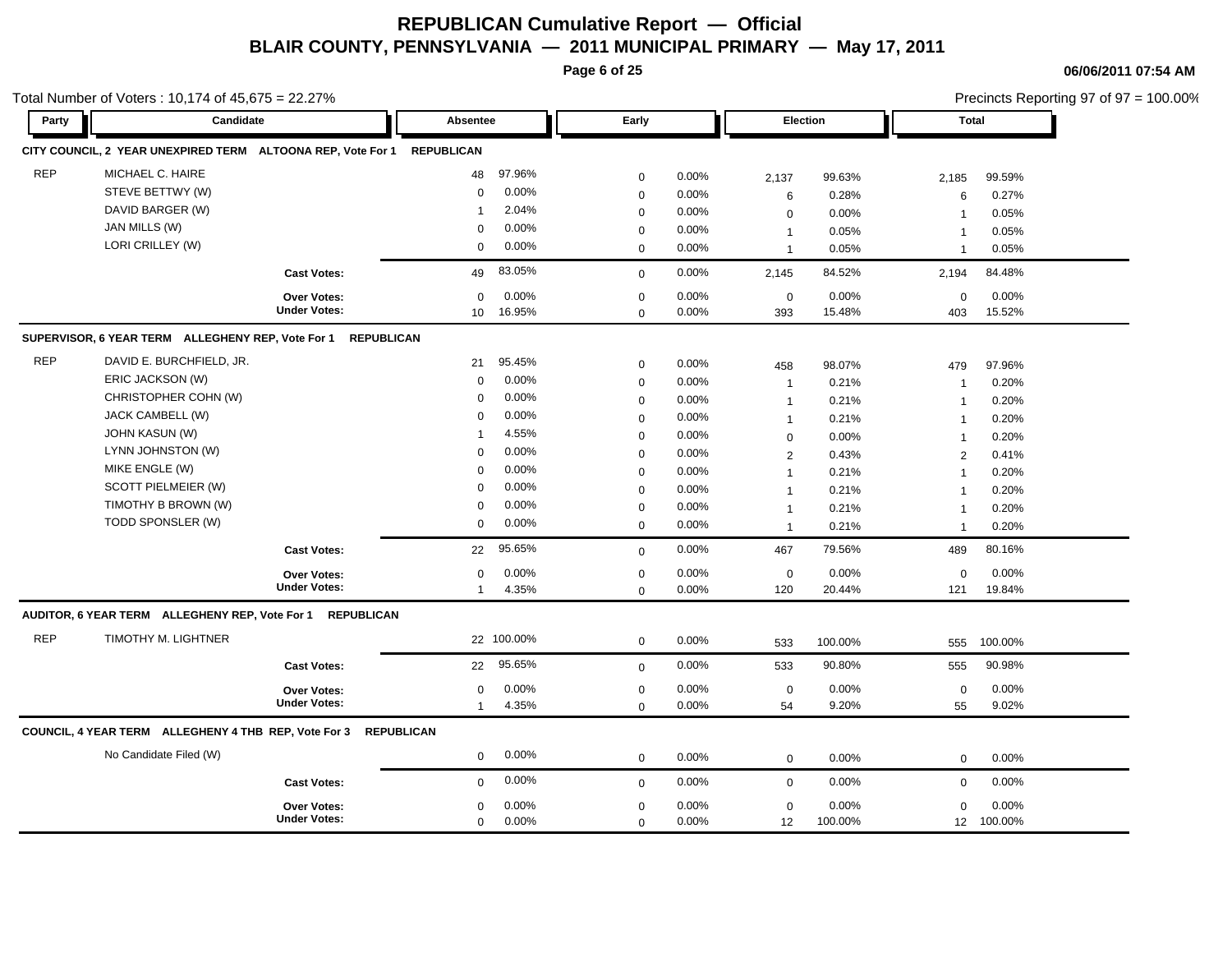**Page 7 of 25**

**06/06/2011 07:54 AM**

|            | Total Number of Voters: 10,174 of 45,675 = 22.27%        |                                    |                          |                            |                |                    |                 | Precincts Reporting 97 of 97 = 100.00% |                 |  |
|------------|----------------------------------------------------------|------------------------------------|--------------------------|----------------------------|----------------|--------------------|-----------------|----------------------------------------|-----------------|--|
| Party      | Candidate                                                |                                    | Absentee                 | Early                      |                | Election           |                 | <b>Total</b>                           |                 |  |
|            | SUPERVISOR, 6 YEAR TERM ANTIS REP, Vote For 2 REPUBLICAN |                                    |                          |                            |                |                    |                 |                                        |                 |  |
| <b>REP</b> | RAYMOND E. AMATO                                         |                                    | 75.00%<br>3              | 0                          | 0.00%          | 380                | 51.77%          | 383                                    | 51.90%          |  |
| <b>REP</b> | <b>ROBERT "BOB" SMITH</b>                                |                                    | 25.00%<br>-1             | $\boldsymbol{0}$           | 0.00%          | 343                | 46.73%          | 344                                    | 46.61%          |  |
|            | DAVID T SHILDT (W)                                       |                                    | 0.00%<br>0               | $\mathbf 0$                | 0.00%          | $\overline{2}$     | 0.27%           | $\overline{2}$                         | 0.27%           |  |
|            | JACK MCCLOSKEY (W)                                       |                                    | 0.00%<br>$\mathbf 0$     | $\mathbf 0$                | 0.00%          | $\overline{1}$     | 0.14%           | $\mathbf{1}$                           | 0.14%           |  |
|            | JEFF NYCUM (W)                                           |                                    | 0.00%<br>0               | $\mathbf 0$                | 0.00%          | $\mathbf 1$        | 0.14%           | $\overline{1}$                         | 0.14%           |  |
|            | JOHN HIRT (W)                                            |                                    | 0.00%<br>0               | $\mathbf 0$                | 0.00%          | $\overline{1}$     | 0.14%           | $\mathbf{1}$                           | 0.14%           |  |
|            | JOSEPH DENNIS JR (W)                                     |                                    | 0.00%<br>0               | $\mathbf 0$                | 0.00%          | $\overline{1}$     | 0.14%           | $\overline{1}$                         | 0.14%           |  |
|            | MELANIE SHILDT (W)                                       |                                    | 0.00%<br>0               | $\mathbf 0$                | 0.00%          | $\overline{1}$     | 0.14%           | $\mathbf{1}$                           | 0.14%           |  |
|            | SPENCE HAUENSTINE (W)                                    |                                    | 0.00%<br>$\Omega$        | $\mathbf 0$                | 0.00%          | $\overline{1}$     | 0.14%           | $\mathbf{1}$                           | 0.14%           |  |
|            | WILLIAM COADY (W)                                        |                                    | 0.00%<br>0               | $\mathbf 0$                | 0.00%          | 2                  | 0.27%           | $\overline{2}$                         | 0.27%           |  |
|            | WILLIAM WILSON (W)                                       |                                    | 0.00%<br>0               | $\mathbf 0$                | 0.00%          | $\overline{1}$     | 0.14%           | $\mathbf{1}$                           | 0.14%           |  |
|            |                                                          | <b>Cast Votes:</b>                 | 66.67%<br>$\overline{4}$ | $\mathbf 0$                | 0.00%          | 734                | 77.75%          | 738                                    | 77.68%          |  |
|            |                                                          |                                    |                          |                            |                |                    |                 |                                        |                 |  |
|            |                                                          | Over Votes:<br><b>Under Votes:</b> | 0.00%<br>0<br>2 33.33%   | $\mathbf 0$<br>$\mathbf 0$ | 0.00%<br>0.00% | $\mathbf 0$<br>210 | 0.00%<br>22.25% | $\mathbf 0$<br>212                     | 0.00%<br>22.32% |  |
|            | AUDITOR, 6 YEAR TERM ANTIS REP, Vote For 1 REPUBLICAN    |                                    |                          |                            |                |                    |                 |                                        |                 |  |
|            |                                                          |                                    |                          |                            |                |                    |                 |                                        |                 |  |
|            | No Candidate Filed (W)                                   |                                    | 0.00%<br>$\mathbf 0$     | $\mathbf 0$                | 0.00%          | $\pmb{0}$          | 0.00%           | $\mathbf 0$                            | 0.00%           |  |
|            | LIZ ARMSTRONG (W)                                        |                                    | 0.00%<br>0               | $\boldsymbol{0}$           | 0.00%          | $\overline{1}$     | 20.00%          | $\mathbf{1}$                           | 20.00%          |  |
|            | MICHELE GARMAN (W)                                       |                                    | 0.00%<br>0               | 0                          | 0.00%          | $\mathbf 1$        | 20.00%          | $\mathbf{1}$                           | 20.00%          |  |
|            | NORMAN SAYLOR (W)                                        |                                    | 0.00%<br>0               | $\mathbf 0$                | 0.00%          | $\overline{1}$     | 20.00%          | $\overline{1}$                         | 20.00%          |  |
|            | SHAWN SHAULIS (W)                                        |                                    | 0.00%<br>0               | $\mathbf 0$                | 0.00%          | $\overline{1}$     | 20.00%          | $\mathbf{1}$                           | 20.00%          |  |
|            | TIMOTHY JOSEPH MALLON (W)                                |                                    | 0.00%<br>$\mathbf 0$     | $\mathbf 0$                | 0.00%          | $\mathbf{1}$       | 20.00%          | $\mathbf{1}$                           | 20.00%          |  |
|            |                                                          | <b>Cast Votes:</b>                 | 0.00%<br>$\mathbf 0$     | $\mathbf 0$                | 0.00%          | 5                  | 1.06%           | 5                                      | 1.05%           |  |
|            |                                                          | Over Votes:                        | 0.00%<br>0               | 0                          | 0.00%          | $\mathbf 0$        | 0.00%           | $\mathbf 0$                            | 0.00%           |  |
|            |                                                          | <b>Under Votes:</b>                | 3 100.00%                | $\mathbf 0$                | 0.00%          | 467                | 98.94%          | 470                                    | 98.95%          |  |
|            | COUNCIL, 4 YEAR TERM BELLWOOD REP, Vote For 3 REPUBLICAN |                                    |                          |                            |                |                    |                 |                                        |                 |  |
| <b>REP</b> | <b>JOHN WINESICKLE</b>                                   |                                    | 0.00%<br>$\mathbf 0$     | $\mathbf 0$                | 0.00%          | 89                 | 82.41%          | 89                                     | 82.41%          |  |
|            | <b>BURTON F HOPKINS (W)</b>                              |                                    | 0.00%<br>0               | $\mathbf 0$                | 0.00%          | 10                 | 9.26%           | 10                                     | 9.26%           |  |
|            | CHRISTOPHER CREEK (W)                                    |                                    | 0.00%<br>0               | $\boldsymbol{0}$           | 0.00%          | $\overline{4}$     | 3.70%           | $\overline{4}$                         | 3.70%           |  |
|            | <b>BRIAN THOMAS (W)</b>                                  |                                    | 0.00%<br>0               | $\mathbf 0$                | 0.00%          | $\overline{1}$     | 0.93%           | $\mathbf{1}$                           | 0.93%           |  |
|            | D WILLAM FOWLER (W)                                      |                                    | 0.00%<br>0               | $\mathbf 0$                | 0.00%          | $\overline{1}$     | 0.93%           | $\mathbf{1}$                           | 0.93%           |  |
|            | EILEEN D NEWBERRY (W)                                    |                                    | 0.00%<br>$\Omega$        | $\mathbf 0$                | 0.00%          | $\overline{1}$     | 0.93%           | $\overline{1}$                         | 0.93%           |  |
|            | JOHN LOVELL (W)                                          |                                    | 0.00%<br>0               | $\mathbf 0$                | 0.00%          | $\mathbf 1$        | 0.93%           | $\mathbf{1}$                           | 0.93%           |  |
|            | JOHN SLOEY (W)                                           |                                    | 0.00%<br>0               | $\mathbf 0$                | 0.00%          | $\overline{1}$     | 0.93%           | $\mathbf{1}$                           | 0.93%           |  |
|            |                                                          | <b>Cast Votes:</b>                 | 0.00%<br>$\mathbf 0$     | $\mathbf 0$                | 0.00%          | 108                | 34.29%          | 108                                    | 34.29%          |  |
|            |                                                          | <b>Over Votes:</b>                 | 0.00%<br>0               | $\mathbf 0$                | 0.00%          | $\mathbf 0$        | 0.00%           | $\mathbf 0$                            | 0.00%           |  |
|            |                                                          | <b>Under Votes:</b>                | 0.00%<br>$\mathbf 0$     | $\mathbf 0$                | 0.00%          | 207                | 65.71%          | 207                                    | 65.71%          |  |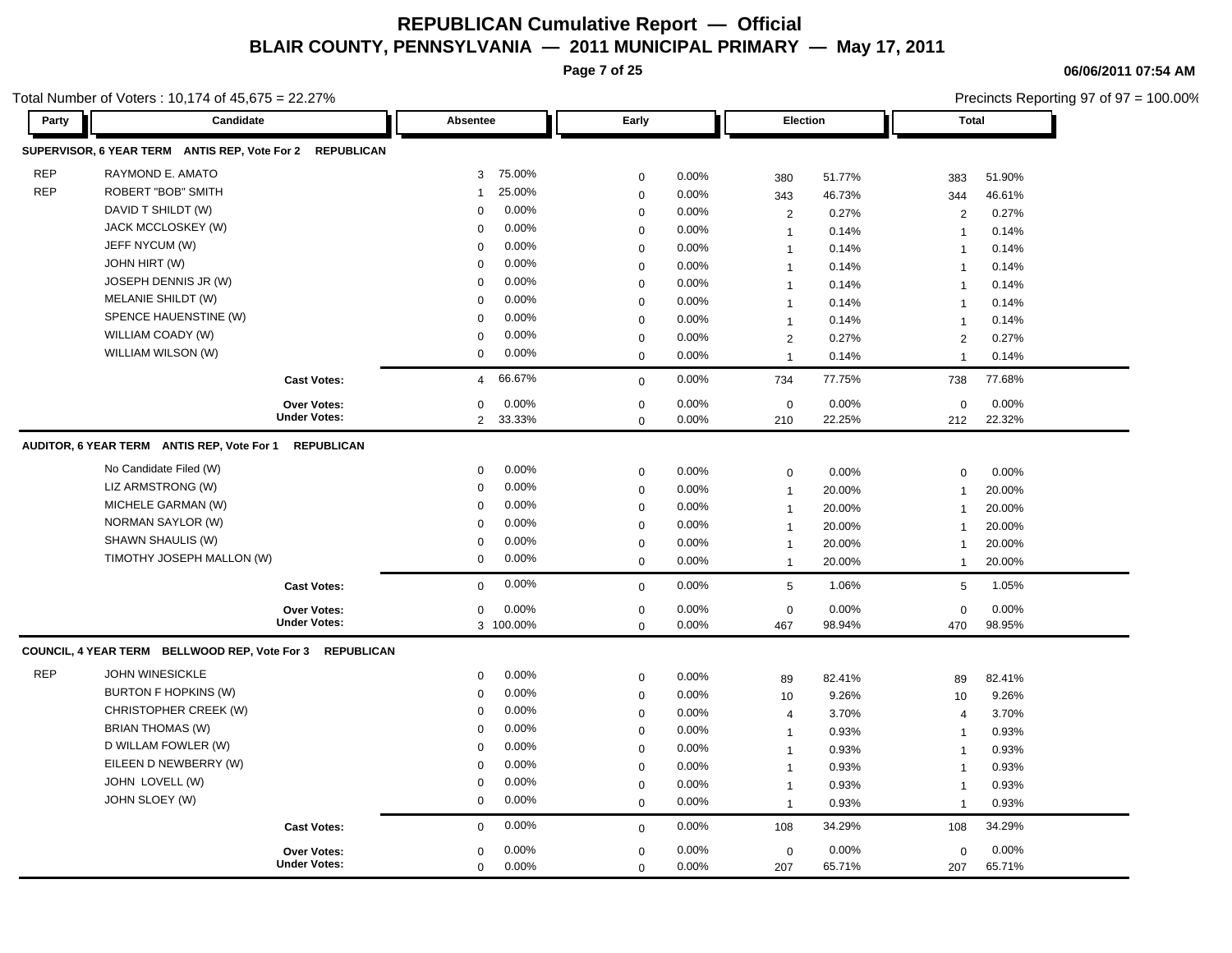**Page 8 of 25**

|            | Total Number of Voters: 10,174 of 45,675 = 22.27%                  |                                    |                   |            |                         |                      |                    |                  |                | Precincts Reporting 97 of 97 = 100.00% |
|------------|--------------------------------------------------------------------|------------------------------------|-------------------|------------|-------------------------|----------------------|--------------------|------------------|----------------|----------------------------------------|
| Party      | Candidate                                                          |                                    | Absentee          |            | Early                   |                      |                    | Election         |                | Total                                  |
|            | COUNCIL, 2 YEAR UNEXPIRED TERM BELLWOOD REP, Vote For 1 REPUBLICAN |                                    |                   |            |                         |                      |                    |                  |                |                                        |
| <b>REP</b> | <b>JOHN WINESICKLE</b>                                             |                                    | 0                 | $0.00\%$   | $\mathbf 0$             | 0.00%                | 84                 | 98.82%           | 84             | 98.82%                                 |
|            | <b>BURTON F HOPKINS (W)</b>                                        |                                    | 0                 | $0.00\%$   | $\mathbf 0$             | 0.00%                | $\mathbf{1}$       | 1.18%            | $\mathbf{1}$   | 1.18%                                  |
|            |                                                                    | <b>Cast Votes:</b>                 | $\mathbf 0$       | 0.00%      | $\mathbf 0$             | 0.00%                | 85                 | 80.95%           | 85             | 80.95%                                 |
|            |                                                                    | <b>Over Votes:</b>                 | $\mathbf 0$       | $0.00\%$   | $\mathbf 0$             | $0.00\%$             | $\mathbf 0$        | 0.00%            | $\mathbf 0$    | 0.00%                                  |
|            |                                                                    | <b>Under Votes:</b>                | 0                 | 0.00%      | $\mathbf 0$             | $0.00\%$             | 20                 | 19.05%           | 20             | 19.05%                                 |
|            | SUPERVISOR, 6 YEAR TERM BLAIR REP, Vote For 1                      | <b>REPUBLICAN</b>                  |                   |            |                         |                      |                    |                  |                |                                        |
| <b>REP</b> | ARLENE E. BUSH                                                     |                                    | 2                 | 18.18%     | $\mathbf 0$             | $0.00\%$             | 224                | 37.77%           | 226            | 37.42%                                 |
| <b>REP</b> | RICHARD LASEK                                                      |                                    | 8                 | 72.73%     | $\mathbf 0$             | 0.00%                | 369                | 62.23%           | 377            | 62.42%                                 |
|            | DAVID F. JOHNSON (W)                                               |                                    | $\mathbf{1}$      | 9.09%      | $\mathbf 0$             | 0.00%                | $\mathbf 0$        | 0.00%            | $\mathbf{1}$   | 0.17%                                  |
|            |                                                                    | <b>Cast Votes:</b>                 |                   | 11 100.00% | $\mathbf 0$             | 0.00%                | 593                | 95.80%           | 604            | 95.87%                                 |
|            |                                                                    | <b>Over Votes:</b>                 | 0                 | 0.00%      | $\mathbf 0$             | 0.00%                | $\mathbf 0$        | 0.00%            | $\mathbf 0$    | 0.00%                                  |
|            |                                                                    | <b>Under Votes:</b>                | $\mathbf 0$       | $0.00\%$   | $\mathbf 0$             | 0.00%                | 26                 | 4.20%            | 26             | 4.13%                                  |
|            | TAX COLLECTOR, 2 YEAR UNEXPIRED TERM BLAIR REP, Vote For 1         |                                    | <b>REPUBLICAN</b> |            |                         |                      |                    |                  |                |                                        |
| <b>REP</b> | ASHLEY P. CAMPBELL                                                 |                                    |                   | 11 100.00% | $\mathbf 0$             | $0.00\%$             | 545                | 99.82%           | 556            | 99.82%                                 |
|            | TEDDY L VENTRE (W)                                                 |                                    | 0                 | 0.00%      | $\mathbf 0$             | $0.00\%$             | $\overline{1}$     | 0.18%            | $\overline{1}$ | 0.18%                                  |
|            |                                                                    | <b>Cast Votes:</b>                 |                   | 11 100.00% | $\mathbf 0$             | 0.00%                | 546                | 88.21%           | 557            | 88.41%                                 |
|            |                                                                    | <b>Over Votes:</b>                 | 0                 | 0.00%      | $\mathbf 0$             | 0.00%                | $\mathbf 0$        | 0.00%            | $\mathbf 0$    | 0.00%                                  |
|            |                                                                    | <b>Under Votes:</b>                | 0                 | $0.00\%$   | $\mathbf 0$             | 0.00%                | 73                 | 11.79%           | 73             | 11.59%                                 |
|            | AUDITOR, 6 YEAR TERM BLAIR REP, Vote For 1 REPUBLICAN              |                                    |                   |            |                         |                      |                    |                  |                |                                        |
| <b>REP</b> | JOHN E. YOUNG                                                      |                                    |                   | 11 100.00% | $\mathbf 0$             | 0.00%                | 541                | 100.00%          | 552            | 100.00%                                |
|            |                                                                    | <b>Cast Votes:</b>                 |                   | 11 100.00% | $\mathbf 0$             | 0.00%                | 541                | 87.40%           | 552            | 87.62%                                 |
|            |                                                                    | <b>Over Votes:</b>                 | 0                 | $0.00\%$   | $\mathbf 0$             | 0.00%                | $\mathbf 0$        | 0.00%            | $\mathbf 0$    | 0.00%                                  |
|            |                                                                    | <b>Under Votes:</b>                | $\overline{0}$    | 0.00%      | $\mathbf 0$             | 0.00%                | 78                 | 12.60%           | 78             | 12.38%                                 |
|            | SUPERVISOR, 6 YEAR TERM CATHARINE REP, Vote For 1 REPUBLICAN       |                                    |                   |            |                         |                      |                    |                  |                |                                        |
| <b>REP</b> | MARC DANIEL ISENBERG                                               |                                    | 0                 | $0.00\%$   | $\mathbf 0$             | 0.00%                | 75                 | 64.10%           | 75             | 64.10%                                 |
| <b>REP</b> | <b>BARRIE R. WYLAND</b>                                            |                                    | 0                 | 0.00%      | $\mathbf 0$             | 0.00%                | 42                 | 35.90%           | 42             | 35.90%                                 |
|            |                                                                    | <b>Cast Votes:</b>                 | 0                 | 0.00%      | $\mathbf 0$             | 0.00%                | 117                | 98.32%           | 117            | 98.32%                                 |
|            |                                                                    | <b>Over Votes:</b>                 | 0                 | $0.00\%$   | 0                       | 0.00%                | $\mathbf 0$        | 0.00%            | 0              | 0.00%                                  |
|            |                                                                    | <b>Under Votes:</b>                | 0                 | 0.00%      | $\mathbf 0$             | 0.00%                | $\sqrt{2}$         | 1.68%            | $\overline{2}$ | 1.68%                                  |
|            | AUDITOR, 6 YEAR TERM CATHARINE REP, Vote For 1                     | <b>REPUBLICAN</b>                  |                   |            |                         |                      |                    |                  |                |                                        |
|            | No Candidate Filed (W)                                             |                                    | 0                 | 0.00%      | $\mathbf 0$             | 0.00%                | $\mathbf 0$        | $0.00\%$         | $\mathbf 0$    | 0.00%                                  |
|            |                                                                    | <b>Cast Votes:</b>                 | $\mathbf 0$       | 0.00%      | $\mathbf 0$             | 0.00%                | $\mathbf 0$        | 0.00%            | $\mathbf 0$    | 0.00%                                  |
|            |                                                                    |                                    |                   | 0.00%      |                         |                      |                    |                  | $\mathbf 0$    | 0.00%                                  |
|            |                                                                    | Over Votes:<br><b>Under Votes:</b> | 0<br>$\mathbf 0$  | 0.00%      | $\mathbf 0$<br>$\Omega$ | $0.00\%$<br>$0.00\%$ | $\mathbf 0$<br>119 | 0.00%<br>100.00% | 119            | 100.00%                                |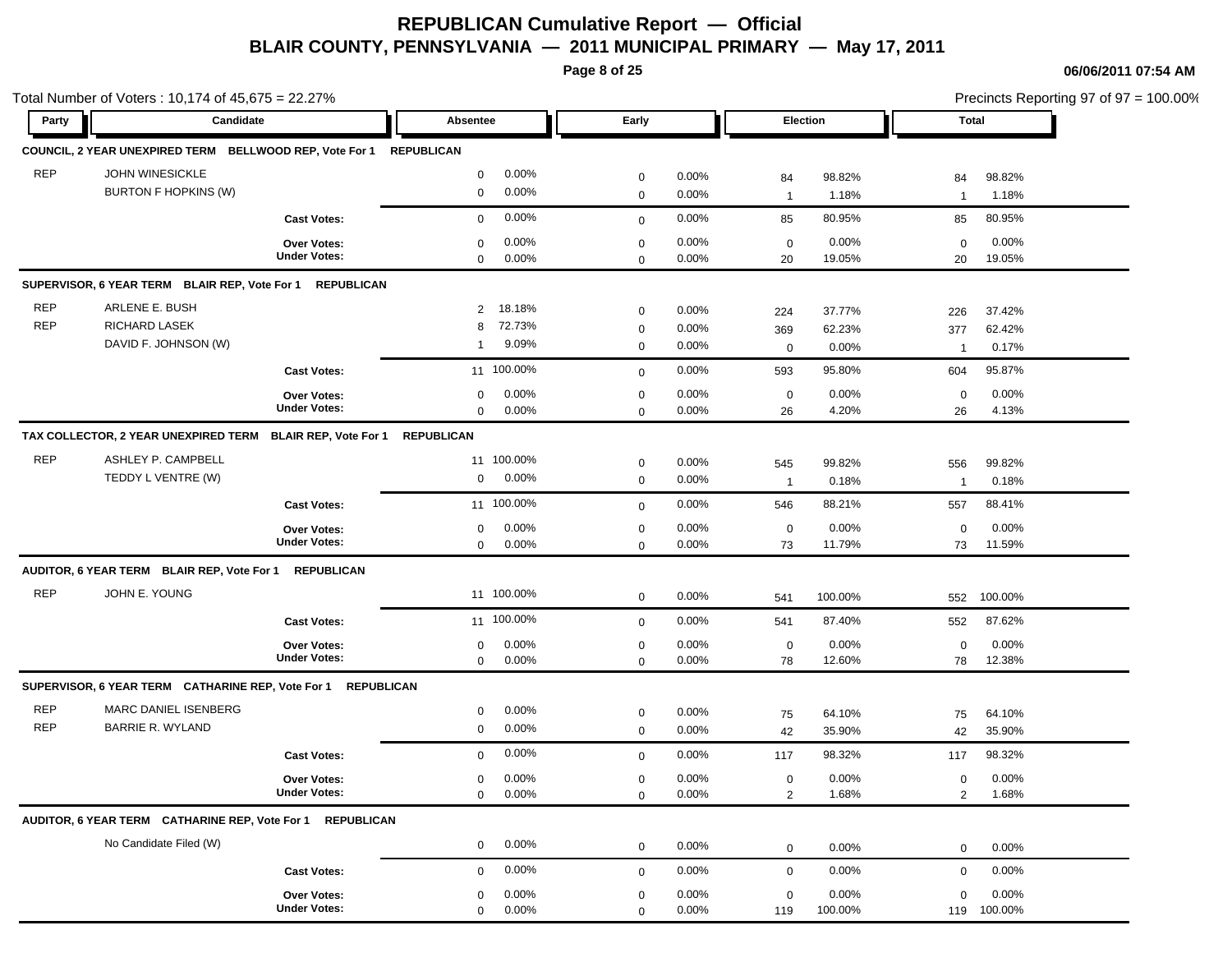**Page 9 of 25**

|            | Total Number of Voters: 10,174 of 45,675 = 22.27%<br>Candidate |                     |                        | Early        |       |                 | Election | <b>Total</b>   |         | Precincts Reporting 97 of 97 = 100.00% |
|------------|----------------------------------------------------------------|---------------------|------------------------|--------------|-------|-----------------|----------|----------------|---------|----------------------------------------|
| Party      |                                                                |                     | Absentee               |              |       |                 |          |                |         |                                        |
|            | AUDITOR, 4 YEAR UNEXPIRED TERM CATHARINE REP, Vote For 1       |                     | <b>REPUBLICAN</b>      |              |       |                 |          |                |         |                                        |
|            | No Candidate Filed (W)                                         |                     | 0.00%<br>$\mathbf 0$   | $\mathbf 0$  | 0.00% | $\mathbf 0$     | 0.00%    | $\mathbf 0$    | 0.00%   |                                        |
|            |                                                                | <b>Cast Votes:</b>  | 0.00%<br>$\mathbf 0$   | $\mathbf{0}$ | 0.00% | $\mathbf 0$     | 0.00%    | $\mathbf 0$    | 0.00%   |                                        |
|            |                                                                | Over Votes:         | $\pmb{0}$<br>0.00%     | $\mathbf 0$  | 0.00% | $\mathbf 0$     | 0.00%    | 0              | 0.00%   |                                        |
|            |                                                                | <b>Under Votes:</b> | $\mathbf 0$<br>0.00%   | $\mathbf 0$  | 0.00% | 119             | 100.00%  | 119            | 100.00% |                                        |
|            | AUDITOR, 2 YEAR UNEXPIRED TERM CATHARINE REP, Vote For 1       |                     | <b>REPUBLICAN</b>      |              |       |                 |          |                |         |                                        |
|            | No Candidate Filed (W)                                         |                     | 0.00%<br>$\mathbf 0$   | $\mathbf 0$  | 0.00% | $\mathbf 0$     | 0.00%    | $\mathbf 0$    | 0.00%   |                                        |
|            |                                                                | <b>Cast Votes:</b>  | 0.00%<br>$\mathbf 0$   | $\mathbf 0$  | 0.00% | $\mathbf 0$     | 0.00%    | $\mathbf 0$    | 0.00%   |                                        |
|            |                                                                | <b>Over Votes:</b>  | 0.00%<br>0             | $\mathbf 0$  | 0.00% | $\mathbf 0$     | 0.00%    | $\mathbf 0$    | 0.00%   |                                        |
|            |                                                                | <b>Under Votes:</b> | $\mathbf 0$<br>0.00%   | $\mathbf 0$  | 0.00% | 119             | 100.00%  | 119            | 100.00% |                                        |
|            | MAYOR, 4 YEAR TERM DUNCANSVILLE REP, Vote For 1 REPUBLICAN     |                     |                        |              |       |                 |          |                |         |                                        |
| <b>REP</b> | KENNETH L. DAVIS, II                                           |                     | 1 100.00%              | $\mathbf 0$  | 0.00% | 106             | 97.25%   | 107            | 97.27%  |                                        |
|            | <b>JASON HIGH (W)</b>                                          |                     | 0.00%<br>$\mathbf 0$   | $\mathbf 0$  | 0.00% | $\mathbf{1}$    | 0.92%    | $\overline{1}$ | 0.91%   |                                        |
|            | JOHN LANZENDORFER (W)                                          |                     | $\pmb{0}$<br>0.00%     | $\mathbf 0$  | 0.00% | $\mathbf{1}$    | 0.92%    | -1             | 0.91%   |                                        |
|            | WILLIAM K DAUS (W)                                             |                     | 0.00%<br>$\mathbf 0$   | $\mathbf 0$  | 0.00% | $\mathbf{1}$    | 0.92%    | $\mathbf{1}$   | 0.91%   |                                        |
|            |                                                                | <b>Cast Votes:</b>  | 1 100.00%              | $\mathbf 0$  | 0.00% | 109             | 90.83%   | 110            | 90.91%  |                                        |
|            |                                                                | Over Votes:         | 0.00%<br>$\mathbf 0$   | $\mathbf 0$  | 0.00% | $\mathbf 0$     | 0.00%    | $\mathbf 0$    | 0.00%   |                                        |
|            |                                                                | <b>Under Votes:</b> | $\mathbf 0$<br>0.00%   | $\mathbf 0$  | 0.00% | 11              | 9.17%    | 11             | 9.09%   |                                        |
|            | COUNCIL, 4 YEAR TERM DUNCANSVILLE REP, Vote For 3 REPUBLICAN   |                     |                        |              |       |                 |          |                |         |                                        |
| <b>REP</b> | MICHAEL W. JACKSON                                             |                     | 33.33%<br>$\mathbf{1}$ | $\mathbf 0$  | 0.00% | 86              | 31.73%   | 87             | 31.75%  |                                        |
| <b>REP</b> | DAVID M. SHAW                                                  |                     | 33.33%<br>$\mathbf{1}$ | $\mathbf 0$  | 0.00% | 89              | 32.84%   | 90             | 32.85%  |                                        |
| <b>REP</b> | MELODY A. MCCREADY                                             |                     | 33.33%<br>$\mathbf{1}$ | $\mathbf 0$  | 0.00% | 95              | 35.06%   | 96             | 35.04%  |                                        |
|            | DARLENE CULP (W)                                               |                     | 0.00%<br>$\mathbf 0$   | $\mathbf 0$  | 0.00% | $\mathbf{1}$    | 0.37%    | $\overline{1}$ | 0.36%   |                                        |
|            |                                                                | <b>Cast Votes:</b>  | 3 100.00%              | $\mathbf 0$  | 0.00% | 271             | 75.28%   | 274            | 75.48%  |                                        |
|            |                                                                | <b>Over Votes:</b>  | 0.00%<br>$\mathbf 0$   | $\mathbf 0$  | 0.00% | $\mathbf 0$     | 0.00%    | $\mathbf 0$    | 0.00%   |                                        |
|            |                                                                | <b>Under Votes:</b> | $\mathbf 0$<br>0.00%   | $\mathbf 0$  | 0.00% | 89              | 24.72%   | 89             | 24.52%  |                                        |
|            | COUNCIL, 2 YEAR UNEXPIRED TERM DUNCANSVILLE REP, Vote For 1    |                     | <b>REPUBLICAN</b>      |              |       |                 |          |                |         |                                        |
|            | No Candidate Filed (W)                                         |                     | 0.00%<br>$\mathbf 0$   | $\mathbf 0$  | 0.00% | $\mathbf 0$     | 0.00%    | $\mathbf 0$    | 0.00%   |                                        |
|            | ANGELA KOELLE (W)                                              |                     | 0.00%<br>$\mathbf 0$   | $\mathbf 0$  | 0.00% | $\overline{2}$  | 40.00%   | 2              | 33.33%  |                                        |
|            | JASON T SMITH (W)                                              |                     | 0.00%<br>$\mathbf 0$   | $\mathbf 0$  | 0.00% | $\overline{2}$  | 40.00%   | 2              | 33.33%  |                                        |
|            | <b>BENJAMIN SINGER (W)</b>                                     |                     | 0.00%<br>$\mathbf 0$   | $\mathbf 0$  | 0.00% | $\mathbf{1}$    | 20.00%   | $\mathbf{1}$   | 16.67%  |                                        |
|            | LISA CREAMER (W)                                               |                     | 1 100.00%              | $\mathbf 0$  | 0.00% | $\mathbf 0$     | 0.00%    | $\mathbf 1$    | 16.67%  |                                        |
|            |                                                                | <b>Cast Votes:</b>  | 1 100.00%              | $\mathbf 0$  | 0.00% | $5\phantom{.0}$ | 4.17%    | 6              | 4.96%   |                                        |
|            |                                                                | <b>Over Votes:</b>  | 0.00%<br>$\mathbf 0$   | $\mathbf 0$  | 0.00% | $\mathbf 0$     | 0.00%    | $\mathbf 0$    | 0.00%   |                                        |
|            |                                                                | <b>Under Votes:</b> | 0.00%<br>$\mathbf 0$   | $\mathbf 0$  | 0.00% | 115             | 95.83%   | 115            | 95.04%  |                                        |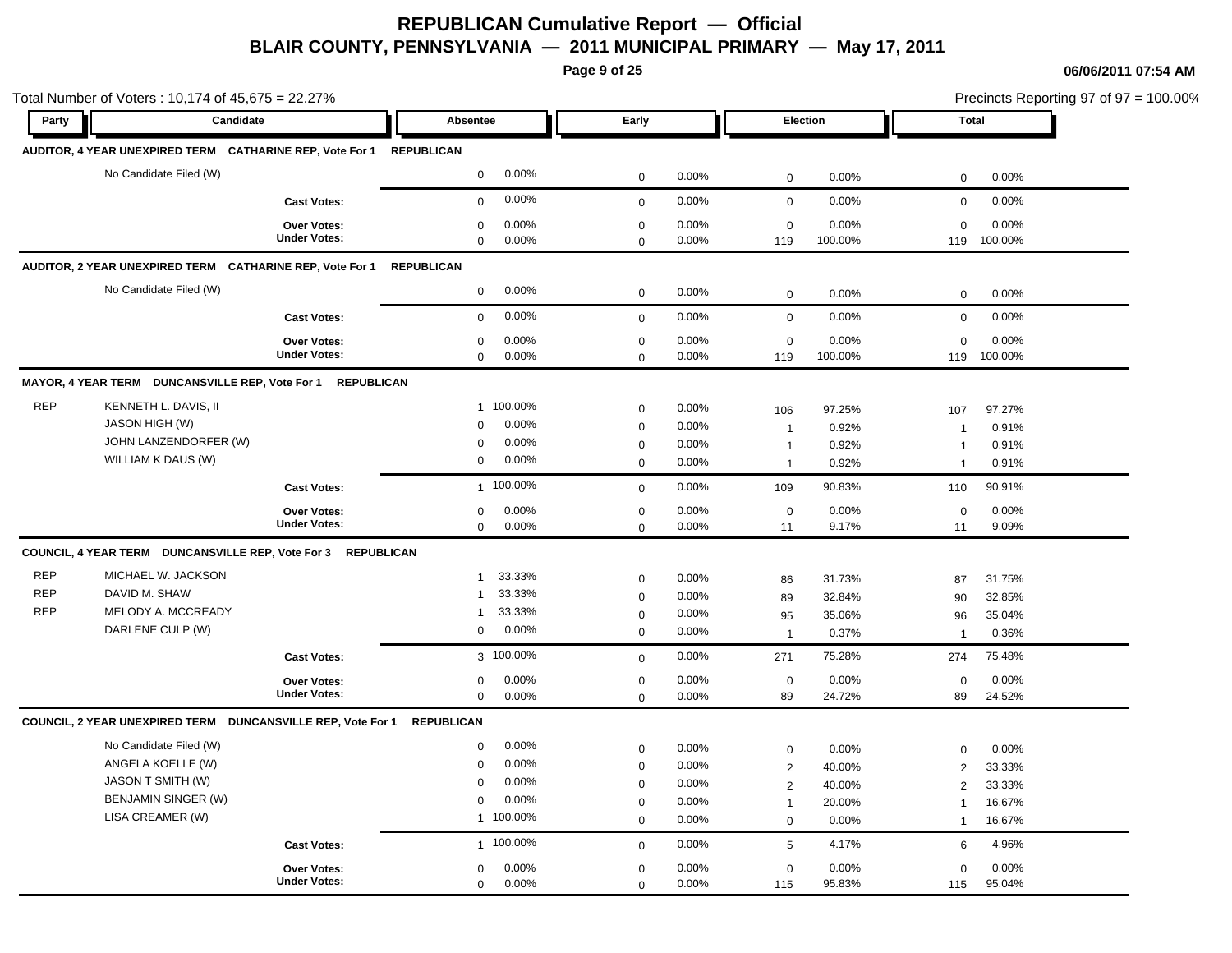**Page 10 of 25**

**06/06/2011 07:54 AM**

|            | Total Number of Voters: 10,174 of 45,675 = 22.27%          |                     |                          |             |       |                |        |                | Precincts Reporting 97 of 97 = 100.00% |  |
|------------|------------------------------------------------------------|---------------------|--------------------------|-------------|-------|----------------|--------|----------------|----------------------------------------|--|
| Party      | Candidate                                                  |                     | Absentee                 | Early       |       | Election       |        | <b>Total</b>   |                                        |  |
|            | SUPERVISOR, 6 YEAR TERM FRANKSTOWN REP, Vote For 1         | <b>REPUBLICAN</b>   |                          |             |       |                |        |                |                                        |  |
| <b>REP</b> | ROBERT H. ONKST                                            |                     | 30.00%<br>3              | 0           | 0.00% | 501            | 51.70% | 504            | 51.48%                                 |  |
| <b>REP</b> | <b>GREGORY M. WERSTIL</b>                                  |                     | 70.00%<br>$\overline{7}$ | $\mathbf 0$ | 0.00% | 429            | 44.27% | 436            | 44.54%                                 |  |
|            | PAUL LUTHER (W)                                            |                     | 0.00%<br>$\Omega$        | 0           | 0.00% | 36             | 3.72%  | 36             | 3.68%                                  |  |
|            | DAN ROBERTS (W)                                            |                     | 0.00%<br>$\Omega$        | 0           | 0.00% | $\overline{1}$ | 0.10%  | $\overline{1}$ | 0.10%                                  |  |
|            | KENNETH F DOYLE SR (W)                                     |                     | 0.00%<br>$\mathbf 0$     | 0           | 0.00% | $\mathbf{1}$   | 0.10%  | $\overline{1}$ | 0.10%                                  |  |
|            | MARTY MALONE (W)                                           |                     | 0.00%<br>$\mathbf 0$     | $\mathbf 0$ | 0.00% | $\mathbf{1}$   | 0.10%  | $\overline{1}$ | 0.10%                                  |  |
|            |                                                            | <b>Cast Votes:</b>  | 90.91%<br>10             | $\mathbf 0$ | 0.00% | 969            | 95.09% | 979            | 95.05%                                 |  |
|            |                                                            | Over Votes:         | 0.00%<br>$\Omega$        | $\mathbf 0$ | 0.00% | $\mathbf 0$    | 0.00%  | $\mathbf 0$    | 0.00%                                  |  |
|            |                                                            | <b>Under Votes:</b> | 9.09%<br>1               | $\mathbf 0$ | 0.00% | 50             | 4.91%  | 51             | 4.95%                                  |  |
|            | AUDITOR, 6 YEAR TERM FRANKSTOWN REP, Vote For 1            | <b>REPUBLICAN</b>   |                          |             |       |                |        |                |                                        |  |
|            | No Candidate Filed (W)                                     |                     | 0.00%<br>$\mathbf 0$     | 0           | 0.00% | $\mathbf 0$    | 0.00%  | $\mathbf 0$    | 0.00%                                  |  |
|            | KATHY OZIO (W)                                             |                     | 0.00%<br>$\Omega$        | $\mathbf 0$ | 0.00% | 3              | 16.67% | 3              | 16.67%                                 |  |
|            | TIM FOOR (W)                                               |                     | 0.00%<br>$\Omega$        | 0           | 0.00% | $\mathbf{1}$   | 5.56%  | $\overline{1}$ | 5.56%                                  |  |
|            | WILLIAM WARD (W)                                           |                     | 0.00%<br>$\Omega$        | $\mathbf 0$ | 0.00% | 2              | 11.11% | 2              | 11.11%                                 |  |
|            | DONALD CORLE (W)                                           |                     | 0.00%<br>$\Omega$        | 0           | 0.00% | $\mathbf{1}$   | 5.56%  | 1              | 5.56%                                  |  |
|            | SHIRLEY CROWL (W)                                          |                     | 0.00%<br>$\Omega$        | 0           | 0.00% | $\mathbf{1}$   | 5.56%  | $\overline{1}$ | 5.56%                                  |  |
|            | DONALD FEATHERS (W)                                        |                     | 0.00%<br>$\Omega$        | 0           | 0.00% | $\overline{1}$ | 5.56%  | $\overline{1}$ | 5.56%                                  |  |
|            | IRIS HILEMAN (W)                                           |                     | 0.00%<br>$\mathbf 0$     | 0           | 0.00% | $\mathbf 1$    | 5.56%  | $\overline{1}$ | 5.56%                                  |  |
|            | TOM KOPRIVA (W)                                            |                     | 0.00%<br>$\Omega$        | 0           | 0.00% | $\mathbf{1}$   | 5.56%  | $\overline{1}$ | 5.56%                                  |  |
|            | <b>MEGHAN MCINTYRE (W)</b>                                 |                     | 0.00%<br>$\Omega$        | $\mathbf 0$ | 0.00% | $\mathbf{1}$   | 5.56%  | $\overline{1}$ | 5.56%                                  |  |
|            | SUSAN J PODOLETZ (W)                                       |                     | 0.00%<br>0               | $\mathbf 0$ | 0.00% | $\overline{1}$ | 5.56%  | $\overline{1}$ | 5.56%                                  |  |
|            | ERIC PRENDERGAST (W)                                       |                     | 0.00%<br>$\Omega$        | 0           | 0.00% | $\mathbf{1}$   | 5.56%  | $\overline{1}$ | 5.56%                                  |  |
|            | MILO REA (W)                                               |                     | 0.00%<br>$\Omega$        | 0           | 0.00% | $\mathbf{1}$   | 5.56%  | $\overline{1}$ | 5.56%                                  |  |
|            | JOE REFFNER (W)                                            |                     | 0.00%<br>$\mathbf 0$     | 0           | 0.00% | $\overline{1}$ | 5.56%  | $\overline{1}$ | 5.56%                                  |  |
|            | BILL SMITH (W)                                             |                     | 0.00%<br>$\mathbf 0$     | $\Omega$    | 0.00% | $\mathbf{1}$   | 5.56%  | $\overline{1}$ | 5.56%                                  |  |
|            | HARRY SMITH (W)                                            |                     | 0.00%<br>$\mathbf 0$     | $\mathbf 0$ | 0.00% | $\mathbf{1}$   | 5.56%  | $\overline{1}$ | 5.56%                                  |  |
|            |                                                            | <b>Cast Votes:</b>  | 0.00%<br>$\mathbf 0$     | $\mathbf 0$ | 0.00% | 18             | 1.77%  | 18             | 1.75%                                  |  |
|            |                                                            | Over Votes:         | 0.00%<br>0               | 0           | 0.00% | $\mathbf 0$    | 0.00%  | 0              | 0.00%                                  |  |
|            |                                                            | <b>Under Votes:</b> | 11 100.00%               | $\mathbf 0$ | 0.00% | 1,001          | 98.23% | 1,012          | 98.25%                                 |  |
|            | SUPERVISOR, 6 YEAR TERM FREEDOM REP, Vote For 1 REPUBLICAN |                     |                          |             |       |                |        |                |                                        |  |
| <b>REP</b> | DANIEL BUTCH GIARTH, JR.                                   |                     | 2 100.00%                | 0           | 0.00% | 212            | 99.07% | 214            | 99.07%                                 |  |
|            | EDWARD FLAUGH (W)                                          |                     | 0.00%<br>$\mathbf 0$     | 0           | 0.00% | $\overline{1}$ | 0.47%  | $\overline{1}$ | 0.46%                                  |  |
|            | RON HENRY (W)                                              |                     | 0.00%<br>0               | $\mathbf 0$ | 0.00% | $\mathbf{1}$   | 0.47%  | $\overline{1}$ | 0.46%                                  |  |
|            |                                                            | <b>Cast Votes:</b>  | 66.67%<br>2              | $\mathbf 0$ | 0.00% | 214            | 89.54% | 216            | 89.26%                                 |  |
|            |                                                            | <b>Over Votes:</b>  | 0.00%<br>$\mathbf 0$     | $\mathbf 0$ | 0.00% | $\mathbf 0$    | 0.00%  | $\mathbf 0$    | 0.00%                                  |  |
|            |                                                            | <b>Under Votes:</b> | 33.33%<br>1              | $\mathbf 0$ | 0.00% | 25             | 10.46% | 26             | 10.74%                                 |  |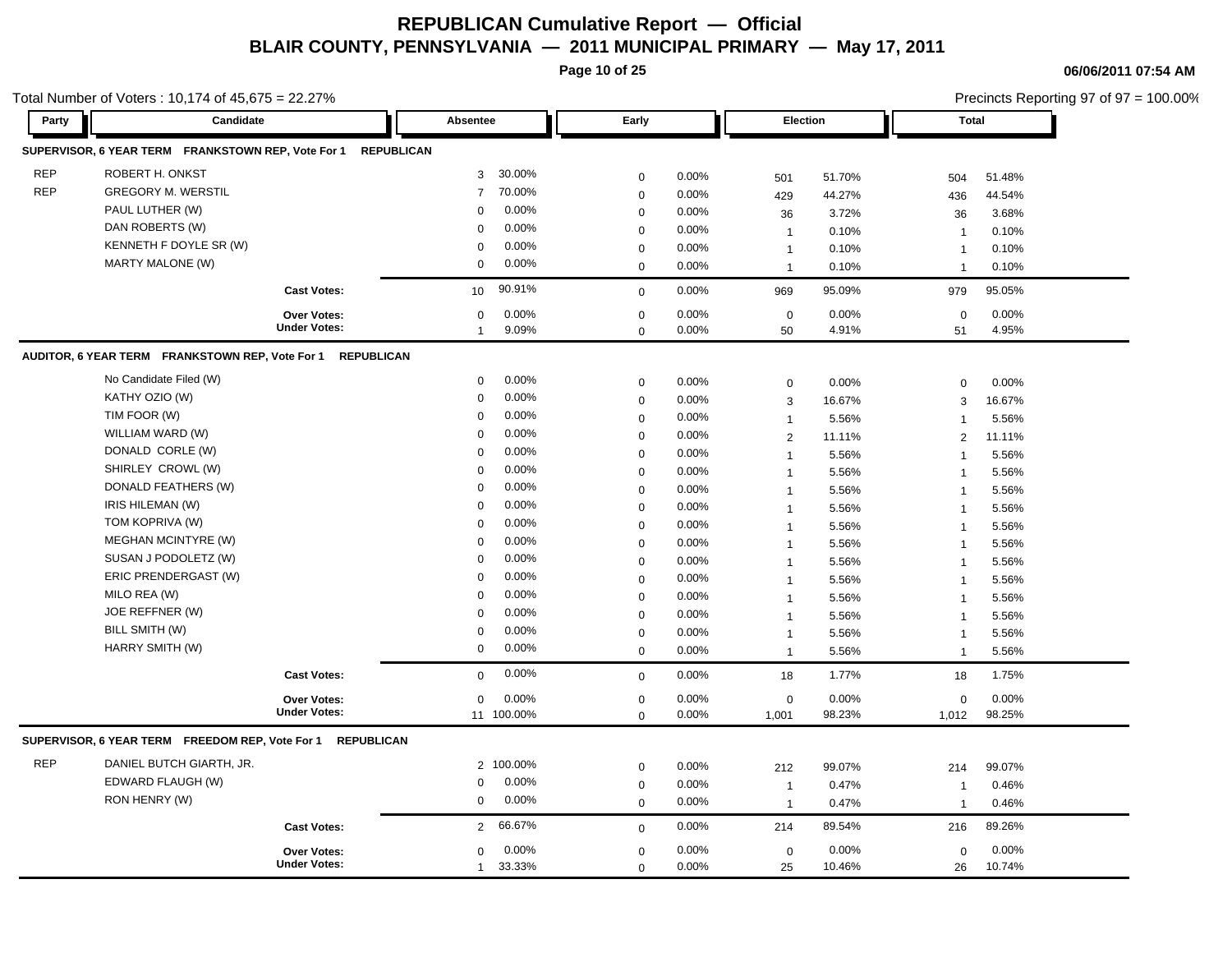**Page 11 of 25**

|                          | Total Number of Voters: 10,174 of 45,675 = 22.27%                          |                                           |                                          |                            |                   |                               |                  |                       | Precincts Reporting 97 of $97 = 100.00\%$ |
|--------------------------|----------------------------------------------------------------------------|-------------------------------------------|------------------------------------------|----------------------------|-------------------|-------------------------------|------------------|-----------------------|-------------------------------------------|
| Party                    | Candidate                                                                  |                                           | Absentee                                 | Early                      |                   | <b>Election</b>               |                  | Total                 |                                           |
|                          | AUDITOR, 6 YEAR TERM FREEDOM REP, Vote For 1                               | <b>REPUBLICAN</b>                         |                                          |                            |                   |                               |                  |                       |                                           |
| <b>REP</b>               | CLAIR H. HARR                                                              |                                           | 3 100.00%                                | $\mathbf 0$                | 0.00%             | 220                           | 100.00%          | 223                   | 100.00%                                   |
|                          |                                                                            | <b>Cast Votes:</b>                        | 3 100.00%                                | $\mathbf 0$                | $0.00\%$          | 220                           | 92.05%           | 223                   | 92.15%                                    |
|                          |                                                                            | <b>Over Votes:</b><br><b>Under Votes:</b> | 0<br>$0.00\%$<br>$0.00\%$<br>$\mathbf 0$ | $\mathbf 0$<br>$\mathbf 0$ | 0.00%<br>0.00%    | $\mathbf 0$<br>19             | 0.00%<br>7.95%   | $\mathbf 0$<br>19     | 0.00%<br>7.85%                            |
|                          | SUPERVISOR, 6 YEAR TERM GREENFIELD REP, Vote For 1                         | <b>REPUBLICAN</b>                         |                                          |                            |                   |                               |                  |                       |                                           |
| <b>REP</b>               | <b>GLENN WENZEL</b>                                                        |                                           | $0.00\%$<br>$\mathbf 0$                  | $\mathbf 0$                | 0.00%             | 95                            | 40.43%           | 95                    | 40.43%                                    |
| <b>REP</b>               | <b>EDWARD HELSEL</b><br>JOE CLAAR (W)                                      |                                           | 0.00%<br>0<br>$0.00\%$<br>0              | 0<br>$\mathbf 0$           | $0.00\%$<br>0.00% | 139<br>$\mathbf{1}$           | 59.15%<br>0.43%  | 139<br>$\overline{1}$ | 59.15%<br>0.43%                           |
|                          |                                                                            | <b>Cast Votes:</b>                        | 0.00%<br>$\mathbf 0$                     | $\mathbf 0$                | $0.00\%$          | 235                           | 94.38%           | 235                   | 94.38%                                    |
|                          |                                                                            | <b>Over Votes:</b><br><b>Under Votes:</b> | 0.00%<br>0<br>0.00%                      | $\mathbf 0$                | 0.00%             | $\mathbf 0$                   | 0.00%<br>5.62%   | $\mathbf 0$           | 0.00%<br>5.62%                            |
|                          |                                                                            |                                           | $\mathbf 0$                              | $\mathbf 0$                | 0.00%             | 14                            |                  | 14                    |                                           |
|                          | SUPERVISOR, 2 YEAR UNEXPIRED TERM GREENFILED REP, Vote For 1               |                                           | <b>REPUBLICAN</b>                        |                            |                   |                               |                  |                       |                                           |
| <b>REP</b><br><b>REP</b> | NANCY L. HILEMAN<br>HARRY F. BLACK, JR.                                    |                                           | 0.00%<br>0<br>0.00%                      | $\mathbf 0$                | 0.00%             | 110                           | 46.22%           | 110                   | 46.22%                                    |
|                          | JOSEPH D CLAAR (W)                                                         |                                           | 0<br>$0.00\%$<br>0                       | $\mathbf 0$<br>$\mathbf 0$ | 0.00%<br>0.00%    | 126<br>2                      | 52.94%<br>0.84%  | 126<br>$\overline{2}$ | 52.94%<br>0.84%                           |
|                          |                                                                            | <b>Cast Votes:</b>                        | $0.00\%$<br>$\mathbf 0$                  | $\mathbf 0$                | 0.00%             | 238                           | 95.58%           | 238                   | 95.58%                                    |
|                          |                                                                            | <b>Over Votes:</b>                        | $0.00\%$<br>$\mathbf 0$                  | $\mathbf 0$                | 0.00%             | $\mathbf 0$                   | 0.00%            | $\mathbf 0$           | 0.00%                                     |
|                          |                                                                            | <b>Under Votes:</b>                       | 0.00%<br>0                               | $\mathbf 0$                | 0.00%             | 11                            | 4.42%            | 11                    | 4.42%                                     |
|                          | AUDITOR, 6 YEAR TERM GREENFIELD REP, Vote For 1 REPUBLICAN                 |                                           |                                          |                            |                   |                               |                  |                       |                                           |
|                          | No Candidate Filed (W)                                                     |                                           | 0.00%<br>0                               | $\mathbf 0$                | 0.00%             | $\mathbf 0$                   | 0.00%            | $\mathbf 0$           | 0.00%                                     |
|                          | YALE LESLIE (W)                                                            |                                           | 0<br>$0.00\%$                            | $\mathbf 0$                | $0.00\%$          | $\mathbf{1}$                  | 100.00%          | $\mathbf{1}$          | 100.00%                                   |
|                          |                                                                            | <b>Cast Votes:</b>                        | $0.00\%$<br>$\mathbf 0$                  | $\mathbf 0$                | 0.00%             | $\mathbf{1}$                  | 0.40%            | 1                     | 0.40%                                     |
|                          |                                                                            | <b>Over Votes:</b>                        | 0<br>$0.00\%$                            | $\mathbf 0$                | 0.00%             | $\mathbf 0$                   | 0.00%            | $\mathbf 0$           | 0.00%                                     |
|                          |                                                                            | <b>Under Votes:</b>                       | 0.00%<br>0                               | $\mathbf 0$                | 0.00%             | 248                           | 99.60%           | 248                   | 99.60%                                    |
|                          | COUNCIL, WARD 1, 4 YEAR TERM HOLLIDAYSBURG WD 1 REP, Vote For 1 REPUBLICAN |                                           |                                          |                            |                   |                               |                  |                       |                                           |
| <b>REP</b>               | JOSEPH A. POMPA                                                            |                                           | 0.00%<br>0                               | $\mathbf 0$                | 0.00%             | 50                            | 100.00%          | 50                    | 100.00%                                   |
|                          |                                                                            | <b>Cast Votes:</b>                        | 0.00%<br>$\mathbf 0$                     | $\mathbf 0$                | 0.00%             | 50                            | 96.15%           | 50                    | 96.15%                                    |
|                          |                                                                            | Over Votes:<br><b>Under Votes:</b>        | 0.00%<br>$\mathbf 0$<br>0.00%<br>0       | $\mathbf 0$<br>$\mathbf 0$ | 0.00%<br>0.00%    | $\mathbf 0$<br>$\overline{2}$ | 0.00%<br>3.85%   | 0<br>$\overline{2}$   | 0.00%<br>3.85%                            |
|                          | COUNCIL, WARD 3, 4 YEAR TERM HOLLIDAYSBURG WD 3 REP, Vote For 1 REPUBLICAN |                                           |                                          |                            |                   |                               |                  |                       |                                           |
| <b>REP</b>               | TIM BERESNYAK                                                              |                                           | $0.00\%$<br>0                            |                            |                   |                               |                  |                       |                                           |
| <b>REP</b>               | JOHN W. BRENNER                                                            |                                           | 1 100.00%                                | $\mathbf 0$<br>$\mathbf 0$ | 0.00%<br>0.00%    | 20<br>9                       | 68.97%<br>31.03% | 20<br>10              | 66.67%<br>33.33%                          |
|                          |                                                                            | <b>Cast Votes:</b>                        | 1 100.00%                                | $\mathbf 0$                | 0.00%             | 29                            | 96.67%           | 30                    | 96.77%                                    |
|                          |                                                                            | Over Votes:                               | 0.00%<br>0                               | $\mathbf 0$                | 0.00%             | 0                             | 0.00%            | $\mathbf 0$           | 0.00%                                     |
|                          |                                                                            | <b>Under Votes:</b>                       | 0.00%<br>0                               | $\mathbf 0$                | 0.00%             | $\mathbf{1}$                  | 3.33%            | $\mathbf 1$           | 3.23%                                     |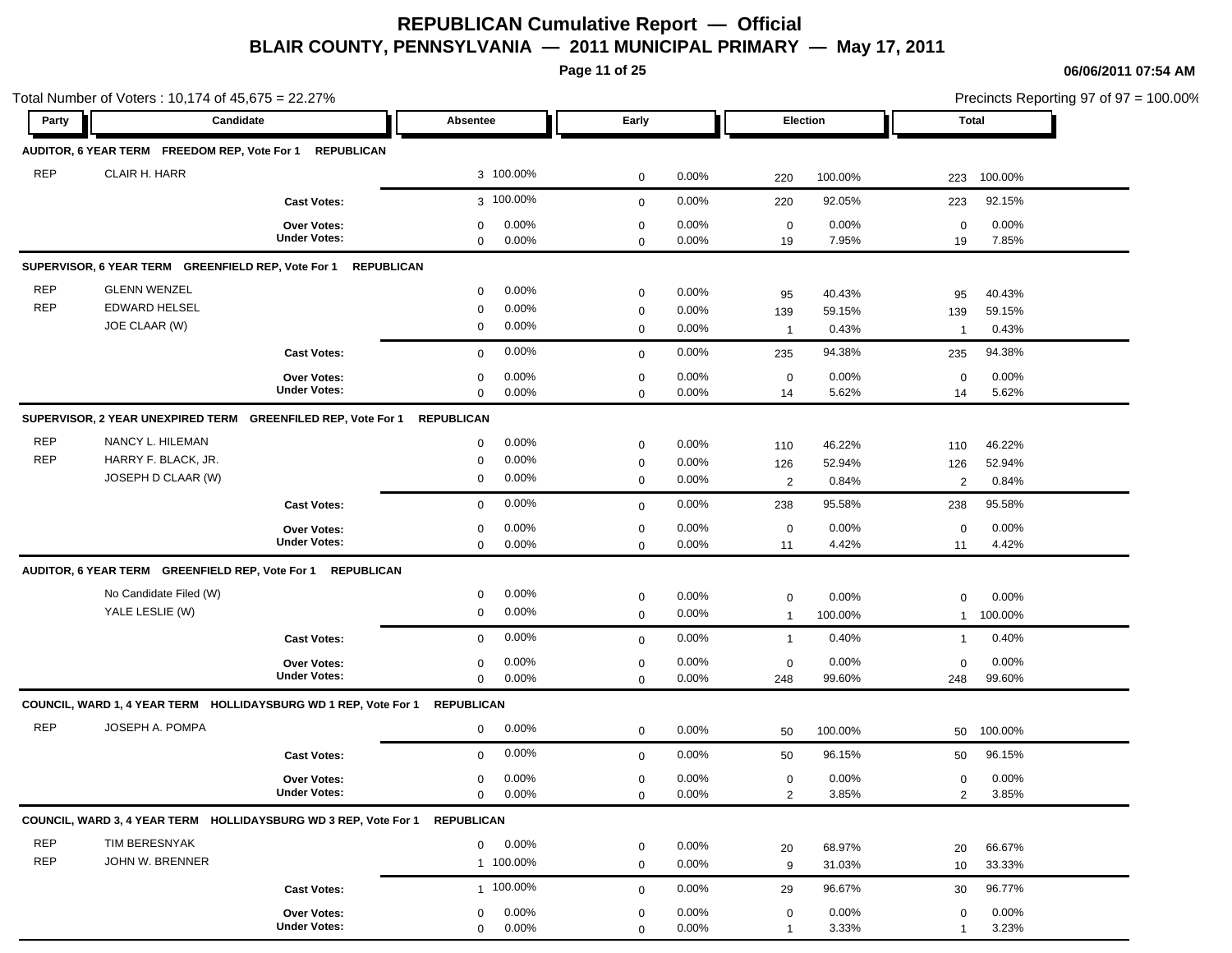**Page 12 of 25**

|                          | Total Number of Voters: 10,174 of 45,675 = 22.27%               |                                           |                                              |                            |                |                               |                  |                     | Precincts Reporting 97 of 97 = 100.00% |
|--------------------------|-----------------------------------------------------------------|-------------------------------------------|----------------------------------------------|----------------------------|----------------|-------------------------------|------------------|---------------------|----------------------------------------|
| Party                    | Candidate                                                       |                                           | Absentee                                     | Early                      |                |                               | Election         | Total               |                                        |
|                          | COUNCIL, WARD 5, 4 YEAR TERM HOLLIDAYSBURG WD 5 REP, Vote For 1 |                                           | <b>REPUBLICAN</b>                            |                            |                |                               |                  |                     |                                        |
| <b>REP</b>               | MARK L. SHAWLEY                                                 |                                           | 12.50%<br>$\mathbf{1}$                       | $\mathbf 0$                | 0.00%          | 71                            | 58.20%           | 72                  | 55.38%                                 |
| <b>REP</b>               | MICHAEL W. MCLANAHAN                                            |                                           | 87.50%<br>$7^{\circ}$                        | $\mathbf 0$                | 0.00%          | 51                            | 41.80%           | 58                  | 44.62%                                 |
|                          |                                                                 | <b>Cast Votes:</b>                        | 8 100.00%                                    | $\mathbf 0$                | 0.00%          | 122                           | 96.83%           | 130                 | 97.01%                                 |
|                          |                                                                 | <b>Over Votes:</b><br><b>Under Votes:</b> | 0.00%<br>$\mathbf 0$<br>0.00%<br>$\mathbf 0$ | $\mathbf 0$<br>$\mathbf 0$ | 0.00%<br>0.00% | $\mathbf 0$<br>$\overline{4}$ | 0.00%<br>3.17%   | $\mathbf 0$<br>4    | 0.00%<br>2.99%                         |
|                          | COUNCIL, WARD 7, 4 YEAR TERM HOLLIDAYSBURG WD 7 REP, Vote For 1 |                                           | <b>REPUBLICAN</b>                            |                            |                |                               |                  |                     |                                        |
| <b>REP</b><br><b>REP</b> | AMY WEBSTER SILL<br>RICHARD A. SCHOLTON                         |                                           | 3 100.00%<br>0.00%<br>$\mathbf 0$            | $\mathbf 0$<br>$\mathbf 0$ | 0.00%<br>0.00% | 30                            | 25.21%<br>74.79% | 33                  | 27.05%                                 |
|                          |                                                                 | <b>Cast Votes:</b>                        | 3 100.00%                                    | $\mathbf{0}$               | 0.00%          | 89<br>119                     | 97.54%           | 89<br>122           | 72.95%<br>97.60%                       |
|                          |                                                                 | Over Votes:<br><b>Under Votes:</b>        | 0.00%<br>$\mathbf 0$<br>0.00%<br>$\mathbf 0$ | $\mathbf 0$<br>$\mathbf 0$ | 0.00%<br>0.00% | $\mathbf 0$<br>3              | 0.00%<br>2.46%   | $\mathbf 0$<br>3    | 0.00%<br>2.40%                         |
|                          | SUPERVISOR, 6 YEAR TERM HUSTON REP, Vote For 1                  | <b>REPUBLICAN</b>                         |                                              |                            |                |                               |                  |                     |                                        |
| <b>REP</b>               | MELVIN J. EDWARDS<br>DALE EDWARDS (W)                           |                                           | 0.00%<br>$\mathbf 0$<br>0.00%<br>$\mathbf 0$ | $\mathbf 0$<br>$\mathbf 0$ | 0.00%<br>0.00% | 105<br>$\overline{1}$         | 99.06%<br>0.94%  | 105<br>$\mathbf{1}$ | 99.06%<br>0.94%                        |
|                          |                                                                 | <b>Cast Votes:</b>                        | 0.00%<br>$\mathbf 0$                         | $\mathbf{0}$               | 0.00%          | 106                           | 97.25%           | 106                 | 97.25%                                 |
|                          |                                                                 | <b>Over Votes:</b><br><b>Under Votes:</b> | 0.00%<br>$\mathbf 0$<br>$\mathbf 0$<br>0.00% | $\mathbf 0$<br>$\mathbf 0$ | 0.00%<br>0.00% | $\mathbf 0$<br>3              | 0.00%<br>2.75%   | $\mathbf 0$<br>3    | 0.00%<br>2.75%                         |
|                          | AUDITOR, 6 YEAR TERM HUSTON REP, Vote For 1 REPUBLICAN          |                                           |                                              |                            |                |                               |                  |                     |                                        |
|                          | No Candidate Filed (W)<br>DARRELL SMITH (W)                     |                                           | 0.00%<br>$\mathbf 0$<br>0.00%<br>$\mathbf 0$ | $\mathbf 0$<br>$\mathbf 0$ | 0.00%<br>0.00% | $\mathbf 0$<br>2              | 0.00%<br>100.00% | $\mathbf 0$<br>2    | 0.00%<br>100.00%                       |
|                          |                                                                 | <b>Cast Votes:</b>                        | 0.00%<br>$\mathbf 0$                         | $\mathbf 0$                | 0.00%          | 2                             | 1.83%            | 2                   | 1.83%                                  |
|                          |                                                                 | Over Votes:<br><b>Under Votes:</b>        | 0.00%<br>$\mathbf 0$<br>$\mathbf 0$<br>0.00% | $\mathbf 0$<br>$\mathbf 0$ | 0.00%<br>0.00% | $\mathbf 0$<br>107            | 0.00%<br>98.17%  | $\mathbf 0$<br>107  | 0.00%<br>98.17%                        |
|                          | SUPERVISOR, 6 YEAR TERM JUNIATA REP, Vote For 1 REPUBLICAN      |                                           |                                              |                            |                |                               |                  |                     |                                        |
| <b>REP</b>               | <b>RAY SEASE</b>                                                |                                           | 2 100.00%                                    | $\mathbf 0$                | 0.00%          | 96                            | 100.00%          | 98                  | 100.00%                                |
|                          |                                                                 | <b>Cast Votes:</b>                        | 2 100.00%                                    | $\mathbf 0$                | 0.00%          | 96                            | 88.07%           | 98                  | 88.29%                                 |
|                          |                                                                 | <b>Over Votes:</b><br><b>Under Votes:</b> | 0.00%<br>$\mathbf 0$<br>0.00%<br>$\Omega$    | $\mathbf 0$<br>$\Omega$    | 0.00%<br>0.00% | $\mathbf 0$<br>13             | 0.00%<br>11.93%  | $\mathbf 0$<br>13   | 0.00%<br>11.71%                        |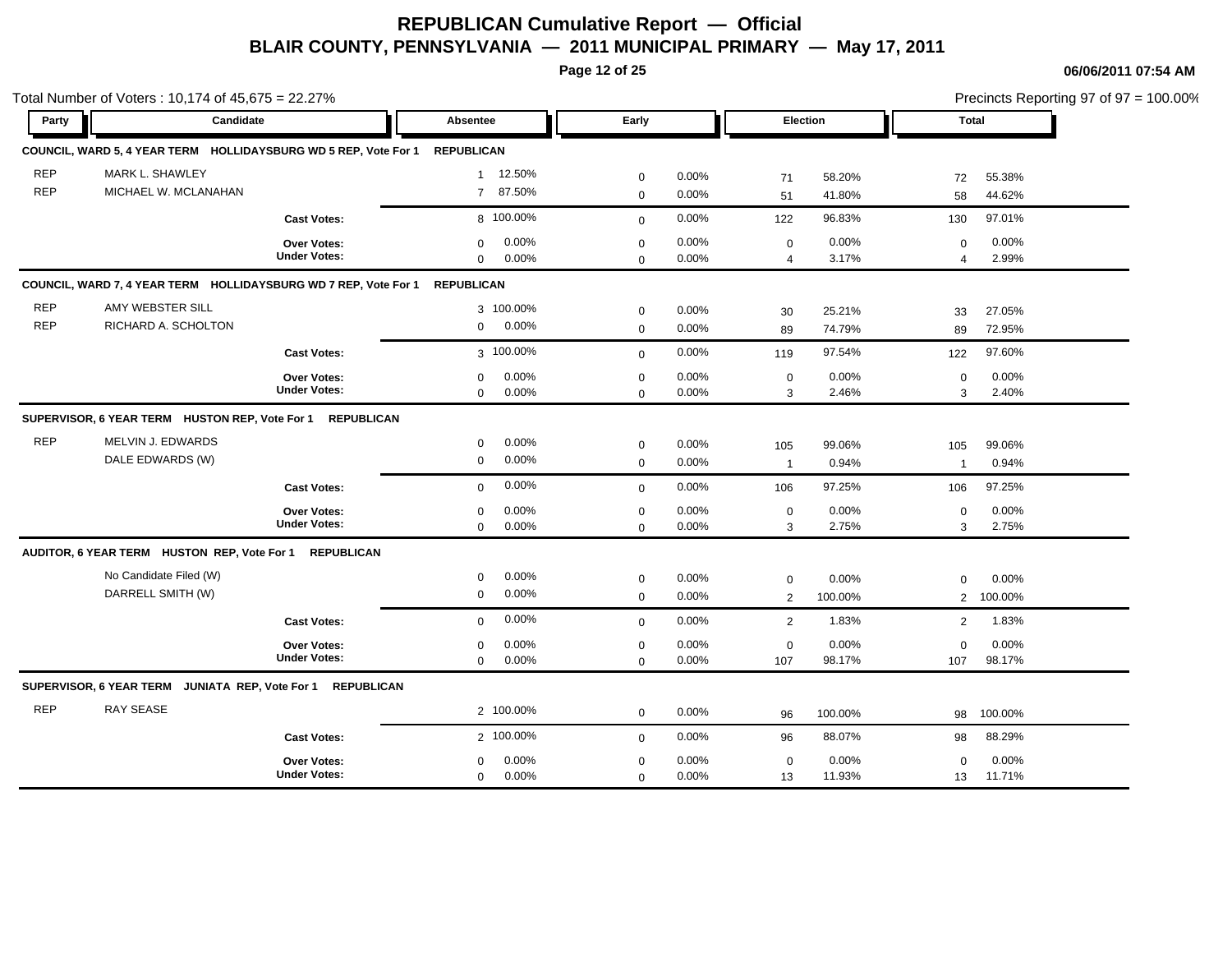**Page 13 of 25**

|            | Total Number of Voters: 10,174 of 45,675 = 22.27%          |                     |                   |         |                  |       |                 |        |                         | Precincts Reporting 97 of 97 = 100.00% |  |
|------------|------------------------------------------------------------|---------------------|-------------------|---------|------------------|-------|-----------------|--------|-------------------------|----------------------------------------|--|
| Party      | Candidate                                                  |                     | <b>Absentee</b>   |         | Early            |       | <b>Election</b> |        | Total                   |                                        |  |
|            | AUDITOR, 6 YEAR TERM JUNIATA REP, Vote For 1               | <b>REPUBLICAN</b>   |                   |         |                  |       |                 |        |                         |                                        |  |
|            | No Candidate Filed (W)                                     |                     | $\mathbf 0$       | 0.00%   | $\mathbf 0$      | 0.00% | $\mathbf 0$     | 0.00%  | $\mathbf 0$             | 0.00%                                  |  |
|            | RHONDA WALKER (W)                                          |                     | $\mathbf{1}$      | 100.00% | $\mathbf 0$      | 0.00% | 3               | 60.00% | $\overline{4}$          | 66.67%                                 |  |
|            | DEBRA RITCHEY (W)                                          |                     | 0                 | 0.00%   | 0                | 0.00% | $\mathbf{1}$    | 20.00% | -1                      | 16.67%                                 |  |
|            | RAY SEASEE (W)                                             |                     | $\mathbf 0$       | 0.00%   | $\mathbf 0$      | 0.00% | $\mathbf{1}$    | 20.00% | $\overline{1}$          | 16.67%                                 |  |
|            |                                                            | <b>Cast Votes:</b>  | $\mathbf{1}$      | 50.00%  | $\mathbf 0$      | 0.00% | 5               | 4.59%  | 6                       | 5.41%                                  |  |
|            |                                                            | Over Votes:         | 0                 | 0.00%   | $\boldsymbol{0}$ | 0.00% | $\mathbf 0$     | 0.00%  | $\mathbf 0$             | 0.00%                                  |  |
|            |                                                            | <b>Under Votes:</b> | $\mathbf{1}$      | 50.00%  | $\Omega$         | 0.00% | 104             | 95.41% | 105                     | 94.59%                                 |  |
|            | SUPERVISOR, 6 YEAR TERM LOGAN REP, Vote For 2 REPUBLICAN   |                     |                   |         |                  |       |                 |        |                         |                                        |  |
| <b>REP</b> | DAVID A. RHOA                                              |                     | 14                | 51.85%  | $\mathbf 0$      | 0.00% | 783             | 47.69% | 797                     | 47.75%                                 |  |
| <b>REP</b> | JAMES A. PATTERSON                                         |                     | 13                | 48.15%  | $\mathbf 0$      | 0.00% | 847             | 51.58% | 860                     | 51.53%                                 |  |
|            | <b>BRETT WILSON (W)</b>                                    |                     | 0                 | 0.00%   | $\mathbf 0$      | 0.00% | $\sqrt{2}$      | 0.12%  | $\overline{2}$          | 0.12%                                  |  |
|            | DAVE HOOVER (W)                                            |                     | $\mathbf 0$       | 0.00%   | $\mathbf 0$      | 0.00% | $\mathbf{1}$    | 0.06%  | $\overline{1}$          | 0.06%                                  |  |
|            | DAVID HOOVER (W)                                           |                     | $\mathbf 0$       | 0.00%   | $\mathbf 0$      | 0.00% | $\mathbf{1}$    | 0.06%  | $\overline{1}$          | 0.06%                                  |  |
|            | DENNIS PAGE (W)                                            |                     | $\mathbf 0$       | 0.00%   | $\mathbf 0$      | 0.00% | $\mathbf{1}$    | 0.06%  | $\overline{1}$          | 0.06%                                  |  |
|            | GARY RHODES (W)                                            |                     | $\mathbf 0$       | 0.00%   | $\mathbf 0$      | 0.00% | $\mathbf{1}$    | 0.06%  | $\overline{1}$          | 0.06%                                  |  |
|            | JEFF BOWERS (W)                                            |                     | $\mathbf 0$       | 0.00%   | $\mathbf 0$      | 0.00% | $\mathbf{1}$    | 0.06%  | $\overline{1}$          | 0.06%                                  |  |
|            | MELISSA PATTERSON (W)                                      |                     | 0                 | 0.00%   | $\mathbf 0$      | 0.00% | $\mathbf{1}$    | 0.06%  | $\overline{1}$          | 0.06%                                  |  |
|            | ROSALIND SKY (W)                                           |                     | $\mathbf 0$       | 0.00%   | $\mathbf 0$      | 0.00% | $\mathbf{1}$    | 0.06%  | $\overline{\mathbf{1}}$ | 0.06%                                  |  |
|            | TAMMY SCHILLING (W)                                        |                     | $\mathbf 0$       | 0.00%   | $\mathbf 0$      | 0.00% | $\mathbf{1}$    | 0.06%  | -1                      | 0.06%                                  |  |
|            | TOM HITE (W)                                               |                     | 0                 | 0.00%   | $\mathbf 0$      | 0.00% | $\mathbf{1}$    | 0.06%  | $\overline{\mathbf{1}}$ | 0.06%                                  |  |
|            | WILLIAM R KALER (W)                                        |                     | $\mathbf 0$       | 0.00%   | $\mathbf 0$      | 0.00% | $\mathbf{1}$    | 0.06%  | $\overline{1}$          | 0.06%                                  |  |
|            |                                                            | <b>Cast Votes:</b>  | 27                | 90.00%  | $\mathbf 0$      | 0.00% | 1,642           | 73.24% | 1,669                   | 73.46%                                 |  |
|            |                                                            | Over Votes:         | 0                 | 0.00%   | $\mathbf 0$      | 0.00% | $\mathbf 0$     | 0.00%  | $\mathbf 0$             | 0.00%                                  |  |
|            |                                                            | <b>Under Votes:</b> | 3                 | 10.00%  | $\mathbf 0$      | 0.00% | 600             | 26.76% | 603                     | 26.54%                                 |  |
|            | TAX COLLECTOR, 2 YEAR UNEXPIRED TERM LOGAN REP, Vote For 1 |                     | <b>REPUBLICAN</b> |         |                  |       |                 |        |                         |                                        |  |
| <b>REP</b> | RONALD DIFRANGO                                            |                     | 9                 | 64.29%  | $\mathbf 0$      | 0.00% | 530             | 49.17% | 539                     | 49.36%                                 |  |
| <b>REP</b> | <b>CHRISTINA BLAKE</b>                                     |                     | 5                 | 35.71%  | $\mathbf 0$      | 0.00% | 548             | 50.83% | 553                     | 50.64%                                 |  |
|            |                                                            | <b>Cast Votes:</b>  | 14                | 93.33%  | $\mathbf 0$      | 0.00% | 1,078           | 96.16% | 1,092                   | 96.13%                                 |  |
|            |                                                            | Over Votes:         | $\mathbf 0$       | 0.00%   | $\mathbf 0$      | 0.00% | $\mathbf 0$     | 0.00%  | $\mathbf 0$             | 0.00%                                  |  |
|            |                                                            | <b>Under Votes:</b> | $\mathbf{1}$      | 6.67%   | $\mathbf 0$      | 0.00% | 43              | 3.84%  | 44                      | 3.87%                                  |  |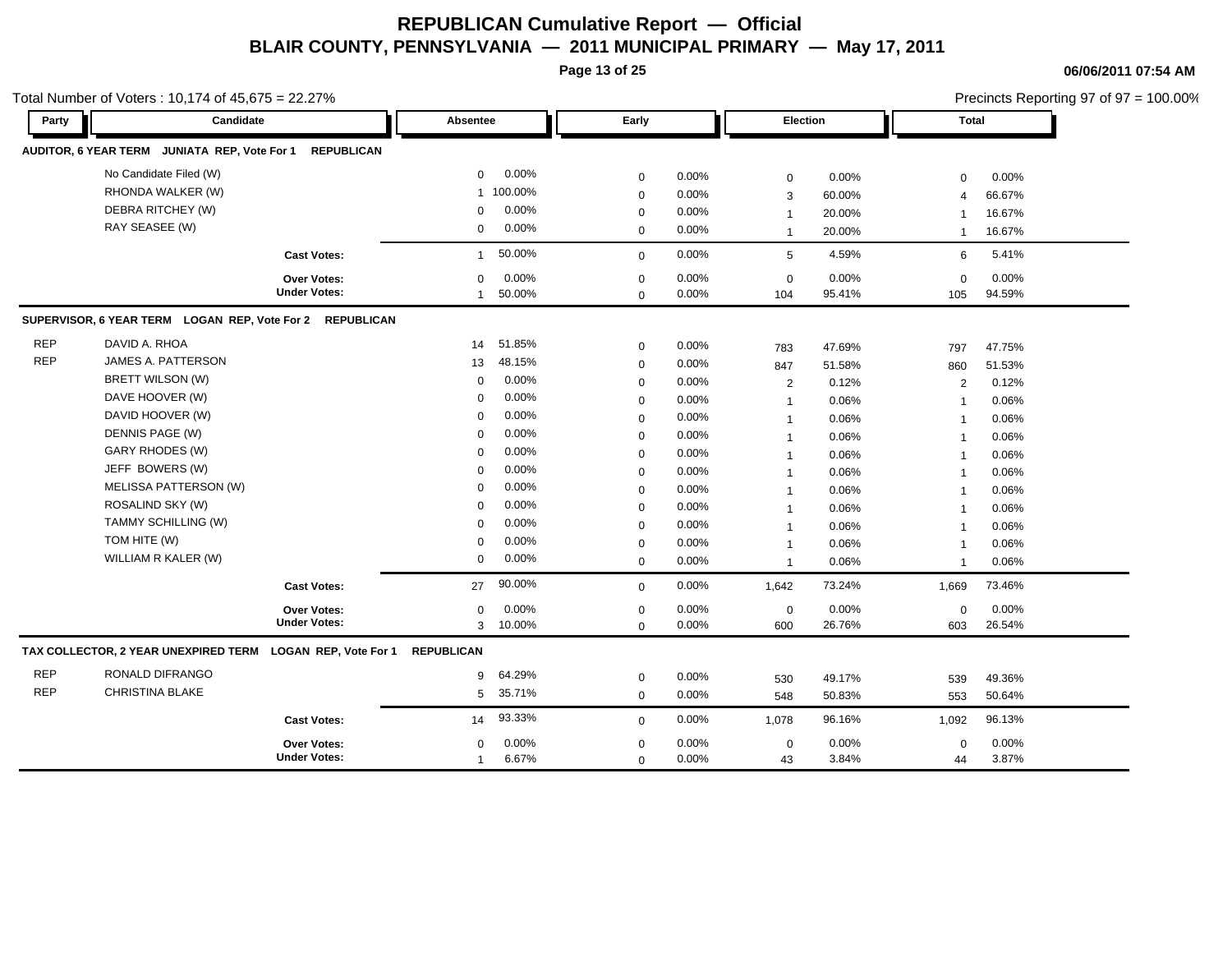**Page 14 of 25**

**06/06/2011 07:54 AM**

|            | Total Number of Voters: 10,174 of 45,675 = 22.27%<br>Candidate |                     |                       |             |       |                 |         | Precincts Reporting 97 of 97 = 100.00% |         |
|------------|----------------------------------------------------------------|---------------------|-----------------------|-------------|-------|-----------------|---------|----------------------------------------|---------|
| Party      |                                                                |                     | Absentee              | Early       |       | <b>Election</b> |         | <b>Total</b>                           |         |
|            | AUDITOR, 6 YEAR TERM LOGAN REP, Vote For 1 REPUBLICAN          |                     |                       |             |       |                 |         |                                        |         |
|            | No Candidate Filed (W)                                         |                     | 0.00%<br>$\mathbf 0$  | $\mathbf 0$ | 0.00% | $\mathbf 0$     | 0.00%   | 0                                      | 0.00%   |
|            | DAVE HOOVER (W)                                                |                     | 0.00%<br>0            | $\mathbf 0$ | 0.00% | $\mathbf{1}$    | 6.25%   | $\mathbf{1}$                           | 5.88%   |
|            | JEFF BOWERS (W)                                                |                     | 0.00%<br>0            | $\mathbf 0$ | 0.00% | $\mathbf{1}$    | 6.25%   | $\mathbf{1}$                           | 5.88%   |
|            | MICHELE GARMAN (W)                                             |                     | 0.00%<br>$\Omega$     | $\mathbf 0$ | 0.00% | $\mathbf{1}$    | 6.25%   | $\mathbf 1$                            | 5.88%   |
|            | <b>GARY GINGRICH (W)</b>                                       |                     | 0.00%<br>$\mathbf 0$  | $\mathbf 0$ | 0.00% | $\mathbf{1}$    | 6.25%   | $\mathbf 1$                            | 5.88%   |
|            | BOWERS JEFFREY (W)                                             |                     | 0.00%<br>0            | $\mathbf 0$ | 0.00% | $\mathbf{1}$    | 6.25%   | -1                                     | 5.88%   |
|            | ROY KNUPP (W)                                                  |                     | 0.00%<br>0            | $\mathbf 0$ | 0.00% | $\mathbf{1}$    | 6.25%   | $\mathbf 1$                            | 5.88%   |
|            | ASBURY LOMAN (W)                                               |                     | $0.00\%$<br>0         | $\mathbf 0$ | 0.00% | $\mathbf{1}$    | 6.25%   | 1                                      | 5.88%   |
|            | DAVID R METZGER (W)                                            |                     | 0.00%<br>0            | $\mathbf 0$ | 0.00% | $\mathbf{1}$    | 6.25%   | 1                                      | 5.88%   |
|            | <b>BERNIE MILLER (W)</b>                                       |                     | 0.00%<br>$\Omega$     | $\mathbf 0$ | 0.00% | $\mathbf{1}$    | 6.25%   | $\mathbf{1}$                           | 5.88%   |
|            | DAVID MOSES (W)                                                |                     | 0.00%<br>0            | $\mathbf 0$ | 0.00% | $\mathbf{1}$    | 6.25%   | $\mathbf{1}$                           | 5.88%   |
|            | PATRICIA RAUGH (W)                                             |                     | 0.00%<br>0            | $\mathbf 0$ | 0.00% | $\mathbf{1}$    | 6.25%   | $\mathbf{1}$                           | 5.88%   |
|            | HELEN P. SCHMITT (W)                                           |                     | 1 100.00%             | $\mathbf 0$ | 0.00% | $\mathbf 0$     | 0.00%   | $\mathbf{1}$                           | 5.88%   |
|            | KENT SELL (W)                                                  |                     | 0.00%<br>0            | $\mathbf 0$ | 0.00% | $\mathbf{1}$    | 6.25%   | $\mathbf{1}$                           | 5.88%   |
|            | ERIC SRAL (W)                                                  |                     | 0.00%<br>0            | $\mathbf 0$ | 0.00% | $\mathbf{1}$    | 6.25%   | $\mathbf{1}$                           | 5.88%   |
|            | GARY SUPTRR (W)                                                |                     | 0.00%<br>0            | $\mathbf 0$ | 0.00% | $\mathbf{1}$    | 6.25%   | $\mathbf 1$                            | 5.88%   |
|            | GARY WATTERS (W)                                               |                     | 0.00%<br>0            | $\mathbf 0$ | 0.00% | $\mathbf{1}$    | 6.25%   | $\mathbf 1$                            | 5.88%   |
|            | ASHLEY WERTZ (W)                                               |                     | 0.00%<br>0            | $\mathbf 0$ | 0.00% | $\mathbf{1}$    | 6.25%   | $\mathbf 1$                            | 5.88%   |
|            |                                                                | <b>Cast Votes:</b>  | 6.67%<br>$\mathbf{1}$ | $\mathbf 0$ | 0.00% | 16              | 1.43%   | 17                                     | 1.50%   |
|            |                                                                | <b>Over Votes:</b>  | 0.00%<br>0            | $\mathbf 0$ | 0.00% | $\mathbf 0$     | 0.00%   | $\mathbf 0$                            | 0.00%   |
|            |                                                                | <b>Under Votes:</b> | 93.33%<br>14          | $\mathbf 0$ | 0.00% | 1,105           | 98.57%  | 1,119                                  | 98.50%  |
|            | COUNCIL, 4 YEAR TERM MARTINSBURG REP, Vote For 3               | <b>REPUBLICAN</b>   |                       |             |       |                 |         |                                        |         |
| REP        | DANIEL R. SMOUSE                                               |                     | 3 100.00%             | $\mathbf 0$ | 0.00% | 172             | 94.51%  | 175                                    | 94.59%  |
|            | TOM BUSH (W)                                                   |                     | 0.00%<br>0            | $\mathbf 0$ | 0.00% | $\mathbf{1}$    | 0.55%   | $\mathbf{1}$                           | 0.54%   |
|            | JODY GAHAGAN (W)                                               |                     | 0.00%<br>0            | $\mathbf 0$ | 0.00% | $\mathbf{1}$    | 0.55%   | $\mathbf{1}$                           | 0.54%   |
|            | LINDA HARKER (W)                                               |                     | 0.00%<br>0            | $\mathbf 0$ | 0.00% | $\mathbf{1}$    | 0.55%   | $\mathbf{1}$                           | 0.54%   |
|            | MICHAEL HORTON (W)                                             |                     | 0.00%<br>0            | $\mathbf 0$ | 0.00% | $\mathbf{1}$    | 0.55%   | $\mathbf 1$                            | 0.54%   |
|            | STANLEY KENNEDY (W)                                            |                     | 0.00%<br>0            | $\mathbf 0$ | 0.00% | $\mathbf{1}$    | 0.55%   | $\mathbf 1$                            | 0.54%   |
|            | <b>GREGORY MYERS (W)</b>                                       |                     | 0.00%<br>0            | $\mathbf 0$ | 0.00% | $\mathbf{1}$    | 0.55%   | $\mathbf 1$                            | 0.54%   |
|            | JOHN SHOWALTER (W)                                             |                     | 0.00%<br>0            | $\mathbf 0$ | 0.00% | $\mathbf{1}$    | 0.55%   | -1                                     | 0.54%   |
|            | SUZANNE MCNALLEY (W)                                           |                     | 0.00%<br>$\mathbf 0$  | $\mathbf 0$ | 0.00% | 3               | 1.65%   | 3                                      | 1.62%   |
|            |                                                                | <b>Cast Votes:</b>  | 33.33%<br>3           | $\mathbf 0$ | 0.00% | 182             | 29.89%  | 185                                    | 29.94%  |
|            |                                                                | Over Votes:         | 0.00%<br>$\mathbf{0}$ | $\mathbf 0$ | 0.00% | $\mathbf 0$     | 0.00%   | $\mathbf 0$                            | 0.00%   |
|            |                                                                | <b>Under Votes:</b> | 6 66.67%              | $\mathbf 0$ | 0.00% | 427             | 70.11%  | 433                                    | 70.06%  |
|            | AUDITOR, 6 YEAR TERM MARTINSBURG REP, Vote For 1 REPUBLICAN    |                     |                       |             |       |                 |         |                                        |         |
| <b>REP</b> | LUCINDA R. MECK                                                |                     | 3 100.00%             | $\mathbf 0$ | 0.00% | 174             | 100.00% | 177                                    | 100.00% |
|            |                                                                | <b>Cast Votes:</b>  | 3 100.00%             | $\mathbf 0$ | 0.00% | 174             | 85.71%  | 177                                    | 85.92%  |
|            |                                                                | Over Votes:         | 0.00%<br>0            | $\mathbf 0$ | 0.00% | $\mathbf 0$     | 0.00%   | 0                                      | 0.00%   |
|            |                                                                | <b>Under Votes:</b> | 0.00%<br>$\mathbf 0$  | $\mathbf 0$ | 0.00% | 29              | 14.29%  | 29                                     | 14.08%  |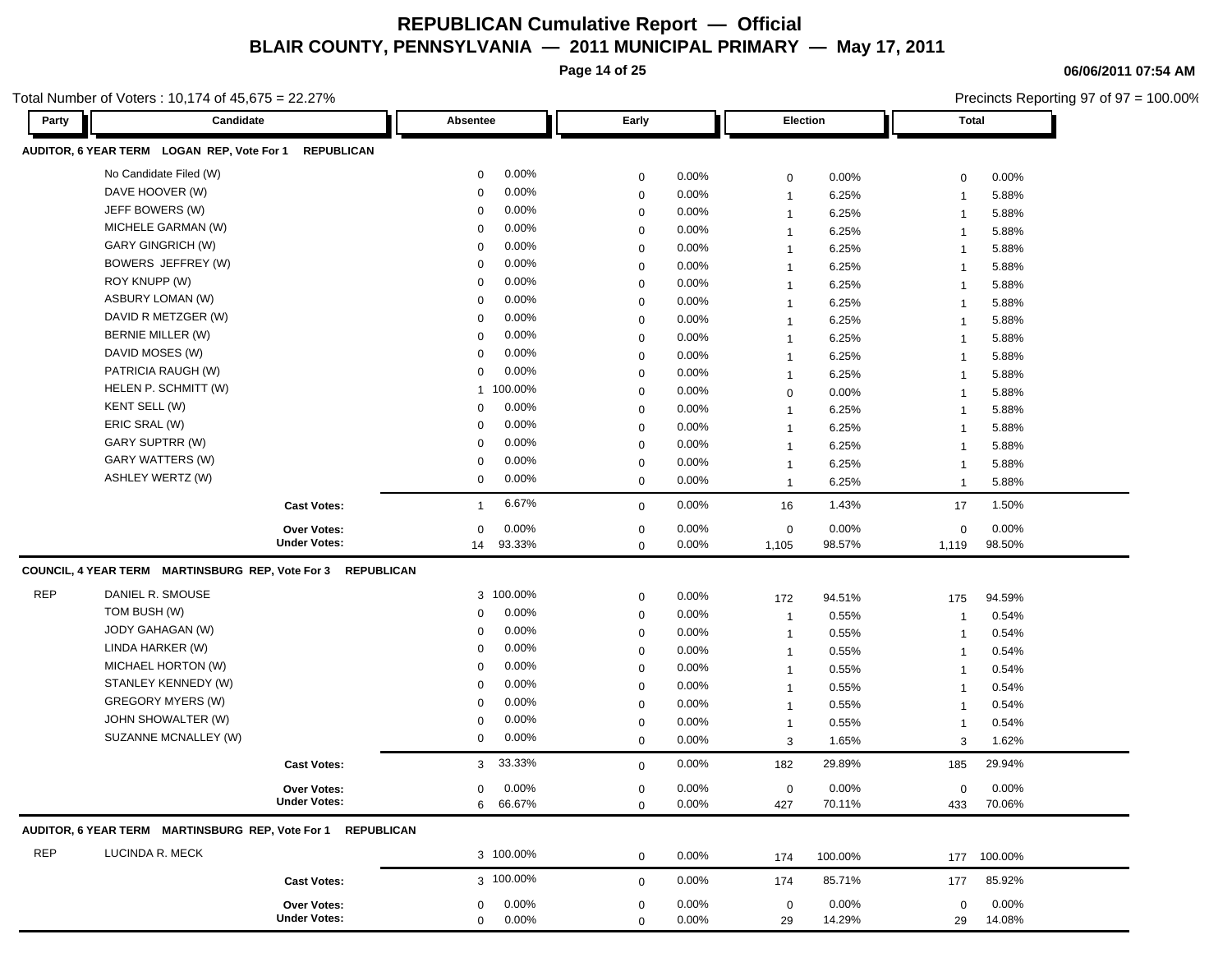**Page 15 of 25**

|            | Total Number of Voters: 10,174 of 45,675 = 22.27%              |                     |                      |              |       |                |        |                | Precincts Reporting 97 of 97 = 100.00% |
|------------|----------------------------------------------------------------|---------------------|----------------------|--------------|-------|----------------|--------|----------------|----------------------------------------|
| Party      | Candidate                                                      |                     | Absentee             | Early        |       | Election       |        | <b>Total</b>   |                                        |
|            | COUNCIL, 4 YEAR TERM NEWRY REP, Vote For 3 REPUBLICAN          |                     |                      |              |       |                |        |                |                                        |
| <b>REP</b> | NICOLE L. STEFANICK                                            |                     | 0.00%<br>$\mathbf 0$ | $\pmb{0}$    | 0.00% | 17             | 89.47% | 17             | 89.47%                                 |
|            | MIKE SENO (W)                                                  |                     | 0.00%<br>$\mathbf 0$ | $\mathbf 0$  | 0.00% | $\overline{2}$ | 10.53% | 2              | 10.53%                                 |
|            |                                                                | <b>Cast Votes:</b>  | 0.00%<br>$\mathbf 0$ | $\mathbf{0}$ | 0.00% | 19             | 30.16% | 19             | 30.16%                                 |
|            |                                                                | Over Votes:         | 0.00%<br>$\mathbf 0$ | $\pmb{0}$    | 0.00% | $\mathbf 0$    | 0.00%  | $\mathbf 0$    | 0.00%                                  |
|            |                                                                | <b>Under Votes:</b> | $\mathbf 0$<br>0.00% | $\Omega$     | 0.00% | 44             | 69.84% | 44             | 69.84%                                 |
|            | SUPERVISOR, 6 YEAR TERM NORTH WOODBURY REP, Vote For 1         |                     | <b>REPUBLICAN</b>    |              |       |                |        |                |                                        |
| <b>REP</b> | TERRY L. HEETER                                                |                     | 5 100.00%            | $\mathbf 0$  | 0.00% | 185            | 98.40% | 190            | 98.45%                                 |
|            | JAME BROWER (W)                                                |                     | 0.00%<br>$\mathbf 0$ | $\mathbf 0$  | 0.00% | $\overline{1}$ | 0.53%  | -1             | 0.52%                                  |
|            | DOUGLAS Z GARBER (W)                                           |                     | 0.00%<br>$\mathbf 0$ | $\mathbf 0$  | 0.00% | $\overline{1}$ | 0.53%  | $\overline{1}$ | 0.52%                                  |
|            | <b>MARGRET NUSS (W)</b>                                        |                     | 0.00%<br>$\mathbf 0$ | $\mathbf 0$  | 0.00% | $\overline{1}$ | 0.53%  | $\overline{1}$ | 0.52%                                  |
|            |                                                                | <b>Cast Votes:</b>  | 5 100.00%            | $\mathbf 0$  | 0.00% | 188            | 90.38% | 193            | 90.61%                                 |
|            |                                                                | Over Votes:         | 0.00%<br>$\mathbf 0$ | $\mathbf 0$  | 0.00% | $\mathbf 0$    | 0.00%  | $\mathbf 0$    | 0.00%                                  |
|            |                                                                | <b>Under Votes:</b> | $\mathbf 0$<br>0.00% | $\mathbf{0}$ | 0.00% | 20             | 9.62%  | 20             | 9.39%                                  |
|            | AUDITOR, 6 YEAR TERM NORTH WOODBURY REP, Vote For 1            |                     | <b>REPUBLICAN</b>    |              |       |                |        |                |                                        |
|            | No Candidate Filed (W)                                         |                     | 0.00%<br>$\mathbf 0$ | $\mathbf 0$  | 0.00% | $\mathbf 0$    | 0.00%  | 0              | 0.00%                                  |
|            | BETTY BLATTENBERGER (W)                                        |                     | 0.00%<br>$\mathbf 0$ | $\mathbf 0$  | 0.00% | $\overline{1}$ | 25.00% | $\overline{1}$ | 25.00%                                 |
|            | LLOY BLATTENBERGER (W)                                         |                     | 0.00%<br>$\mathbf 0$ | $\mathbf 0$  | 0.00% | $\mathbf 1$    | 25.00% | -1             | 25.00%                                 |
|            | JOHN SHOWALTER (W)                                             |                     | 0.00%<br>$\mathbf 0$ | $\mathbf 0$  | 0.00% | $\overline{1}$ | 25.00% | $\mathbf{1}$   | 25.00%                                 |
|            | <b>JASON STERN (W)</b>                                         |                     | 0.00%<br>$\mathbf 0$ | $\mathbf 0$  | 0.00% | $\mathbf{1}$   | 25.00% | 1              | 25.00%                                 |
|            |                                                                | <b>Cast Votes:</b>  | 0.00%<br>$\mathbf 0$ | $\mathbf{0}$ | 0.00% | $\overline{4}$ | 1.92%  | $\overline{4}$ | 1.88%                                  |
|            |                                                                | Over Votes:         | 0.00%<br>$\mathbf 0$ | $\pmb{0}$    | 0.00% | $\mathbf 0$    | 0.00%  | $\mathbf 0$    | 0.00%                                  |
|            |                                                                | <b>Under Votes:</b> | 5 100.00%            | $\Omega$     | 0.00% | 204            | 98.08% | 209            | 98.12%                                 |
|            | COUNCIL, 4 YEAR TERM ROARING SPRING REP, Vote For 3 REPUBLICAN |                     |                      |              |       |                |        |                |                                        |
| <b>REP</b> | <b>DENNIS IGOU</b>                                             |                     | 50.00%<br>3          | $\mathbf 0$  | 0.00% | 167            | 48.97% | 170            | 48.99%                                 |
| <b>REP</b> | WILLIAM E. BRUMBAUGH                                           |                     | 50.00%<br>3          | $\mathbf 0$  | 0.00% | 162            | 47.51% | 165            | 47.55%                                 |
|            | STEVE HAMM (W)                                                 |                     | 0.00%<br>$\mathbf 0$ | $\mathbf 0$  | 0.00% | 3              | 0.88%  | 3              | 0.86%                                  |
|            | CHRISTOPHER CARRIER (W)                                        |                     | 0.00%<br>$\mathbf 0$ | $\mathbf 0$  | 0.00% | 6              | 1.76%  | 6              | 1.73%                                  |
|            | JOHN R BIDDLE (W)                                              |                     | 0.00%<br>$\mathbf 0$ | $\mathbf 0$  | 0.00% | $\overline{2}$ | 0.59%  | $\overline{2}$ | 0.58%                                  |
|            | DENNIS DELOZIER (W)                                            |                     | $\mathbf 0$<br>0.00% | $\mathbf 0$  | 0.00% | $\overline{1}$ | 0.29%  | $\overline{1}$ | 0.29%                                  |
|            |                                                                | <b>Cast Votes:</b>  | 40.00%<br>6          | $\mathbf 0$  | 0.00% | 341            | 50.97% | 347            | 50.73%                                 |
|            |                                                                | <b>Over Votes:</b>  | 0.00%<br>$\mathbf 0$ | $\mathbf 0$  | 0.00% | $\mathbf 0$    | 0.00%  | 0              | 0.00%                                  |
|            |                                                                | <b>Under Votes:</b> | 60.00%<br>9          | $\mathbf 0$  | 0.00% | 328            | 49.03% | 337            | 49.27%                                 |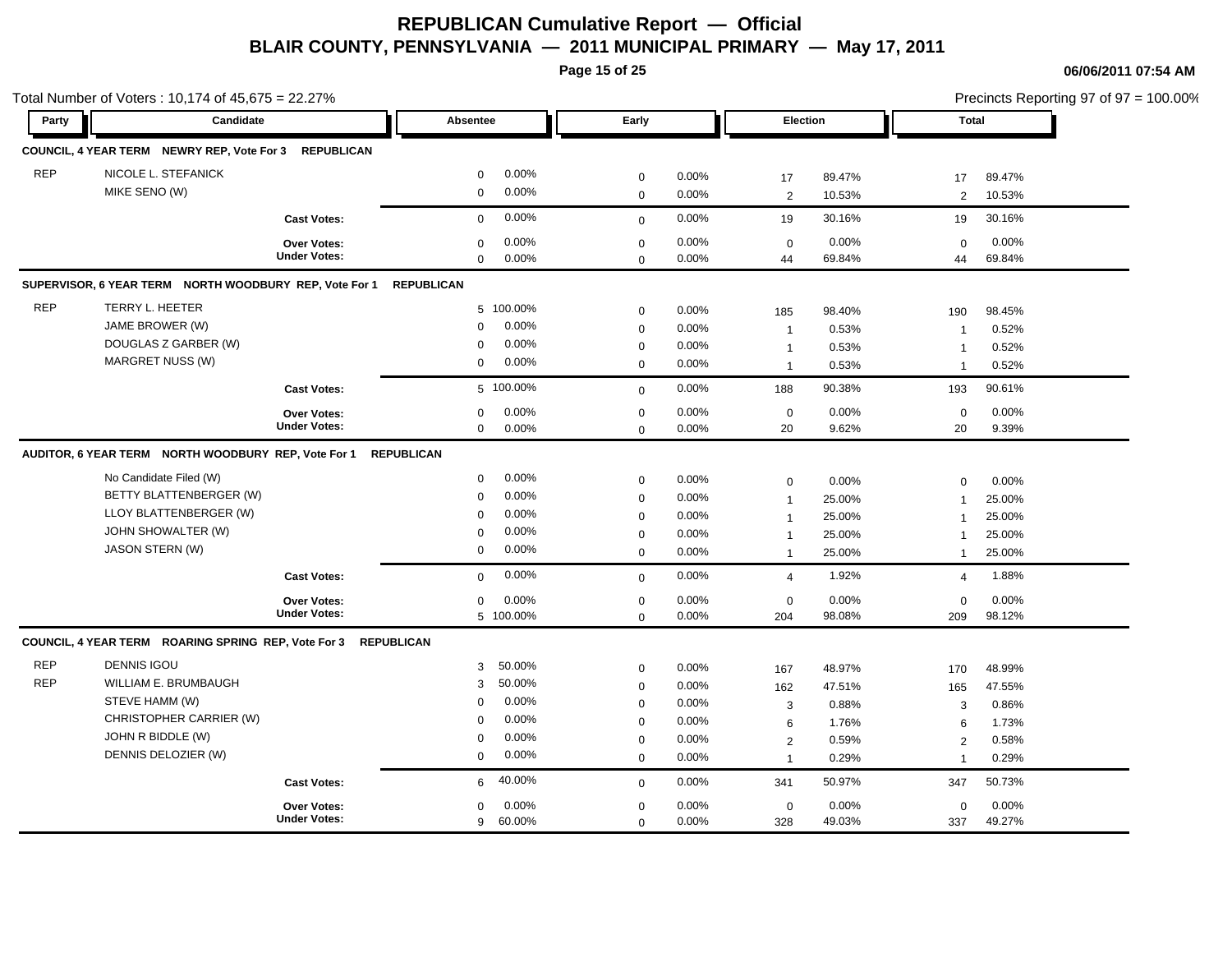**Page 16 of 25**

|            | Total Number of Voters: 10,174 of 45,675 = 22.27%                        |                     |                          |              |          |                |          |                | Precincts Reporting 97 of 97 = 100.00% |
|------------|--------------------------------------------------------------------------|---------------------|--------------------------|--------------|----------|----------------|----------|----------------|----------------------------------------|
| Party      | Candidate                                                                |                     | Absentee                 | Early        |          |                | Election |                | Total                                  |
|            | COUNCIL, 2 YEAR UNEXPIRED TERM ROARING SPRING REP, Vote For 1 REPUBLICAN |                     |                          |              |          |                |          |                |                                        |
| <b>REP</b> | KAYLA A. NOEL                                                            |                     | 2 100.00%                | $\mathbf 0$  | 0.00%    | 172            | 97.18%   | 174            | 97.21%                                 |
|            | CHRISTOPHER CARRIER (W)                                                  |                     | 0.00%<br>$\mathbf 0$     | $\mathbf 0$  | 0.00%    | 5              | 2.82%    | 5              | 2.79%                                  |
|            |                                                                          | <b>Cast Votes:</b>  | 40.00%<br>$\overline{2}$ | $\mathbf 0$  | 0.00%    | 177            | 79.37%   | 179            | 78.51%                                 |
|            |                                                                          | <b>Over Votes:</b>  | 0.00%<br>$\mathbf 0$     | 0            | 0.00%    | $\mathbf 0$    | 0.00%    | $\mathbf 0$    | 0.00%                                  |
|            |                                                                          | <b>Under Votes:</b> | 60.00%<br>3              | $\mathbf 0$  | 0.00%    | 46             | 20.63%   | 49             | 21.49%                                 |
|            | AUDITOR, 6 YEAR TERM ROARING SPRING REP, Vote For 1                      | <b>REPUBLICAN</b>   |                          |              |          |                |          |                |                                        |
| <b>REP</b> | ANN K. NOEL                                                              |                     | 5 100.00%                | $\mathbf 0$  | 0.00%    | 182            | 99.45%   | 187            | 99.47%                                 |
|            | SCOTT MUTHLER (W)                                                        |                     | 0.00%<br>$\mathbf{0}$    | 0            | 0.00%    | $\overline{1}$ | 0.55%    | $\overline{1}$ | 0.53%                                  |
|            |                                                                          | <b>Cast Votes:</b>  | 5 100.00%                | $\mathbf 0$  | 0.00%    | 183            | 82.06%   | 188            | 82.46%                                 |
|            |                                                                          | Over Votes:         | 0.00%<br>$\mathbf 0$     | $\mathbf 0$  | 0.00%    | $\mathbf 0$    | 0.00%    | $\mathbf 0$    | 0.00%                                  |
|            |                                                                          | <b>Under Votes:</b> | $\mathbf 0$<br>0.00%     | $\mathbf 0$  | 0.00%    | 40             | 17.94%   | 40             | 17.54%                                 |
|            | AUDITOR, 2 YEAR UNEXPIRED TERM ROARING SPRING REP, Vote For 1 REPUBLICAN |                     |                          |              |          |                |          |                |                                        |
|            | No Candidate Filed (W)                                                   |                     | $0.00\%$<br>0            | $\mathbf 0$  | 0.00%    | 0              | 0.00%    | $\mathbf 0$    | 0.00%                                  |
|            | EDGAR FRANKS (W)                                                         |                     | 0.00%<br>$\mathbf 0$     | 0            | 0.00%    | $\overline{1}$ | 33.33%   | $\overline{1}$ | 33.33%                                 |
|            | SCOTT MUTHLER (W)                                                        |                     | 0.00%<br>0               | $\mathbf 0$  | 0.00%    | $\overline{1}$ | 33.33%   | $\overline{1}$ | 33.33%                                 |
|            | SCOTT MUTLER (W)                                                         |                     | 0.00%<br>$\mathbf 0$     | $\mathbf 0$  | 0.00%    | $\overline{1}$ | 33.33%   | $\mathbf{1}$   | 33.33%                                 |
|            |                                                                          | <b>Cast Votes:</b>  | 0.00%<br>0               | $\mathbf 0$  | 0.00%    | 3              | 1.35%    | 3              | 1.32%                                  |
|            |                                                                          | <b>Over Votes:</b>  | 0.00%<br>0               | $\mathbf 0$  | $0.00\%$ | 0              | $0.00\%$ | $\Omega$       | 0.00%                                  |
|            |                                                                          | <b>Under Votes:</b> | 5 100.00%                | $\mathbf 0$  | 0.00%    | 220            | 98.65%   | 225            | 98.68%                                 |
|            | SUPERVISOR, 6 YEAR TERM SNYDER REP, Vote For 1 REPUBLICAN                |                     |                          |              |          |                |          |                |                                        |
| <b>REP</b> | JAMES I. BURKET                                                          |                     | 0.00%<br>$\mathbf 0$     | $\mathbf 0$  | 0.00%    | 191            | 100.00%  | 191            | 100.00%                                |
|            |                                                                          | <b>Cast Votes:</b>  | 0.00%<br>$\mathbf 0$     | $\mathbf{0}$ | 0.00%    | 191            | 87.21%   | 191            | 87.21%                                 |
|            |                                                                          | Over Votes:         | 0.00%<br>0               | $\mathbf 0$  | 0.00%    | $\mathbf 0$    | 0.00%    | 0              | 0.00%                                  |
|            |                                                                          | <b>Under Votes:</b> | $\mathbf 0$<br>$0.00\%$  | $\mathbf 0$  | 0.00%    | 28             | 12.79%   | 28             | 12.79%                                 |
|            | TAX COLLECTOR, 2 YEAR UNEXPIRED TERM SNYDER REP, Vote For 1              |                     | <b>REPUBLICAN</b>        |              |          |                |          |                |                                        |
| <b>REP</b> | <b>WENDY S. MILLER</b>                                                   |                     | 0.00%<br>$\mathbf 0$     | $\mathbf 0$  | 0.00%    | 199            | 98.51%   | 199            | 98.51%                                 |
|            | VIOLA DYSART (W)                                                         |                     | 0.00%<br>$\mathbf 0$     | $\mathbf 0$  | 0.00%    | 3              | 1.49%    | 3              | 1.49%                                  |
|            |                                                                          | <b>Cast Votes:</b>  | 0.00%<br>$\mathbf 0$     | $\mathbf 0$  | 0.00%    | 202            | 92.24%   | 202            | 92.24%                                 |
|            |                                                                          | <b>Over Votes:</b>  | $0.00\%$<br>$\mathbf{0}$ | $\mathbf 0$  | 0.00%    | $\mathbf 0$    | 0.00%    | $\mathbf 0$    | 0.00%                                  |
|            |                                                                          | <b>Under Votes:</b> | 0.00%<br>$\mathbf 0$     | $\mathbf 0$  | 0.00%    | 17             | 7.76%    | 17             | 7.76%                                  |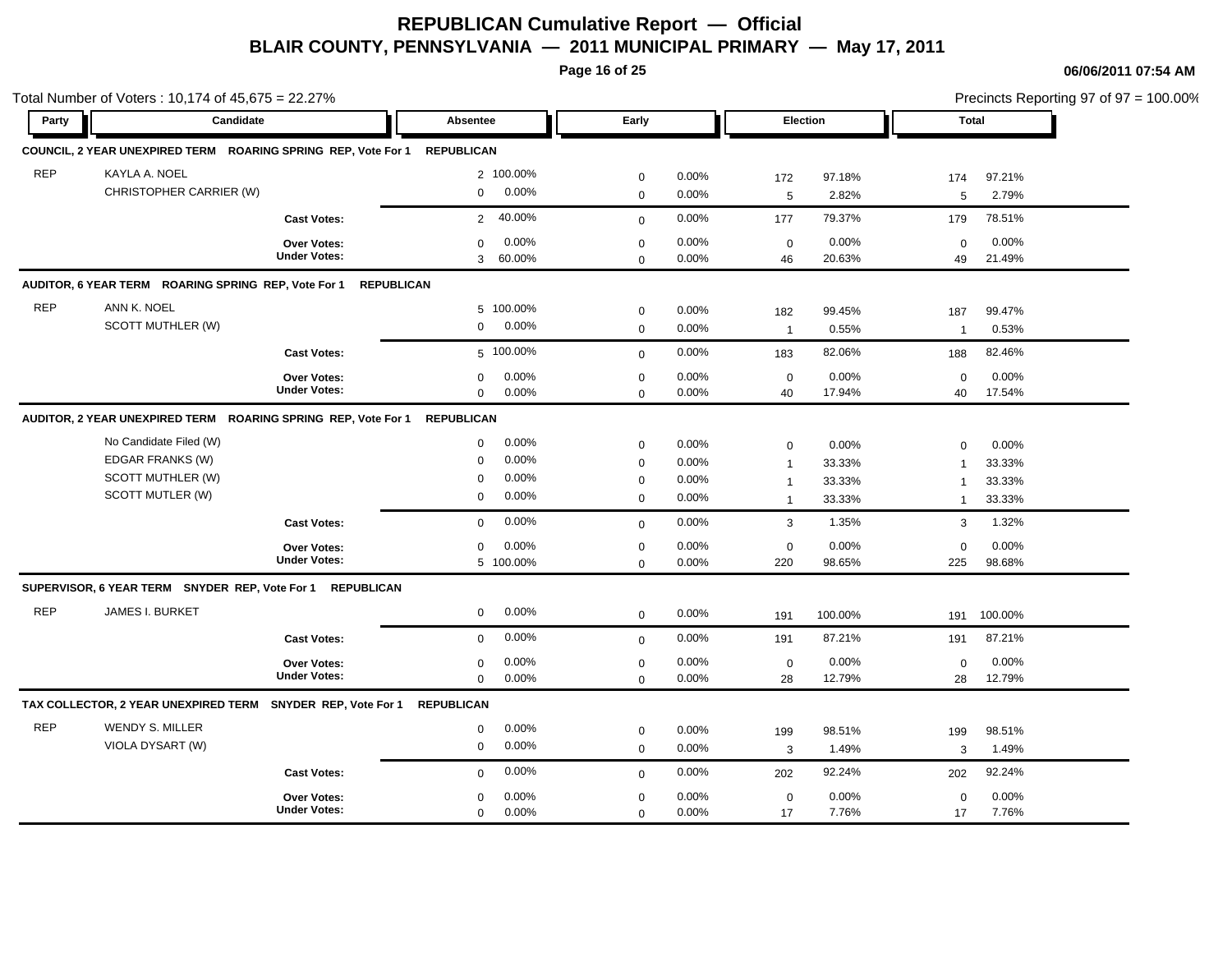**Page 17 of 25**

|            | Total Number of Voters: 10,174 of 45,675 = 22.27%         |                     |                   |       |              |       |                 |         |                |         | Precincts Reporting 97 of 97 = 100.00% |
|------------|-----------------------------------------------------------|---------------------|-------------------|-------|--------------|-------|-----------------|---------|----------------|---------|----------------------------------------|
| Party      | Candidate                                                 |                     | <b>Absentee</b>   |       | Early        |       | Election        |         | <b>Total</b>   |         |                                        |
|            | AUDITOR, 6 YEAR TERM SNYDER REP, Vote For 1 REPUBLICAN    |                     |                   |       |              |       |                 |         |                |         |                                        |
| <b>REP</b> | BERNARD P. SHERWIN                                        |                     | $\mathbf 0$       | 0.00% | $\mathbf 0$  | 0.00% | 171             | 98.84%  | 171            | 98.84%  |                                        |
|            | VIOLA DYSART (W)                                          |                     | $\Omega$          | 0.00% | $\mathbf 0$  | 0.00% | $\overline{1}$  | 0.58%   | $\overline{1}$ | 0.58%   |                                        |
|            | JEFF MCCLELLAN (W)                                        |                     | 0                 | 0.00% | $\mathbf 0$  | 0.00% | $\overline{1}$  | 0.58%   | $\overline{1}$ | 0.58%   |                                        |
|            |                                                           | <b>Cast Votes:</b>  | $\mathbf 0$       | 0.00% | $\mathbf{0}$ | 0.00% | 173             | 79.00%  | 173            | 79.00%  |                                        |
|            |                                                           | <b>Over Votes:</b>  | $\mathbf 0$       | 0.00% | $\mathbf 0$  | 0.00% | $\mathbf 0$     | 0.00%   | $\mathbf 0$    | 0.00%   |                                        |
|            |                                                           | <b>Under Votes:</b> | $\mathbf 0$       | 0.00% | $\mathbf 0$  | 0.00% | 46              | 21.00%  | 46             | 21.00%  |                                        |
|            | AUDITOR, 2 YEAR UNEXPIRED TERM SNYDER REP, Vote For 1     |                     | <b>REPUBLICAN</b> |       |              |       |                 |         |                |         |                                        |
|            | No Candidate Filed (W)                                    |                     | $\mathbf 0$       | 0.00% | $\mathbf 0$  | 0.00% | $\mathbf 0$     | 0.00%   | $\mathbf 0$    | 0.00%   |                                        |
|            | DIXIE CONFER (W)                                          |                     | $\mathbf 0$       | 0.00% | $\mathbf 0$  | 0.00% | $\mathbf{3}$    | 60.00%  | 3              | 60.00%  |                                        |
|            | VIOLA DYSART (W)                                          |                     | $\mathbf 0$       | 0.00% | $\mathbf 0$  | 0.00% | $\overline{2}$  | 40.00%  | $\overline{2}$ | 40.00%  |                                        |
|            |                                                           | <b>Cast Votes:</b>  | $\Omega$          | 0.00% | $\mathbf 0$  | 0.00% | $5\phantom{.0}$ | 2.28%   | 5              | 2.28%   |                                        |
|            |                                                           | Over Votes:         | $\mathbf 0$       | 0.00% | $\mathbf 0$  | 0.00% | $\mathbf 0$     | 0.00%   | $\mathbf 0$    | 0.00%   |                                        |
|            |                                                           | <b>Under Votes:</b> | $\mathbf 0$       | 0.00% | $\mathbf 0$  | 0.00% | 214             | 97.72%  | 214            | 97.72%  |                                        |
|            | SUPERVISOR, 6 YEAR TERM TAYLOR REP, Vote For 1 REPUBLICAN |                     |                   |       |              |       |                 |         |                |         |                                        |
| <b>REP</b> | WILLIAM H. REPLOGLE                                       |                     | $\mathbf 0$       | 0.00% | $\pmb{0}$    | 0.00% | 115             | 50.88%  | 115            | 50.88%  |                                        |
| <b>REP</b> | DAVID A. SMITH                                            |                     | 0                 | 0.00% | $\mathbf 0$  | 0.00% | 111             | 49.12%  | 111            | 49.12%  |                                        |
|            |                                                           | <b>Cast Votes:</b>  | $\mathbf 0$       | 0.00% | $\mathbf 0$  | 0.00% | 226             | 96.17%  | 226            | 96.17%  |                                        |
|            |                                                           | Over Votes:         | 0                 | 0.00% | $\pmb{0}$    | 0.00% | $\mathbf 0$     | 0.00%   | $\mathbf 0$    | 0.00%   |                                        |
|            |                                                           | <b>Under Votes:</b> | $\mathbf 0$       | 0.00% | $\mathbf 0$  | 0.00% | 9               | 3.83%   | 9              | 3.83%   |                                        |
|            | AUDITOR, 6 YEAR TERM TAYLOR REP, Vote For 1 REPUBLICAN    |                     |                   |       |              |       |                 |         |                |         |                                        |
|            | No Candidate Filed (W)                                    |                     | $\mathbf 0$       | 0.00% | $\mathbf 0$  | 0.00% | $\mathbf 0$     | 0.00%   | 0              | 0.00%   |                                        |
|            | JOSEPH R KEITH (W)                                        |                     | 0                 | 0.00% | $\mathbf 0$  | 0.00% | $\mathbf{1}$    | 50.00%  | $\mathbf{1}$   | 50.00%  |                                        |
|            | VALERIE SMITH (W)                                         |                     | $\mathbf 0$       | 0.00% | $\mathbf 0$  | 0.00% | $\overline{1}$  | 50.00%  | $\mathbf{1}$   | 50.00%  |                                        |
|            |                                                           | <b>Cast Votes:</b>  | $\mathbf 0$       | 0.00% | $\mathbf 0$  | 0.00% | $\overline{2}$  | 0.85%   | 2              | 0.85%   |                                        |
|            |                                                           | Over Votes:         | $\mathbf 0$       | 0.00% | $\mathbf 0$  | 0.00% | $\mathbf 0$     | 0.00%   | $\mathbf 0$    | 0.00%   |                                        |
|            |                                                           | <b>Under Votes:</b> | $\mathbf 0$       | 0.00% | $\mathbf 0$  | 0.00% | 233             | 99.15%  | 233            | 99.15%  |                                        |
|            | AUDITOR, 2 YEAR UNEXPIRED TERM TAYLOR REP, Vote For 1     |                     | <b>REPUBLICAN</b> |       |              |       |                 |         |                |         |                                        |
|            | No Candidate Filed (W)                                    |                     | $\mathbf 0$       | 0.00% | $\mathbf 0$  | 0.00% | $\mathbf 0$     | 0.00%   | $\mathbf 0$    | 0.00%   |                                        |
|            |                                                           | <b>Cast Votes:</b>  | $\mathbf 0$       | 0.00% | $\mathbf 0$  | 0.00% | $\mathbf 0$     | 0.00%   | $\mathbf 0$    | 0.00%   |                                        |
|            |                                                           | Over Votes:         | $\mathbf 0$       | 0.00% | $\pmb{0}$    | 0.00% | $\mathsf 0$     | 0.00%   | $\mathbf 0$    | 0.00%   |                                        |
|            |                                                           | <b>Under Votes:</b> | $\mathbf 0$       | 0.00% | $\mathbf 0$  | 0.00% | 235             | 100.00% | 235            | 100.00% |                                        |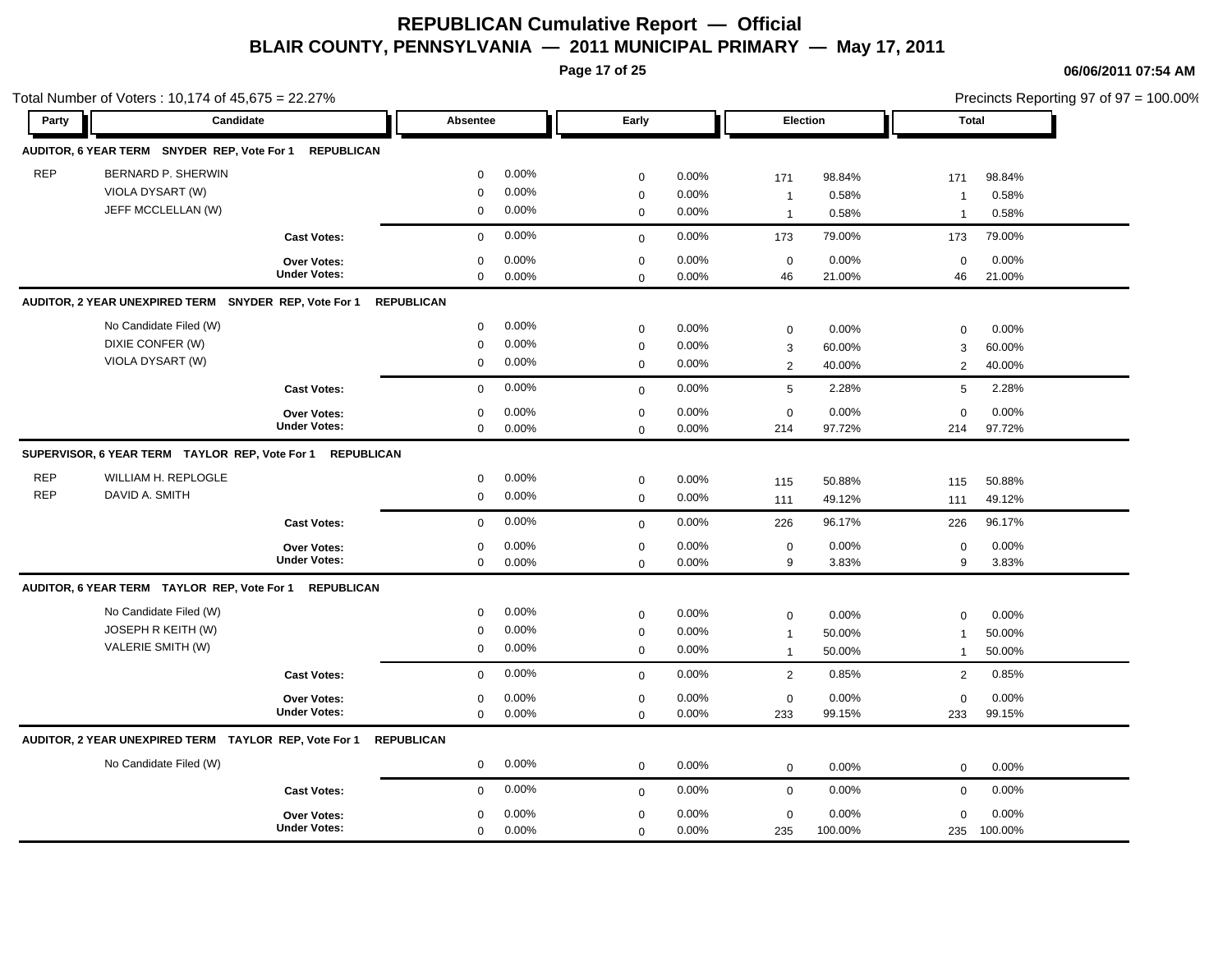**Page 18 of 25**

**06/06/2011 07:54 AM**

|            | Total Number of Voters: 10,174 of 45,675 = 22.27%             |                     |                          |                          |                |                     |        |                | Precincts Reporting 97 of 97 = 100.00% |
|------------|---------------------------------------------------------------|---------------------|--------------------------|--------------------------|----------------|---------------------|--------|----------------|----------------------------------------|
| Party      | Candidate                                                     |                     | Absentee                 | Early                    |                | Election            |        | <b>Total</b>   |                                        |
|            | COUNCIL, 4 YEAR TERM TYRONE BOROUGH REP, Vote For 4           |                     | <b>REPUBLICAN</b>        |                          |                |                     |        |                |                                        |
| <b>REP</b> | <b>CHARLIE B. MILLS</b>                                       |                     | 0.00%<br>$\mathbf 0$     | $\pmb{0}$                | 0.00%          | 196                 | 14.22% | 196            | 14.14%                                 |
| <b>REP</b> | RAYMOND W. DETWILER                                           |                     | 25.00%<br>2              | $\mathbf 0$              | 0.00%          | 216                 | 15.67% | 218            | 15.73%                                 |
| <b>REP</b> | <b>MARK BLACK</b>                                             |                     | 0.00%<br>$\Omega$        | $\mathbf 0$              | 0.00%          | 204                 | 14.80% | 204            | 14.72%                                 |
| <b>REP</b> | TERRY L. RICHARDSON                                           |                     | 25.00%<br>2              | $\mathbf 0$              | 0.00%          | 204                 | 14.80% | 206            | 14.86%                                 |
| <b>REP</b> | CLYDE L. HEWETT                                               |                     | 12.50%<br>1              | $\mathbf 0$              | 0.00%          | 148                 | 10.74% | 149            | 10.75%                                 |
| <b>REP</b> | <b>MARK KOSOGLOW</b>                                          |                     | $\overline{2}$<br>25.00% | $\mathbf 0$              | 0.00%          | 208                 | 15.09% | 210            | 15.15%                                 |
| <b>REP</b> | ANDREA L. MILLS-JONES                                         |                     | 12.50%<br>1              | $\mathbf 0$              | 0.00%          | 197                 | 14.30% | 198            | 14.29%                                 |
|            | NATALIE PATTERSON (W)                                         |                     | 0.00%<br>$\Omega$        | $\mathbf 0$              | 0.00%          | $\mathbf{1}$        | 0.07%  | $\mathbf{1}$   | 0.07%                                  |
|            | <b>JIM KILMARTIN (W)</b>                                      |                     | 0.00%<br>$\mathbf 0$     | $\mathbf 0$              | 0.00%          | $\mathbf{1}$        | 0.07%  | $\mathbf{1}$   | 0.07%                                  |
|            | HOMER KANN (W)                                                |                     | 0.00%<br>0               | $\mathbf 0$              | 0.00%          | $\mathbf{1}$        | 0.07%  | $\mathbf{1}$   | 0.07%                                  |
|            | KIMBERLY CRAIG (W)                                            |                     | 0.00%<br>$\mathbf 0$     | $\mathbf 0$              | 0.00%          | $\mathbf{1}$        | 0.07%  | $\overline{1}$ | 0.07%                                  |
|            | BROCK D ANDERS (W)                                            |                     | $\mathbf 0$<br>0.00%     | $\mathbf 0$              | 0.00%          | $\mathbf{1}$        | 0.07%  | $\mathbf{1}$   | 0.07%                                  |
|            |                                                               | <b>Cast Votes:</b>  | 8 100.00%                | $\mathbf 0$              | 0.00%          | 1,378               | 83.41% | 1,386          | 83.49%                                 |
|            |                                                               | <b>Over Votes:</b>  | 0.00%<br>$\mathbf 0$     | $\mathbf 0$              | 0.00%          | $\mathbf 0$         | 0.00%  | $\mathbf 0$    | 0.00%                                  |
|            |                                                               | <b>Under Votes:</b> | 0<br>0.00%               | $\mathbf 0$              | 0.00%          | 274                 | 16.59% | 274            | 16.51%                                 |
|            | SUPERVISOR, 6 YEAR TERM TYRONE TWP REP, Vote For 1 REPUBLICAN |                     |                          |                          |                |                     |        |                |                                        |
| <b>REP</b> | JOHN W. BURKET                                                |                     | 2 100.00%                | $\pmb{0}$                | 0.00%          | 124                 | 96.88% | 126            | 96.92%                                 |
|            | GARY GARAFALO (W)                                             |                     | 0.00%<br>$\Omega$        | $\mathbf 0$              | 0.00%          | $\mathbf{1}$        | 0.78%  | $\mathbf{1}$   | 0.77%                                  |
|            | JOHN DUNKLE (W)                                               |                     | 0.00%<br>$\mathbf 0$     | $\mathbf 0$              | 0.00%          | $\mathbf{1}$        | 0.78%  | $\mathbf{1}$   | 0.77%                                  |
|            | TIM BOTTENFIELD (W)                                           |                     | $\mathbf 0$<br>0.00%     | $\mathbf 0$              | 0.00%          | 2                   | 1.56%  | 2              | 1.54%                                  |
|            |                                                               | <b>Cast Votes:</b>  | 2 100.00%                | $\mathbf 0$              | 0.00%          | 128                 | 87.07% | 130            | 87.25%                                 |
|            |                                                               | Over Votes:         | 0.00%<br>0               | $\mathbf 0$              | 0.00%          | $\mathbf 0$         | 0.00%  | $\mathbf 0$    | 0.00%                                  |
|            |                                                               | <b>Under Votes:</b> | 0.00%<br>$\mathbf 0$     | $\mathbf 0$              | 0.00%          | 19                  | 12.93% | 19             | 12.75%                                 |
|            | AUDITOR, 6 YEAR TERM TYRONE TWP REP, Vote For 1 REPUBLICAN    |                     |                          |                          |                |                     |        |                |                                        |
|            | No Candidate Filed (W)                                        |                     | 0.00%<br>0               | $\pmb{0}$                | 0.00%          | $\mathsf{O}\xspace$ | 0.00%  | $\mathbf 0$    | 0.00%                                  |
|            | DEBORAH ELLENBERGER (W)                                       |                     | 0.00%<br>$\mathbf 0$     | $\mathbf 0$              | 0.00%          | 18                  | 90.00% | 18             | 90.00%                                 |
|            | LISA ODELICK (W)                                              |                     | 0.00%<br>$\mathbf 0$     | $\mathbf 0$              | 0.00%          | 2                   | 10.00% | 2              | 10.00%                                 |
|            |                                                               | <b>Cast Votes:</b>  | 0.00%<br>$\mathbf 0$     | $\mathbf 0$              | 0.00%          | 20                  | 13.61% | 20             | 13.42%                                 |
|            |                                                               | <b>Over Votes:</b>  | 0.00%<br>0               | $\mathbf 0$              | 0.00%          | $\mathbf 0$         | 0.00%  | $\mathbf 0$    | 0.00%                                  |
|            |                                                               | <b>Under Votes:</b> | 2 100.00%                | $\mathbf 0$              | 0.00%          | 127                 | 86.39% | 129            | 86.58%                                 |
|            | COUNCIL, 4 YEAR TERM WILLIAMSBURG REP, Vote For 3 REPUBLICAN  |                     |                          |                          |                |                     |        |                |                                        |
| <b>REP</b> | PAUL R. HARCLERODE, JR.                                       |                     | 0<br>0.00%               |                          |                |                     |        |                |                                        |
|            | <b>BECKY MINGLE (W)</b>                                       |                     | 0.00%<br>$\mathbf 0$     | $\pmb{0}$<br>$\mathbf 0$ | 0.00%<br>0.00% | 99                  | 96.12% | 99             | 96.12%                                 |
|            |                                                               |                     |                          |                          |                | $\overline{4}$      | 3.88%  | 4              | 3.88%                                  |
|            |                                                               | <b>Cast Votes:</b>  | 0.00%<br>$\mathbf 0$     | $\mathbf 0$              | 0.00%          | 103                 | 26.82% | 103            | 26.82%                                 |
|            |                                                               | <b>Over Votes:</b>  | 0.00%<br>$\mathbf 0$     | $\mathbf 0$              | 0.00%          | $\mathbf 0$         | 0.00%  | $\mathbf 0$    | 0.00%                                  |
|            |                                                               | <b>Under Votes:</b> | 0<br>0.00%               | $\mathbf 0$              | 0.00%          | 281                 | 73.18% | 281            | 73.18%                                 |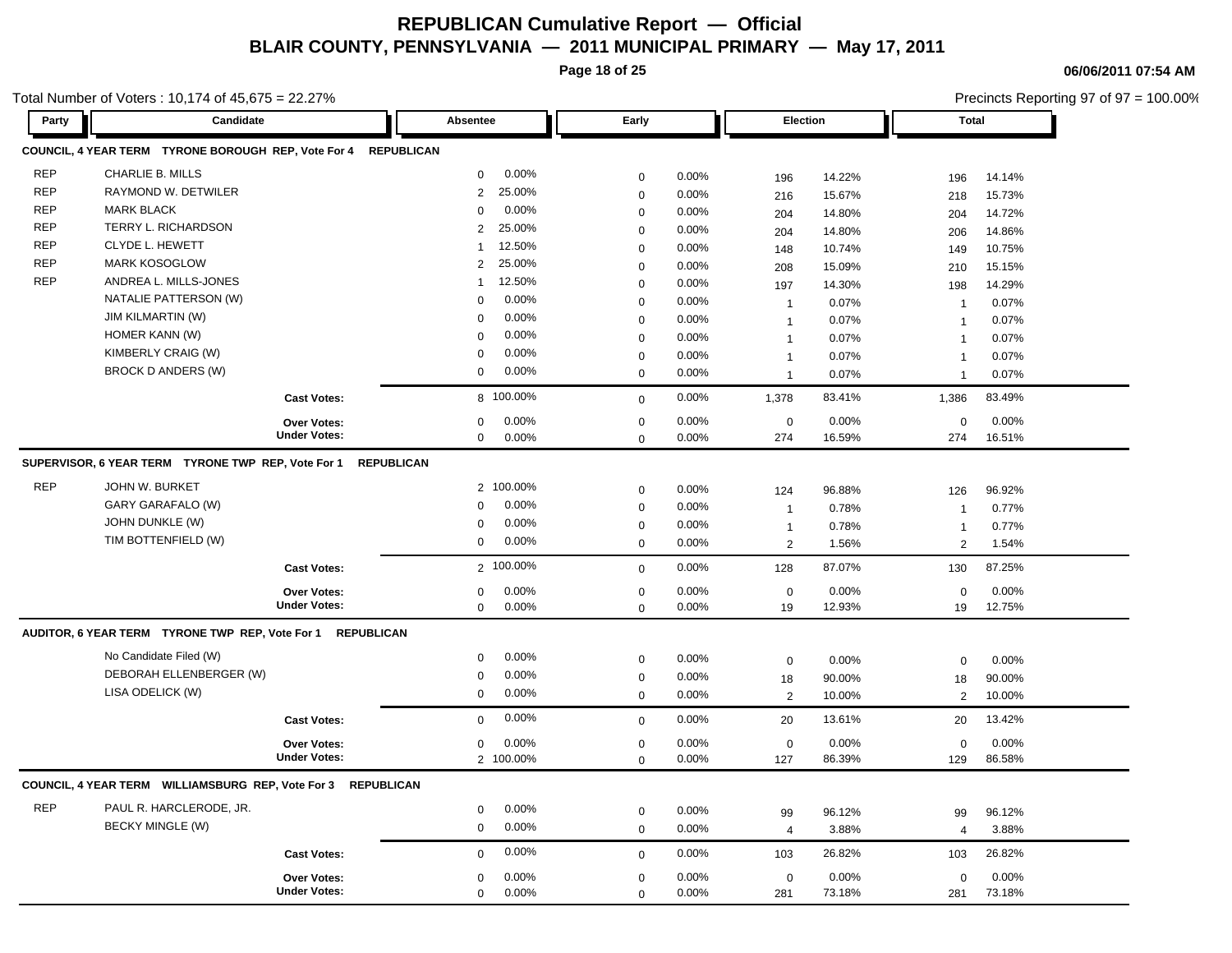**Page 19 of 25**

|            | Total Number of Voters: 10,174 of 45,675 = 22.27%                  |                     |                   |           |             |          |                         |         |                | Precincts Reporting 97 of 97 = 100.00% |
|------------|--------------------------------------------------------------------|---------------------|-------------------|-----------|-------------|----------|-------------------------|---------|----------------|----------------------------------------|
| Party      | Candidate                                                          |                     | Absentee          |           | Early       |          | Election                |         |                | Total                                  |
|            | COUNCIL, 2 YEAR UNEXPIRED TERM WILLIAMSBURG REP, Vote For 1        |                     | <b>REPUBLICAN</b> |           |             |          |                         |         |                |                                        |
| <b>REP</b> | DONALD W. ZIMMERMAN                                                |                     | $\mathbf 0$       | $0.00\%$  | 0           | 0.00%    | 95                      | 100.00% | 95             | 100.00%                                |
|            |                                                                    | <b>Cast Votes:</b>  | $\mathbf 0$       | $0.00\%$  | $\mathbf 0$ | 0.00%    | 95                      | 74.22%  | 95             | 74.22%                                 |
|            |                                                                    | <b>Over Votes:</b>  | 0                 | 0.00%     | $\mathbf 0$ | 0.00%    | $\mathbf 0$             | 0.00%   | $\mathbf 0$    | 0.00%                                  |
|            |                                                                    | <b>Under Votes:</b> | $\mathbf 0$       | 0.00%     | 0           | 0.00%    | 33                      | 25.78%  | 33             | 25.78%                                 |
|            | AUDITOR, 6 YEAR TERM    WILLIAMSBURG REP, Vote For 1    REPUBLICAN |                     |                   |           |             |          |                         |         |                |                                        |
|            | No Candidate Filed (W)                                             |                     | 0                 | $0.00\%$  | $\mathbf 0$ | 0.00%    | $\mathbf 0$             | 0.00%   | $\mathbf 0$    | 0.00%                                  |
|            |                                                                    | <b>Cast Votes:</b>  | $\mathbf{0}$      | 0.00%     | $\mathbf 0$ | 0.00%    | $\mathbf 0$             | 0.00%   | $\mathbf 0$    | 0.00%                                  |
|            |                                                                    | Over Votes:         | 0                 | 0.00%     | $\mathbf 0$ | 0.00%    | 0                       | 0.00%   | $\mathbf 0$    | 0.00%                                  |
|            |                                                                    | <b>Under Votes:</b> | 0                 | $0.00\%$  | $\mathbf 0$ | 0.00%    | 128                     | 100.00% | 128            | 100.00%                                |
|            | AUDITOR, 4 YEAR UNEXPIRED TERM WILLIAMSBURG REP, Vote For 1        |                     | <b>REPUBLICAN</b> |           |             |          |                         |         |                |                                        |
|            | No Candidate Filed (W)                                             |                     | $\mathbf 0$       | $0.00\%$  | $\mathbf 0$ | 0.00%    | $\mathbf 0$             | 0.00%   | $\mathbf 0$    | 0.00%                                  |
|            |                                                                    | <b>Cast Votes:</b>  | 0                 | 0.00%     | $\mathbf 0$ | 0.00%    | 0                       | 0.00%   | 0              | 0.00%                                  |
|            |                                                                    | <b>Over Votes:</b>  | 0                 | 0.00%     | $\mathbf 0$ | 0.00%    | $\mathbf 0$             | 0.00%   | $\mathbf 0$    | 0.00%                                  |
|            |                                                                    | <b>Under Votes:</b> | $\mathbf 0$       | $0.00\%$  | $\mathbf 0$ | $0.00\%$ | 128                     | 100.00% | 128            | 100.00%                                |
|            | AUDITOR, 2 YEAR UNEXPIRED TERM    WILLIAMSBURG REP, Vote For 1     |                     | <b>REPUBLICAN</b> |           |             |          |                         |         |                |                                        |
|            | No Candidate Filed (W)                                             |                     | $\mathbf 0$       | $0.00\%$  | $\mathbf 0$ | $0.00\%$ | $\mathbf 0$             | 0.00%   | 0              | 0.00%                                  |
|            |                                                                    | <b>Cast Votes:</b>  | $\mathbf 0$       | 0.00%     | $\mathbf 0$ | 0.00%    | $\mathbf 0$             | 0.00%   | $\mathbf 0$    | 0.00%                                  |
|            |                                                                    | <b>Over Votes:</b>  | 0                 | 0.00%     | 0           | $0.00\%$ | 0                       | 0.00%   | 0              | 0.00%                                  |
|            |                                                                    | <b>Under Votes:</b> | $\mathbf 0$       | $0.00\%$  | 0           | 0.00%    | 128                     | 100.00% | 128            | 100.00%                                |
|            |                                                                    |                     |                   |           |             |          |                         |         |                |                                        |
| <b>REP</b> | EDWARD M. CLARK                                                    |                     |                   | 1 100.00% | 0           | 0.00%    | 116                     | 98.31%  | 117            | 98.32%                                 |
|            | JOSEPH LANSBERRY (W)                                               |                     | $\mathbf 0$       | 0.00%     | $\mathbf 0$ | $0.00\%$ | $\overline{\mathbf{c}}$ | 1.69%   | 2              | 1.68%                                  |
|            |                                                                    | <b>Cast Votes:</b>  |                   | 1 100.00% | $\mathbf 0$ | $0.00\%$ | 118                     | 90.08%  | 119            | 90.15%                                 |
|            |                                                                    | <b>Over Votes:</b>  | 0                 | 0.00%     | $\mathbf 0$ | $0.00\%$ | $\mathbf 0$             | 0.00%   | $\mathbf 0$    | 0.00%                                  |
|            |                                                                    | <b>Under Votes:</b> | $\mathbf 0$       | $0.00\%$  | $\mathbf 0$ | $0.00\%$ | 13                      | 9.92%   | 13             | 9.85%                                  |
|            | SUPERVISOR, 4 YEAR UNEXPIRED TERM  WOODBURY REP, Vote For 1        |                     | <b>REPUBLICAN</b> |           |             |          |                         |         |                |                                        |
|            | No Candidate Filed (W)                                             |                     | $\mathbf 0$       | 0.00%     | $\mathbf 0$ | 0.00%    | 0                       | 0.00%   | 0              | 0.00%                                  |
|            | JOE LANSBERRY (W)                                                  |                     | 0                 | $0.00\%$  | 0           | 0.00%    | 17                      | 80.95%  | 17             | 80.95%                                 |
|            | JERRY YOUNG (W)                                                    |                     | $\mathbf 0$       | 0.00%     | 0           | 0.00%    | $\overline{1}$          | 4.76%   | $\overline{1}$ | 4.76%                                  |
|            | <b>ROBERT STONE (W)</b>                                            |                     | $\mathbf 0$       | $0.00\%$  | 0           | 0.00%    | $\overline{1}$          | 4.76%   | $\overline{1}$ | 4.76%                                  |
|            | <b>CRAIG HAMILTON (W)</b>                                          |                     | $\mathbf{0}$      | 0.00%     | 0           | 0.00%    | $\overline{1}$          | 4.76%   | $\overline{1}$ | 4.76%                                  |
|            | <b>GEORGE CAMAROTO (W)</b>                                         |                     | 0                 | $0.00\%$  | $\mathbf 0$ | 0.00%    | $\overline{1}$          | 4.76%   | $\overline{1}$ | 4.76%                                  |
|            |                                                                    | <b>Cast Votes:</b>  | $\mathbf{0}$      | 0.00%     | $\mathbf 0$ | 0.00%    | 21                      | 16.03%  | 21             | 15.91%                                 |
|            |                                                                    | Over Votes:         | $\mathbf 0$       | 0.00%     | $\mathbf 0$ | $0.00\%$ | $\mathbf 0$             | 0.00%   | $\mathbf 0$    | 0.00%                                  |
|            |                                                                    | <b>Under Votes:</b> |                   | 1 100.00% | $\Omega$    | $0.00\%$ | 110                     | 83.97%  | 111            | 84.09%                                 |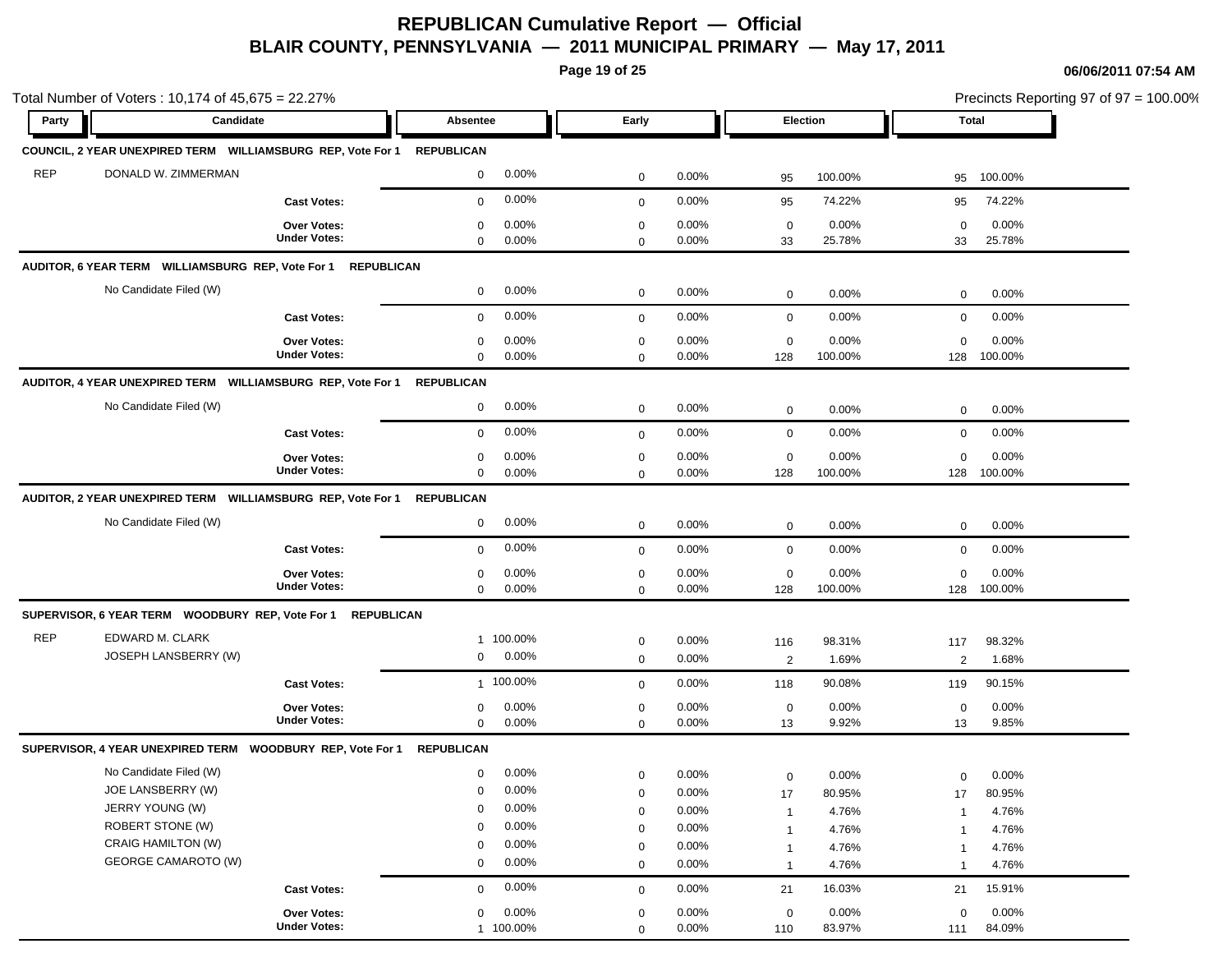**Page 20 of 25**

**06/06/2011 07:54 AM**

|            | Total Number of Voters: 10,174 of 45,675 = 22.27%         |                                           |                         |                |                         |                |                   |                 |                         | Precincts Reporting 97 of 97 = 100.00% |  |
|------------|-----------------------------------------------------------|-------------------------------------------|-------------------------|----------------|-------------------------|----------------|-------------------|-----------------|-------------------------|----------------------------------------|--|
| Party      | Candidate                                                 |                                           | Absentee                |                | Early                   |                | Election          |                 | <b>Total</b>            |                                        |  |
|            | AUDITOR, 6 YEAR TERM WOODBURY REP, Vote For 1 REPUBLICAN  |                                           |                         |                |                         |                |                   |                 |                         |                                        |  |
| <b>REP</b> | JULIE A. CLARK                                            |                                           |                         | 1 100.00%      | $\mathbf 0$             | 0.00%          | 117               | 100.00%         | 118                     | 100.00%                                |  |
|            |                                                           | <b>Cast Votes:</b>                        |                         | 1 100.00%      | $\mathbf 0$             | 0.00%          | 117               | 89.31%          | 118                     | 89.39%                                 |  |
|            |                                                           | <b>Over Votes:</b><br><b>Under Votes:</b> | $\mathbf 0$<br>$\Omega$ | 0.00%<br>0.00% | $\mathbf 0$<br>$\Omega$ | 0.00%<br>0.00% | $\mathbf 0$<br>14 | 0.00%<br>10.69% | $\mathbf 0$<br>14       | 0.00%<br>10.61%                        |  |
|            | SCHOOL DIRECTOR, 4 YEAR TERM ALTOONA AREA REP, Vote For 5 |                                           | <b>REPUBLICAN</b>       |                |                         |                |                   |                 |                         |                                        |  |
| <b>REP</b> | FRANK M. SWALGA                                           |                                           | 27                      | 9.89%          | $\mathbf 0$             | 0.00%          | 1,320             | 9.03%           | 1,347                   | 9.04%                                  |  |
| <b>REP</b> | MARYANN JOYCE BISTLINE                                    |                                           | 34                      | 12.45%         | $\mathbf 0$             | 0.00%          | 1,809             | 12.37%          | 1,843                   | 12.37%                                 |  |
| <b>REP</b> | TIMOTHY A. LUCAS, M.D.                                    |                                           | 37                      | 13.55%         | $\mathbf 0$             | 0.00%          | 1,742             | 11.91%          | 1,779                   | 11.94%                                 |  |
| <b>REP</b> | <b>RON JOHNSTON</b>                                       |                                           | 28                      | 10.26%         | $\mathbf 0$             | 0.00%          | 1,473             | 10.07%          | 1,501                   | 10.08%                                 |  |
| <b>REP</b> | <b>MILTON A. MILLER</b>                                   |                                           | 11                      | 4.03%          | $\mathbf 0$             | 0.00%          | 611               | 4.18%           | 622                     | 4.18%                                  |  |
| <b>REP</b> | <b>MARGARET HENDRICKS</b>                                 |                                           | 23                      | 8.42%          | $\Omega$                | 0.00%          | 1,036             | 7.09%           | 1,059                   | 7.11%                                  |  |
| <b>REP</b> | SHARON L. BREAM                                           |                                           | 21                      | 7.69%          | $\mathbf 0$             | 0.00%          | 1,524             | 10.42%          | 1,545                   | 10.37%                                 |  |
| <b>REP</b> | <b>JAMES WALSTROM</b>                                     |                                           | 20                      | 7.33%          | $\mathbf 0$             | 0.00%          | 1,285             | 8.79%           | 1,305                   | 8.76%                                  |  |
| <b>REP</b> | RANDALL D. LONG                                           |                                           | 24                      | 8.79%          | $\mathbf 0$             | 0.00%          | 1,321             | 9.03%           | 1,345                   | 9.03%                                  |  |
| <b>REP</b> | CHERYL A. RUPP                                            |                                           | 34                      | 12.45%         | $\mathbf 0$             | 0.00%          | 1,880             | 12.86%          | 1,914                   | 12.85%                                 |  |
| <b>REP</b> | <b>KENNETH PLISINSKI</b>                                  |                                           | 13                      | 4.76%          | $\mathbf 0$             | 0.00%          | 606               | 4.14%           | 619                     | 4.16%                                  |  |
|            | MARY KIMMEL (W)                                           |                                           | 0                       | 0.00%          | $\mathbf 0$             | 0.00%          | 6                 | 0.04%           | 6                       | 0.04%                                  |  |
|            | HAL BADORREK (W)                                          |                                           | $\Omega$                | 0.00%          | $\mathbf 0$             | 0.00%          | $\mathbf{1}$      | 0.01%           | $\mathbf{1}$            | 0.01%                                  |  |
|            | JAMES BALDWIN (W)                                         |                                           | $\Omega$                | 0.00%          | $\mathbf 0$             | 0.00%          | $\mathbf{1}$      | 0.01%           | $\mathbf{1}$            | 0.01%                                  |  |
|            | SCOTT BETTWY (W)                                          |                                           | $\mathbf 0$             | 0.00%          | $\mathbf 0$             | 0.00%          | $\mathbf{1}$      | 0.01%           | $\mathbf{1}$            | 0.01%                                  |  |
|            | MARY JANE HAMMERS (W)                                     |                                           | $\Omega$                | 0.00%          | 0                       | 0.00%          | $\mathbf{1}$      | 0.01%           | $\mathbf{1}$            | 0.01%                                  |  |
|            | CRISANNE KELLEY (W)                                       |                                           | $\Omega$                | 0.00%          | 0                       | 0.00%          | $\overline{1}$    | 0.01%           | $\overline{\mathbf{1}}$ | 0.01%                                  |  |
|            | FRANK MELLOY (W)                                          |                                           | 0                       | 0.00%          | $\mathbf 0$             | 0.00%          | $\mathbf{1}$      | 0.01%           | $\overline{1}$          | 0.01%                                  |  |
|            | LYNN NAGLE (W)                                            |                                           | $\Omega$                | 0.00%          | $\mathbf 0$             | 0.00%          | $\mathbf{1}$      | 0.01%           | $\overline{1}$          | 0.01%                                  |  |
|            | TAMMY SCHILLING (W)                                       |                                           | $\Omega$                | 0.00%          | $\mathbf 0$             | 0.00%          | $\mathbf{1}$      | 0.01%           | $\overline{1}$          | 0.01%                                  |  |
|            | NANCY ROSE VINCENT (W)                                    |                                           | -1                      | 0.37%          | $\mathbf 0$             | 0.00%          | $\mathbf 0$       | 0.00%           | $\mathbf{1}$            | 0.01%                                  |  |
|            | BRETT WILSON (W)                                          |                                           | 0                       | 0.00%          | $\mathbf 0$             | 0.00%          | $\mathbf{1}$      | 0.01%           | $\mathbf{1}$            | 0.01%                                  |  |
|            |                                                           | <b>Cast Votes:</b>                        | 273                     | 71.84%         | $\mathbf 0$             | 0.00%          | 14,622            | 78.32%          | 14,895                  | 78.19%                                 |  |
|            |                                                           | Over Votes:                               | 0                       | 0.00%          | $\mathbf 0$             | 0.00%          | $\mathbf 0$       | 0.00%           | $\mathbf 0$             | 0.00%                                  |  |
|            |                                                           | <b>Under Votes:</b>                       | 107                     | 28.16%         | $\mathbf 0$             | 0.00%          | 4,048             | 21.68%          | 4,155                   | 21.81%                                 |  |

Precincts Reporting 97 of 97 = 100.00%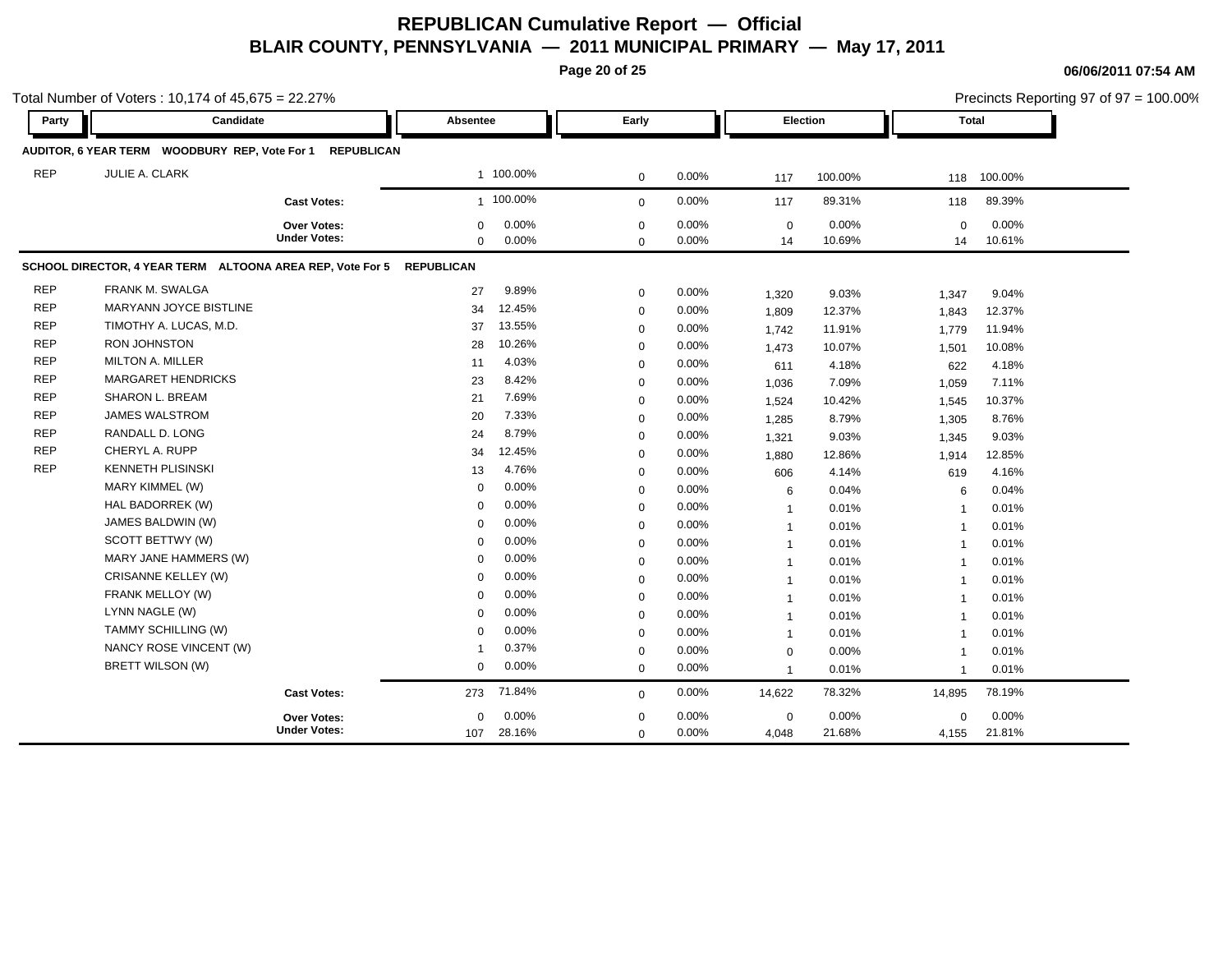**Page 21 of 25**

**06/06/2011 07:54 AM**

| Candidate<br>SCHOOL DIRECTOR, 4 YEAR TERM BELLWOOD-ANTIS REP, Vote For 5 REPUBLICAN<br><b>DONNA TYLER</b><br>J. KENNETH LOUCKS<br>J. STEVE WINTERSTEIN<br><b>STEVEN BURNS</b><br>JEFFERY L. PLUMMER<br>TIMOTHY D. SLEKAR |                                                                                                                                                     | Absentee<br>$\mathbf{1}$<br>0<br>3<br>$\mathbf 0$ | 20.00%<br>0.00%<br>60.00%                                                                 | Early<br>0<br>$\mathbf 0$                                                                              | 0.00%<br>0.00% | <b>Election</b><br>374 | 16.67%     | <b>Total</b><br>375 | 16.68%     |  |
|--------------------------------------------------------------------------------------------------------------------------------------------------------------------------------------------------------------------------|-----------------------------------------------------------------------------------------------------------------------------------------------------|---------------------------------------------------|-------------------------------------------------------------------------------------------|--------------------------------------------------------------------------------------------------------|----------------|------------------------|------------|---------------------|------------|--|
|                                                                                                                                                                                                                          |                                                                                                                                                     |                                                   |                                                                                           |                                                                                                        |                |                        |            |                     |            |  |
|                                                                                                                                                                                                                          |                                                                                                                                                     |                                                   |                                                                                           |                                                                                                        |                |                        |            |                     |            |  |
|                                                                                                                                                                                                                          |                                                                                                                                                     |                                                   |                                                                                           |                                                                                                        |                |                        |            |                     |            |  |
|                                                                                                                                                                                                                          |                                                                                                                                                     |                                                   |                                                                                           |                                                                                                        |                | 381                    | 16.99%     | 381                 | 16.95%     |  |
|                                                                                                                                                                                                                          |                                                                                                                                                     |                                                   |                                                                                           | $\mathbf 0$                                                                                            | 0.00%          | 416                    | 18.55%     | 419                 | 18.64%     |  |
|                                                                                                                                                                                                                          |                                                                                                                                                     |                                                   | 0.00%                                                                                     | $\mathbf 0$                                                                                            | 0.00%          | 384                    | 17.12%     | 384                 | 17.08%     |  |
|                                                                                                                                                                                                                          |                                                                                                                                                     | 0                                                 | 0.00%                                                                                     | $\mathbf 0$                                                                                            | 0.00%          | 379                    | 16.90%     | 379                 | 16.86%     |  |
|                                                                                                                                                                                                                          |                                                                                                                                                     | 1                                                 | 20.00%                                                                                    | $\mathbf 0$                                                                                            | 0.00%          | 297                    | 13.24%     | 298                 | 13.26%     |  |
| MELANIE A SHILDT (W)                                                                                                                                                                                                     |                                                                                                                                                     | 0                                                 | 0.00%                                                                                     | $\mathbf 0$                                                                                            | 0.00%          | 2                      | 0.09%      | 2                   | 0.09%      |  |
| BILL ABBOTT (W)                                                                                                                                                                                                          |                                                                                                                                                     | 0                                                 | 0.00%                                                                                     | $\mathbf 0$                                                                                            | 0.00%          | $\overline{1}$         | 0.04%      | $\mathbf{1}$        | 0.04%      |  |
| HAZEL BILKA (W)                                                                                                                                                                                                          |                                                                                                                                                     | 0                                                 | 0.00%                                                                                     | $\mathbf 0$                                                                                            | 0.00%          | $\mathbf 1$            | 0.04%      | $\overline{1}$      | 0.04%      |  |
| JAMES BILKA (W)                                                                                                                                                                                                          |                                                                                                                                                     | 0                                                 |                                                                                           | $\mathbf 0$                                                                                            | 0.00%          | $\overline{1}$         | 0.04%      | $\mathbf{1}$        | 0.04%      |  |
|                                                                                                                                                                                                                          |                                                                                                                                                     | 0                                                 |                                                                                           | $\Omega$                                                                                               | 0.00%          | $\mathbf 1$            | 0.04%      | $\mathbf{1}$        | 0.04%      |  |
|                                                                                                                                                                                                                          |                                                                                                                                                     | 0                                                 |                                                                                           | $\mathbf 0$                                                                                            | 0.00%          | $\overline{1}$         | 0.04%      | $\overline{1}$      | 0.04%      |  |
|                                                                                                                                                                                                                          |                                                                                                                                                     | 0                                                 |                                                                                           | $\mathbf 0$                                                                                            | 0.00%          | $\mathbf 1$            | 0.04%      | $\mathbf{1}$        | 0.04%      |  |
|                                                                                                                                                                                                                          |                                                                                                                                                     |                                                   |                                                                                           | $\Omega$                                                                                               | 0.00%          | $\mathbf 1$            | 0.04%      | $\overline{1}$      | 0.04%      |  |
|                                                                                                                                                                                                                          |                                                                                                                                                     |                                                   |                                                                                           | $\mathbf 0$                                                                                            | 0.00%          | $\mathbf{1}$           | 0.04%      | $\overline{1}$      | 0.04%      |  |
|                                                                                                                                                                                                                          |                                                                                                                                                     |                                                   |                                                                                           |                                                                                                        | 0.00%          | $\mathbf 1$            | 0.04%      | $\mathbf{1}$        | 0.04%      |  |
|                                                                                                                                                                                                                          |                                                                                                                                                     |                                                   |                                                                                           | $\mathbf 0$                                                                                            |                | $\overline{1}$         | 0.04%      | $\overline{1}$      | 0.04%      |  |
|                                                                                                                                                                                                                          | <b>Cast Votes:</b>                                                                                                                                  | 5                                                 | 33.33%                                                                                    | $\mathbf 0$                                                                                            | 0.00%          | 2,243                  | 77.75%     | 2,248               | 77.52%     |  |
|                                                                                                                                                                                                                          | Over Votes:                                                                                                                                         | $\mathbf 0$                                       | 0.00%                                                                                     | $\mathbf 0$                                                                                            | 0.00%          | $\mathbf 0$            | 0.00%      | $\mathbf 0$         | 0.00%      |  |
|                                                                                                                                                                                                                          |                                                                                                                                                     | 10                                                | 66.67%                                                                                    | $\mathbf 0$                                                                                            | 0.00%          | 642                    | 22.25%     | 652                 | 22.48%     |  |
|                                                                                                                                                                                                                          |                                                                                                                                                     |                                                   |                                                                                           |                                                                                                        |                |                        |            |                     |            |  |
| J. STEVE WINTERSTEIN                                                                                                                                                                                                     |                                                                                                                                                     |                                                   |                                                                                           | $\boldsymbol{0}$                                                                                       | 0.00%          |                        | 43.74%     |                     | 43.95%     |  |
| JEFFREY L. PLUMMER                                                                                                                                                                                                       |                                                                                                                                                     | 0                                                 | 0.00%                                                                                     | $\pmb{0}$                                                                                              | 0.00%          |                        | 35.26%     |                     | 35.12%     |  |
| <b>STEVEN BURNS</b>                                                                                                                                                                                                      |                                                                                                                                                     | $\mathbf 0$                                       | 0.00%                                                                                     | $\boldsymbol{0}$                                                                                       | 0.00%          | 107                    | 20.62%     | 107                 | 20.54%     |  |
| AMANDA L DILLEN (W)                                                                                                                                                                                                      |                                                                                                                                                     | $\mathbf 0$                                       | 0.00%                                                                                     | $\boldsymbol{0}$                                                                                       | 0.00%          | $\mathbf{1}$           | 0.19%      | $\mathbf{1}$        | 0.19%      |  |
| MELANIE SHILDT (W)                                                                                                                                                                                                       |                                                                                                                                                     | 0                                                 | 0.00%                                                                                     | $\boldsymbol{0}$                                                                                       | 0.00%          | $\mathbf{1}$           | 0.19%      | $\mathbf{1}$        | 0.19%      |  |
|                                                                                                                                                                                                                          | <b>Cast Votes:</b>                                                                                                                                  | $2^{\circ}$                                       | 66.67%                                                                                    | $\boldsymbol{0}$                                                                                       | 0.00%          | 519                    | 89.95%     | 521                 | 89.83%     |  |
|                                                                                                                                                                                                                          | Over Votes:                                                                                                                                         | 0                                                 | 0.00%                                                                                     | $\mathbf 0$                                                                                            | 0.00%          | $\pmb{0}$              | 0.00%      | $\mathbf 0$         | 0.00%      |  |
|                                                                                                                                                                                                                          | <b>Under Votes:</b>                                                                                                                                 | 1                                                 | 33.33%                                                                                    | $\Omega$                                                                                               | 0.00%          | 58                     | 10.05%     | 59                  | 10.17%     |  |
|                                                                                                                                                                                                                          | C SCOTT BOYER (W)<br>CHRIS FORSHEY (W)<br>LINDA GRAY (W)<br><b>BURTON HOPKINS (W)</b><br>JEFF NYCUM (W)<br>DAVID SHILDT (W)<br>MARSHA STAPLETON (W) | <b>Under Votes:</b>                               | 0<br>0<br>0<br>0<br>SCHOOL DIRECTOR, 2 YEAR UNEXPIRED TERM BELLWOOD-ANTIS REP, Vote For 1 | 0.00%<br>0.00%<br>0.00%<br>0.00%<br>0.00%<br>0.00%<br>0.00%<br>0.00%<br><b>REPUBLICAN</b><br>2 100.00% | $\mathbf 0$    | 0.00%                  | 227<br>183 |                     | 229<br>183 |  |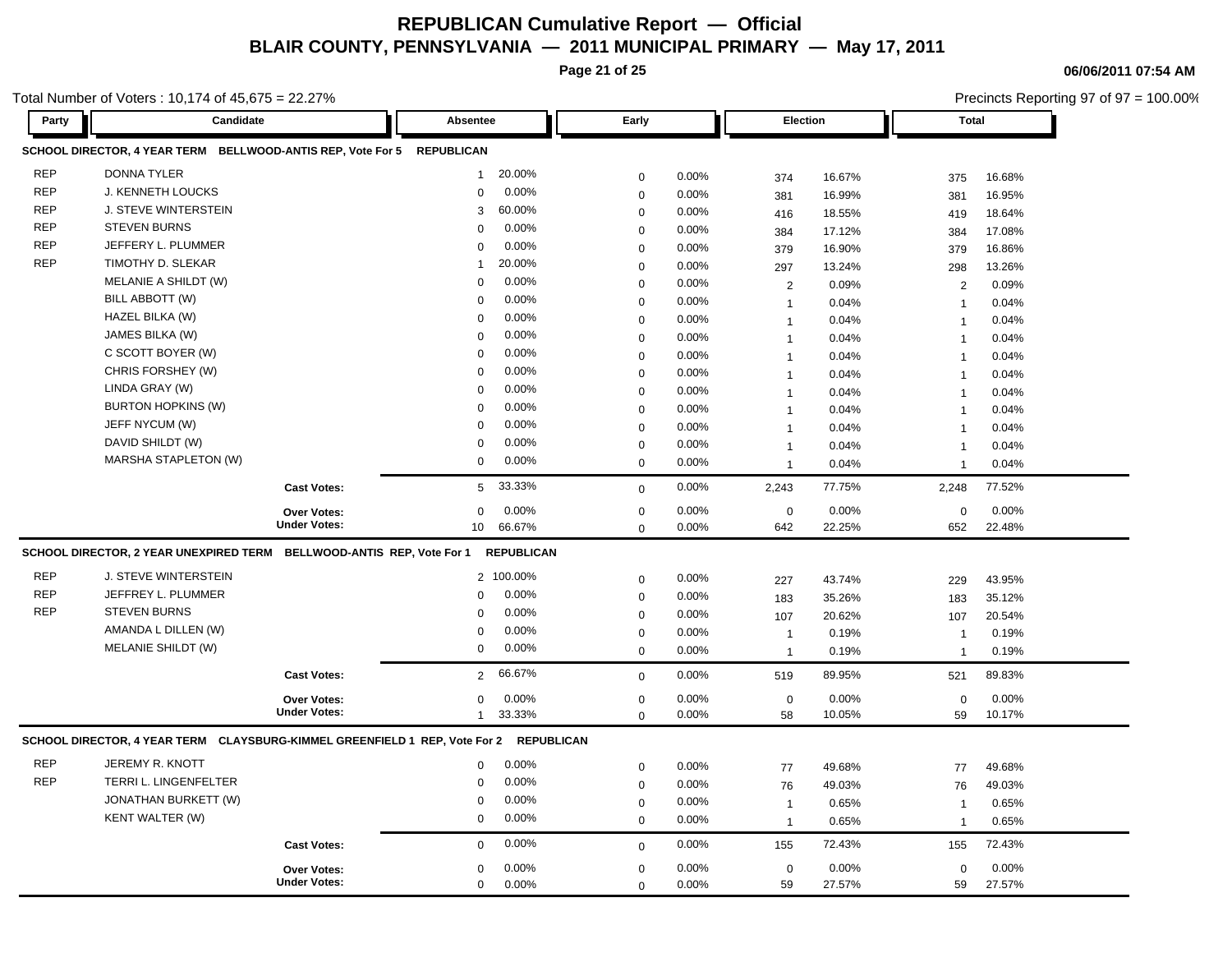**Page 22 of 25**

|            | Total Number of Voters: 10,174 of 45,675 = 22.27%                        |                     |                   |                   |             |       |                 |        |                |        | Precincts Reporting 97 of 97 = 100.00% |
|------------|--------------------------------------------------------------------------|---------------------|-------------------|-------------------|-------------|-------|-----------------|--------|----------------|--------|----------------------------------------|
| Party      | Candidate                                                                |                     | <b>Absentee</b>   |                   | Early       |       | <b>Election</b> |        | <b>Total</b>   |        |                                        |
|            | SCHOOL DIRECTOR, 4 YEAR TERM CLAYSBURG-KIMMEL GRNFLD 2-3 REP, Vote For 1 |                     |                   | <b>REPUBLICAN</b> |             |       |                 |        |                |        |                                        |
| <b>REP</b> | <b>JOHN S. BURKET</b>                                                    |                     | $\mathbf 0$       | 0.00%             | $\mathbf 0$ | 0.00% | 109             | 78.99% | 109            | 78.99% |                                        |
| <b>REP</b> | MARLYN V. GRAFFIUS                                                       |                     | $\Omega$          | 0.00%             | $\mathbf 0$ | 0.00% | 27              | 19.57% | 27             | 19.57% |                                        |
|            | CHRISTINE LESLIE (W)                                                     |                     | $\Omega$          | 0.00%             | $\mathbf 0$ | 0.00% | $\mathbf{1}$    | 0.72%  | $\mathbf 1$    | 0.72%  |                                        |
|            | STANLEY FINNEGAN (W)                                                     |                     | $\mathbf 0$       | 0.00%             | $\mathbf 0$ | 0.00% | $\mathbf{1}$    | 0.72%  | $\overline{1}$ | 0.72%  |                                        |
|            |                                                                          | <b>Cast Votes:</b>  | $\mathbf 0$       | 0.00%             | $\mathbf 0$ | 0.00% | 138             | 97.18% | 138            | 97.18% |                                        |
|            |                                                                          | Over Votes:         | $\mathbf 0$       | 0.00%             | $\mathbf 0$ | 0.00% | $\mathbf 0$     | 0.00%  | $\mathbf 0$    | 0.00%  |                                        |
|            |                                                                          | <b>Under Votes:</b> | $\mathbf 0$       | 0.00%             | $\mathbf 0$ | 0.00% | $\overline{4}$  | 2.82%  | $\overline{4}$ | 2.82%  |                                        |
|            | SCHOOL DIRECTOR, 4 YEAR TERM HOLLIDAYSBURG AREA REP, Vote For 5          |                     | <b>REPUBLICAN</b> |                   |             |       |                 |        |                |        |                                        |
| <b>REP</b> | RONALD P. SOMMER                                                         |                     | 19                | 5.64%             | $\mathbf 0$ | 0.00% | 1,381           | 10.18% | 1,400          | 10.07% |                                        |
| <b>REP</b> | JAMES R. WATT                                                            |                     | 27                | 8.01%             | $\mathbf 0$ | 0.00% | 1,222           | 9.01%  | 1,249          | 8.98%  |                                        |
| <b>REP</b> | RONALD H. YODER                                                          |                     | 41                | 12.17%            | $\mathbf 0$ | 0.00% | 1,571           | 11.58% | 1,612          | 11.59% |                                        |
| <b>REP</b> | ROBERT E. VONADA                                                         |                     | 36                | 10.68%            | $\mathbf 0$ | 0.00% | 1,384           | 10.20% | 1,420          | 10.21% |                                        |
| <b>REP</b> | <b>TROY KEEFER</b>                                                       |                     | 36                | 10.68%            | $\mathbf 0$ | 0.00% | 1,408           | 10.38% | 1,444          | 10.38% |                                        |
| <b>REP</b> | JAMES C. PEQUIGNOT                                                       |                     | 21                | 6.23%             | $\mathbf 0$ | 0.00% | 1,201           | 8.85%  | 1,222          | 8.79%  |                                        |
| <b>REP</b> | LAURIE A. SMITH                                                          |                     | 33                | 9.79%             | $\mathbf 0$ | 0.00% | 1,243           | 9.16%  | 1,276          | 9.18%  |                                        |
| <b>REP</b> | DARLEE E. SILL                                                           |                     | 48                | 14.24%            | $\mathbf 0$ | 0.00% | 1,393           | 10.27% | 1,441          | 10.36% |                                        |
| <b>REP</b> | JULIE MALONE GAROFALO                                                    |                     | 40                | 11.87%            | $\pmb{0}$   | 0.00% | 1,353           | 9.97%  | 1,393          | 10.02% |                                        |
| <b>REP</b> | <b>AARON RITCHEY</b>                                                     |                     | 36                | 10.68%            | $\mathbf 0$ | 0.00% | 1,402           | 10.33% | 1,438          | 10.34% |                                        |
|            | RAY HIPP (W)                                                             |                     | $\mathbf 0$       | 0.00%             | $\mathbf 0$ | 0.00% | -1              | 0.01%  | -1             | 0.01%  |                                        |
|            | MICHAEL AIGNER (W)                                                       |                     | $\mathbf 0$       | 0.00%             | $\mathbf 0$ | 0.00% | $\mathbf{1}$    | 0.01%  |                | 0.01%  |                                        |
|            | MIKE AIGNER (W)                                                          |                     | $\mathbf 0$       | 0.00%             | $\mathbf 0$ | 0.00% | $\mathbf{1}$    | 0.01%  | -1             | 0.01%  |                                        |
|            | JOHN BEYER (W)                                                           |                     | $\mathbf 0$       | 0.00%             | $\mathbf 0$ | 0.00% | 2               | 0.01%  | $\overline{2}$ | 0.01%  |                                        |
|            | JOSH KRIDER (W)                                                          |                     | $\mathbf 0$       | 0.00%             | $\mathbf 0$ | 0.00% | $\mathbf{1}$    | 0.01%  | $\mathbf 1$    | 0.01%  |                                        |
|            | ROBERT E OLSON (W)                                                       |                     | $\Omega$          | 0.00%             | $\mathbf 0$ | 0.00% | $\mathbf{1}$    | 0.01%  | $\mathbf 1$    | 0.01%  |                                        |
|            | JOE REFFNER (W)                                                          |                     | $\mathbf 0$       | 0.00%             | $\mathbf 0$ | 0.00% | $\mathbf{1}$    | 0.01%  | $\overline{1}$ | 0.01%  |                                        |
|            | GREG WERSTIL (W)                                                         |                     | 0                 | 0.00%             | $\mathbf 0$ | 0.00% | $\overline{1}$  | 0.01%  | $\overline{1}$ | 0.01%  |                                        |
|            | RANDY WEYANT (W)                                                         |                     | $\mathbf 0$       | 0.00%             | $\mathbf 0$ | 0.00% | $\mathbf{1}$    | 0.01%  | $\overline{1}$ | 0.01%  |                                        |
|            |                                                                          | <b>Cast Votes:</b>  | 337               | 88.68%            | $\mathbf 0$ | 0.00% | 13,568          | 86.50% | 13,905         | 86.55% |                                        |
|            |                                                                          | <b>Over Votes:</b>  | $\Omega$          | 0.00%             | $\mathbf 0$ | 0.00% | 0               | 0.00%  | $\mathbf 0$    | 0.00%  |                                        |
|            |                                                                          | <b>Under Votes:</b> | 43                | 11.32%            | $\mathbf 0$ | 0.00% | 2,117           | 13.50% | 2,160          | 13.45% |                                        |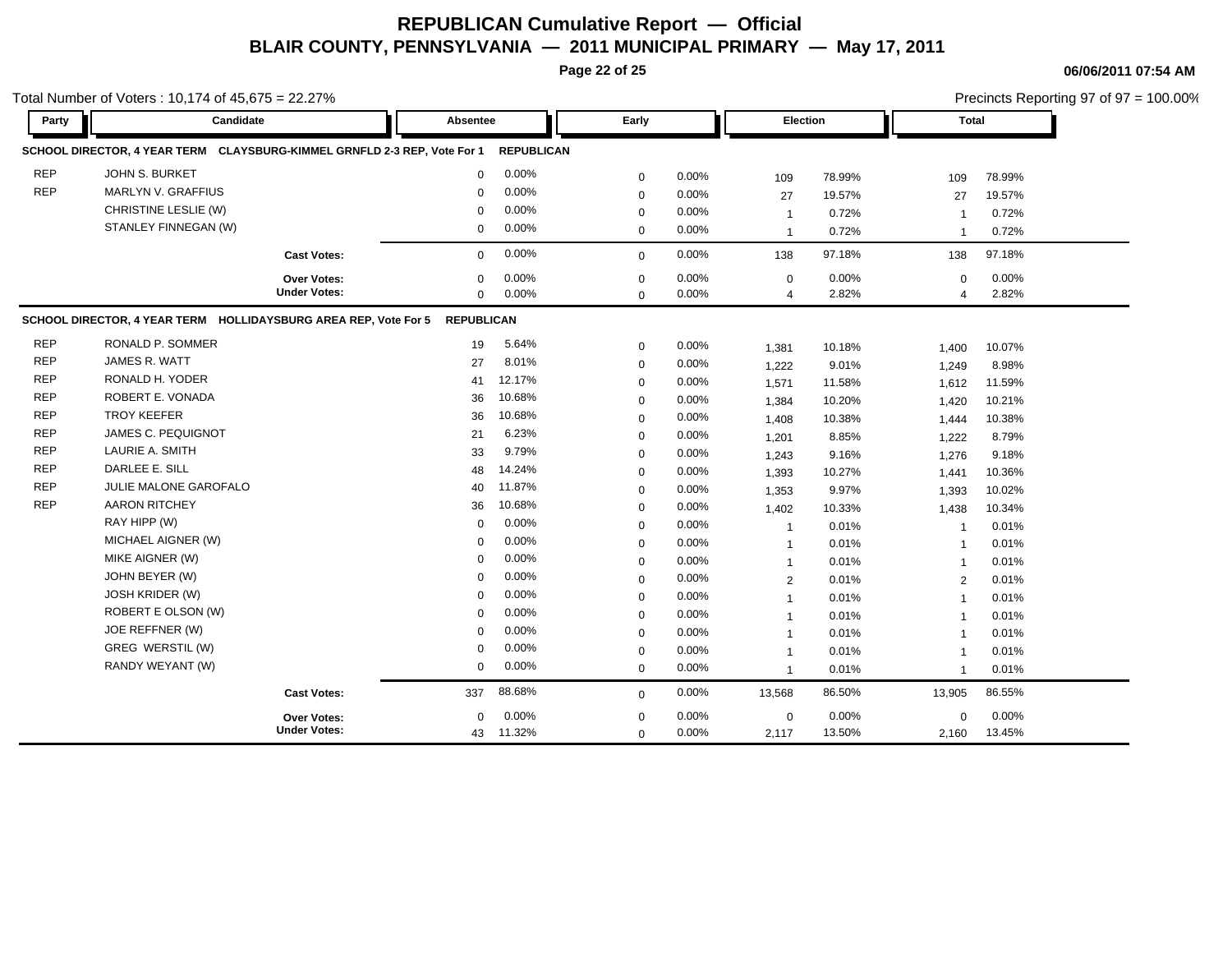**Page 23 of 25**

Precincts Reporting 97 of 97 = 100.00%

**06/06/2011 07:54 AM**

| Party      | Candidate                                                           | Absentee              | Early       |       | Election       |        | <b>Total</b>   |        |
|------------|---------------------------------------------------------------------|-----------------------|-------------|-------|----------------|--------|----------------|--------|
|            | SCHOOL DIRECTOR, 4 YEAR TERM SPRING COVE REP, Vote For 5 REPUBLICAN |                       |             |       |                |        |                |        |
| <b>REP</b> | <b>WILLARD THOMPSON</b>                                             | 14.29%<br>8           | $\mathbf 0$ | 0.00% | 591            | 12.33% | 599            | 12.35% |
| <b>REP</b> | HAROLD J. BRENNECKE, III (JEFF)                                     | 1.79%<br>$\mathbf{1}$ | $\mathbf 0$ | 0.00% | 424            | 8.85%  | 425            | 8.76%  |
| <b>REP</b> | JENNIFER MURNYACK-GARNER                                            | 17.86%<br>10          | $\mathbf 0$ | 0.00% | 698            | 14.56% | 708            | 14.60% |
| <b>REP</b> | AMY ACKER-KNISELY                                                   | 17.86%<br>10          | $\mathbf 0$ | 0.00% | 706            | 14.73% | 716            | 14.77% |
| <b>REP</b> | JAMES D. SMITH                                                      | 8.93%<br>5            | $\mathbf 0$ | 0.00% | 528            | 11.02% | 533            | 10.99% |
| <b>REP</b> | JOHN R. BIDDLE                                                      | 10.71%<br>6           | $\pmb{0}$   | 0.00% | 694            | 14.48% | 700            | 14.44% |
| <b>REP</b> | DONNA K. HAINES                                                     | 8.93%<br>5            | $\mathbf 0$ | 0.00% | 511            | 10.66% | 516            | 10.64% |
| <b>REP</b> | WILLIAM H. REPLOGLE                                                 | 19.64%<br>11          | $\mathbf 0$ | 0.00% | 629            | 13.12% | 640            | 13.20% |
|            | LINDA BELLOCK (W)                                                   | 0.00%<br>$\mathbf 0$  | $\mathbf 0$ | 0.00% | $\overline{1}$ | 0.02%  | $\mathbf{1}$   | 0.02%  |
|            | JIM BUTLER (W)                                                      | 0.00%<br>$\Omega$     | $\mathbf 0$ | 0.00% | $\overline{1}$ | 0.02%  | -1             | 0.02%  |
|            | ALAN W CLAYCOMB (W)                                                 | 0.00%<br>$\Omega$     | $\mathbf 0$ | 0.00% | $\overline{1}$ | 0.02%  | $\overline{1}$ | 0.02%  |
|            | <b>KENNETH DOWNS (W)</b>                                            | 0.00%<br>$\Omega$     | $\mathbf 0$ | 0.00% | $\overline{1}$ | 0.02%  | $\overline{1}$ | 0.02%  |
|            | CORDELL EBERSOLE (W)                                                | 0.00%<br>$\mathbf 0$  | $\mathbf 0$ | 0.00% | $\overline{1}$ | 0.02%  | $\mathbf{1}$   | 0.02%  |
|            | LORI FLAUGH (W)                                                     | 0.00%<br>$\Omega$     | $\mathbf 0$ | 0.00% | $\mathbf{1}$   | 0.02%  | $\overline{1}$ | 0.02%  |
|            | BRENDA J FLUKE GARBER (W)                                           | 0.00%<br>$\mathbf 0$  | $\mathbf 0$ | 0.00% | $\mathbf{1}$   | 0.02%  | 1              | 0.02%  |
|            | LISA KING (W)                                                       | 0.00%<br>$\Omega$     | $\mathbf 0$ | 0.00% | $\mathbf{1}$   | 0.02%  | $\overline{1}$ | 0.02%  |
|            | DAN SPECK (W)                                                       | 0.00%<br>$\Omega$     | $\mathbf 0$ | 0.00% | $\mathbf{1}$   | 0.02%  | $\overline{1}$ | 0.02%  |
|            | JASON STERN (W)                                                     | 0.00%<br>$\Omega$     | $\mathbf 0$ | 0.00% | $\overline{1}$ | 0.02%  | $\overline{1}$ | 0.02%  |
|            | TOM THOMPSON (W)                                                    | 0.00%<br>$\Omega$     | $\mathbf 0$ | 0.00% | $\overline{1}$ | 0.02%  | $\overline{1}$ | 0.02%  |
|            | TERRY WALLACE (W)                                                   | 0.00%<br>$\mathbf 0$  | $\mathbf 0$ | 0.00% | $\overline{1}$ | 0.02%  | $\overline{1}$ | 0.02%  |
|            | <b>Cast Votes:</b>                                                  | 70.00%<br>56          | $\mathbf 0$ | 0.00% | 4,793          | 78.77% | 4,849          | 78.65% |
|            | Over Votes:                                                         | 0.00%<br>$\Omega$     | $\mathbf 0$ | 0.00% | $\mathbf{0}$   | 0.00%  | $\mathbf 0$    | 0.00%  |
|            | <b>Under Votes:</b>                                                 | 30.00%<br>24          | $\Omega$    | 0.00% | 1,292          | 21.23% | 1,316          | 21.35% |
|            | SCHOOL DIRECTOR, 2 YEAR UNEXPIRED TERM SPRING COVE REP, Vote For 1  | <b>REPUBLICAN</b>     |             |       |                |        |                |        |
| <b>REP</b> | <b>RANDY ECKMAN</b>                                                 | 11 100.00%            | $\mathbf 0$ | 0.00% | 1,001          | 99.01% | 1,012          | 99.02% |
|            | JIM BUTLER (W)                                                      | 0.00%<br>0            | $\mathbf 0$ | 0.00% | 5              | 0.49%  | 5              | 0.49%  |
|            | HAROLD BRENNECKE III (W)                                            | 0.00%<br>$\Omega$     | $\mathbf 0$ | 0.00% | 2              | 0.20%  | 2              | 0.20%  |
|            | CORDELL EBESOLE (W)                                                 | 0.00%<br>$\Omega$     | $\mathbf 0$ | 0.00% | $\overline{1}$ | 0.10%  | $\overline{1}$ | 0.10%  |
|            | GAIL HELSEL (W)                                                     | 0.00%<br>$\Omega$     | $\mathbf 0$ | 0.00% | $\overline{1}$ | 0.10%  | $\overline{1}$ | 0.10%  |
|            | <b>GARY STERN (W)</b>                                               | 0.00%<br>0            | $\mathbf 0$ | 0.00% | $\overline{1}$ | 0.10%  | $\overline{1}$ | 0.10%  |
|            | <b>Cast Votes:</b>                                                  | 68.75%<br>11          | $\mathbf 0$ | 0.00% | 1,011          | 83.07% | 1,022          | 82.89% |
|            | <b>Over Votes:</b>                                                  | 0.00%<br>0            | $\mathbf 0$ | 0.00% | $\mathbf 0$    | 0.00%  | $\mathbf 0$    | 0.00%  |
|            | <b>Under Votes:</b>                                                 | 31.25%<br>5           | $\mathbf 0$ | 0.00% | 206            | 16.93% | 211            | 17.11% |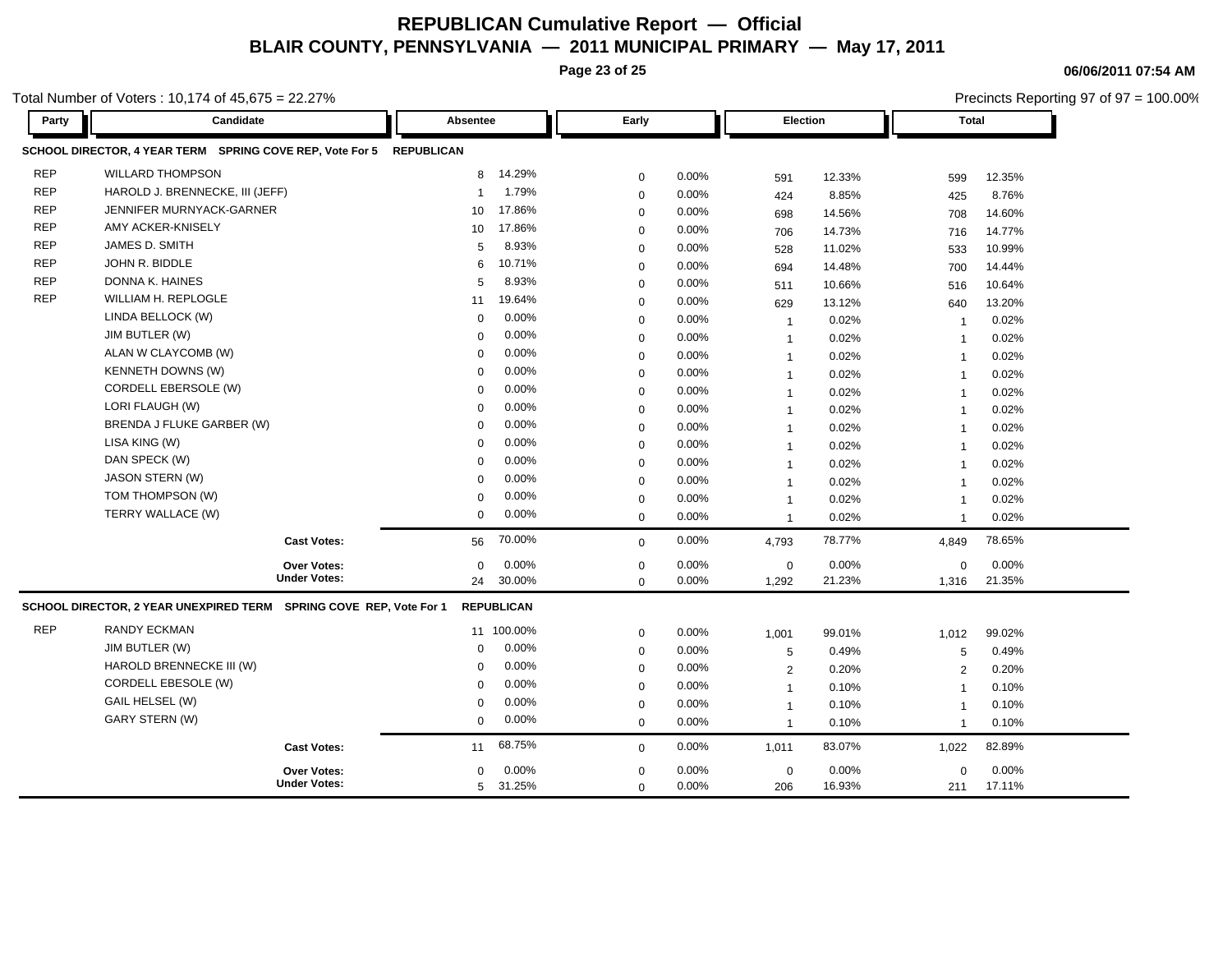**Page 24 of 25**

**06/06/2011 07:54 AM**

|            | Total Number of Voters : 10,174 of 45,675 = 22.27%<br>Candidate                   |                                           |                                                                                                  |                            |          |                    |        |                    | Precincts Reporting 97 of 97 = 100.00% |
|------------|-----------------------------------------------------------------------------------|-------------------------------------------|--------------------------------------------------------------------------------------------------|----------------------------|----------|--------------------|--------|--------------------|----------------------------------------|
| Party      |                                                                                   |                                           | Absentee                                                                                         | Early                      |          | Election           |        | <b>Total</b>       |                                        |
|            | SCHOOL DIRECTOR, 4 YEAR TERM TYRONE AREA REP, Vote For 5 REPUBLICAN               |                                           |                                                                                                  |                            |          |                    |        |                    |                                        |
| <b>REP</b> | EDWARD J. HULL                                                                    |                                           | 0.00%<br>$\mathbf 0$                                                                             | 0                          | 0.00%    | 331                | 11.82% | 331                | 11.79%                                 |
| <b>REP</b> | NORMAN E. HUFF                                                                    |                                           | 12.50%<br>1                                                                                      | $\mathbf 0$                | 0.00%    | 528                | 18.86% | 529                | 18.84%                                 |
| <b>REP</b> | ANDREA L. MILLS-JONES                                                             |                                           | 12.50%<br>1                                                                                      | $\mathbf 0$                | 0.00%    | 284                | 10.14% | 285                | 10.15%                                 |
| <b>REP</b> | <b>CYNTHIA S. BANAS</b>                                                           |                                           | 25.00%<br>$\overline{2}$                                                                         | $\mathbf 0$                | 0.00%    | 413                | 14.75% | 415                | 14.78%                                 |
| <b>REP</b> | <b>JIM RAABE</b>                                                                  |                                           | 12.50%<br>1                                                                                      | $\mathbf 0$                | 0.00%    | 364                | 13.00% | 365                | 13.00%                                 |
| <b>REP</b> | LUTHER J. LAIRD                                                                   |                                           | 25.00%<br>$\overline{2}$                                                                         | $\mathbf 0$                | 0.00%    | 430                | 15.36% | 432                | 15.38%                                 |
| <b>REP</b> | PAULA DORMINY                                                                     |                                           | 12.50%<br>1                                                                                      | $\mathbf 0$                | 0.00%    | 447                | 15.96% | 448                | 15.95%                                 |
|            | DONNA GORRIY (W)                                                                  |                                           | 0.00%<br>$\Omega$                                                                                | $\mathbf 0$                | 0.00%    | $\overline{1}$     | 0.04%  | $\mathbf{1}$       | 0.04%                                  |
|            | PETE DUTROW (W)                                                                   |                                           | 0.00%<br>0                                                                                       | $\mathbf 0$                | 0.00%    | $\mathbf 1$        | 0.04%  | $\overline{1}$     | 0.04%                                  |
|            | TERRY WARNER (W)                                                                  |                                           | 0.00%<br>$\mathbf 0$                                                                             | $\mathbf 0$                | 0.00%    | $\overline{1}$     | 0.04%  | $\mathbf{1}$       | 0.04%                                  |
|            |                                                                                   | <b>Cast Votes:</b>                        | 80.00%<br>8                                                                                      | $\mathbf 0$                | 0.00%    | 2,800              | 79.55% | 2,808              | 79.55%                                 |
|            |                                                                                   |                                           | 0                                                                                                |                            | $0.00\%$ |                    | 0.00%  |                    | 0.00%                                  |
|            |                                                                                   | <b>Over Votes:</b><br><b>Under Votes:</b> | 0.00%<br>$\overline{2}$<br>20.00%                                                                | $\mathbf 0$<br>$\mathbf 0$ | 0.00%    | $\mathbf 0$<br>720 | 20.45% | $\mathbf 0$<br>722 | 20.45%                                 |
|            | SCHOOL DIRECTOR, 4 YEAR TERM WILLIAMSBURG COMMUNITY CATHARINE TWP REP, Vote For 1 |                                           |                                                                                                  | <b>REPUBLICAN</b>          |          |                    |        |                    |                                        |
|            |                                                                                   |                                           |                                                                                                  |                            |          |                    |        |                    |                                        |
| <b>REP</b> | <b>BARRY M. ENGLAND</b>                                                           |                                           | 0.00%<br>0                                                                                       | $\mathbf 0$                | 0.00%    | 90                 | 95.74% | 90                 | 95.74%                                 |
|            | DAVE CADLE (W)                                                                    |                                           | 0.00%<br>$\mathbf 0$                                                                             | 0                          | 0.00%    | $\overline{1}$     | 1.06%  | $\mathbf{1}$       | 1.06%                                  |
|            | DAVID IMLER (W)                                                                   |                                           | 0.00%<br>0                                                                                       | $\mathbf 0$                | 0.00%    | $\overline{1}$     | 1.06%  | -1                 | 1.06%                                  |
|            | ARIANNE WADDINGTON (W)                                                            |                                           | 0.00%<br>0                                                                                       | $\mathbf 0$                | 0.00%    | $\mathbf{1}$       | 1.06%  | $\mathbf{1}$       | 1.06%                                  |
|            | AMYJO WHITE (W)                                                                   |                                           | 0.00%<br>$\mathbf 0$                                                                             | $\mathbf 0$                | 0.00%    | $\mathbf{1}$       | 1.06%  | $\mathbf{1}$       | 1.06%                                  |
|            |                                                                                   | <b>Cast Votes:</b>                        | 0.00%<br>0                                                                                       | $\mathbf 0$                | 0.00%    | 94                 | 78.99% | 94                 | 78.99%                                 |
|            |                                                                                   | <b>Over Votes:</b>                        | 0.00%<br>0                                                                                       | 0                          | 0.00%    | $\mathbf 0$        | 0.00%  | $\mathbf 0$        | 0.00%                                  |
|            |                                                                                   | <b>Under Votes:</b>                       | 0<br>0.00%                                                                                       | $\mathbf 0$                | 0.00%    | 25                 | 21.01% | 25                 | 21.01%                                 |
|            |                                                                                   |                                           | SCHOOL DIRECTOR, 4 YEAR TERM WILLIAMSBURG COMMUNITY WILLIAMSBURG BORO REP, Vote For 2 REPUBLICAN |                            |          |                    |        |                    |                                        |
| REP        | COLLETTE A. HARCLERODE                                                            |                                           | 0.00%<br>0                                                                                       | 0                          | 0.00%    | 91                 | 49.73% | 91                 | 49.73%                                 |
| <b>REP</b> | JANET S. LEE                                                                      |                                           | 0.00%<br>0                                                                                       | $\mathbf 0$                | 0.00%    | 91                 | 49.73% | 91                 | 49.73%                                 |
|            | DOULAS KAUFFMEN (W)                                                               |                                           | 0.00%<br>0                                                                                       | $\mathbf 0$                | 0.00%    |                    | 0.55%  | $\overline{1}$     | 0.55%                                  |
|            |                                                                                   |                                           | 0.00%                                                                                            |                            |          | $\mathbf{1}$       |        |                    | 71.48%                                 |
|            |                                                                                   | <b>Cast Votes:</b>                        | 0                                                                                                | $\mathbf 0$                | 0.00%    | 183                | 71.48% | 183                |                                        |
|            |                                                                                   | <b>Over Votes:</b><br><b>Under Votes:</b> | 0<br>0.00%                                                                                       | $\mathbf 0$                | 0.00%    | $\mathbf 0$        | 0.00%  | $\mathbf 0$        | 0.00%                                  |
|            |                                                                                   |                                           | $\mathbf 0$<br>0.00%                                                                             | $\mathbf 0$                | 0.00%    | 73                 | 28.52% | 73                 | 28.52%                                 |
|            | SCHOOL DIRECTOR, 4 YEAR TERM WILLIAMSBURG COMMUNITY WOODBURY TWP REP, Vote For 2  |                                           |                                                                                                  | <b>REPUBLICAN</b>          |          |                    |        |                    |                                        |
| <b>REP</b> | PATRICIA KENSINGER                                                                |                                           | 1 100.00%                                                                                        | $\mathbf 0$                | 0.00%    | 106                | 50.72% | 107                | 50.95%                                 |
| <b>REP</b> | AMY E. HILEMAN                                                                    |                                           | 0.00%<br>0                                                                                       | $\mathbf 0$                | 0.00%    | 103                | 49.28% | 103                | 49.05%                                 |
|            |                                                                                   | <b>Cast Votes:</b>                        | 50.00%<br>-1                                                                                     | $\mathbf 0$                | 0.00%    | 209                | 79.77% | 210                | 79.55%                                 |
|            |                                                                                   |                                           |                                                                                                  |                            |          |                    |        |                    |                                        |
|            |                                                                                   | <b>Over Votes:</b>                        | 0.00%<br>$\mathbf 0$                                                                             | $\mathbf 0$                | 0.00%    | $\pmb{0}$          | 0.00%  | $\mathbf 0$        | 0.00%                                  |